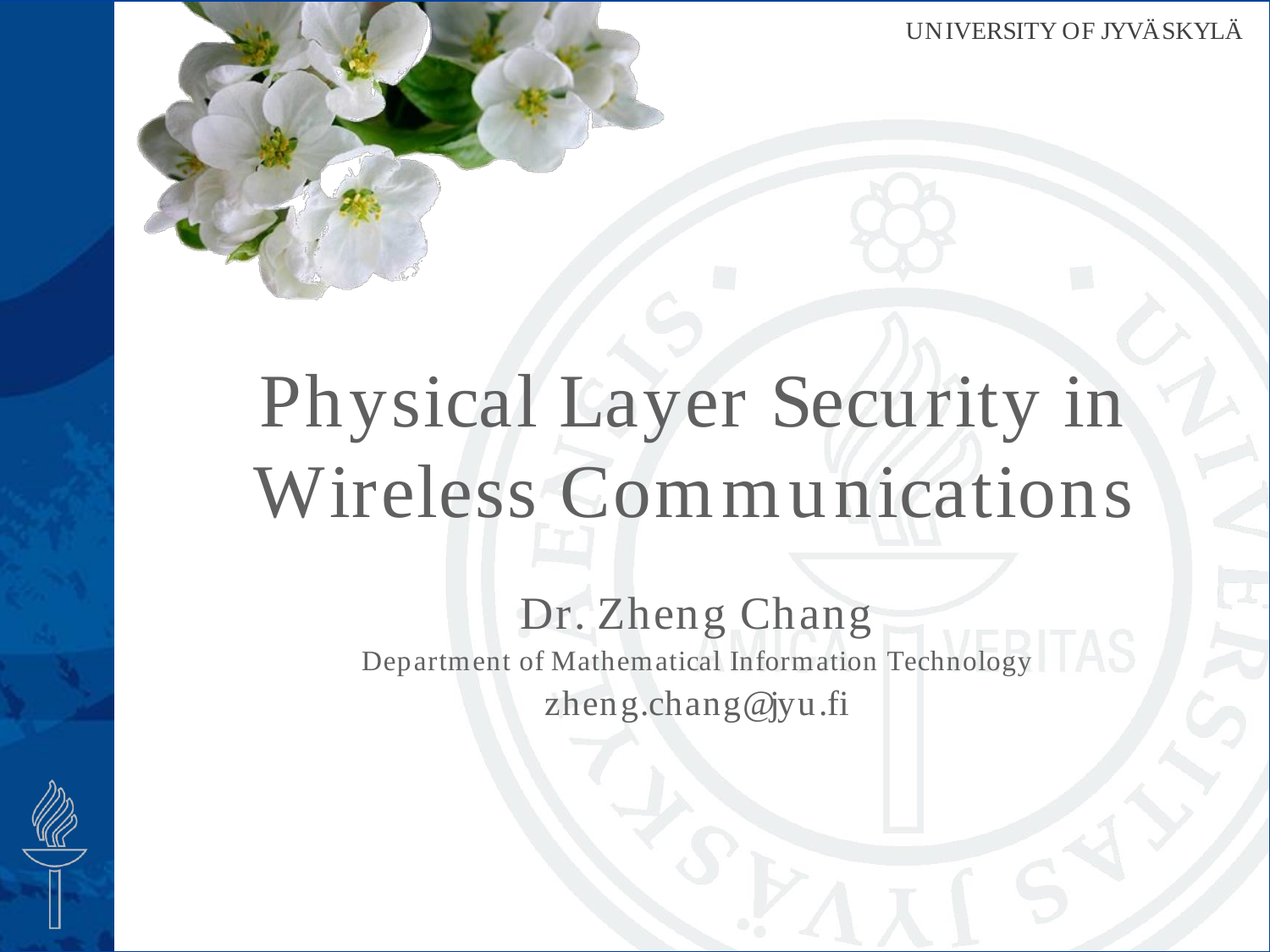## **Outline**

- Fundamentals of Physical Layer Security (PLS)
- Coding for PLS
- Signal Processing for PLS
- Cooperation Communications for PLS
- Game theory for PLS
- Other advances in PLS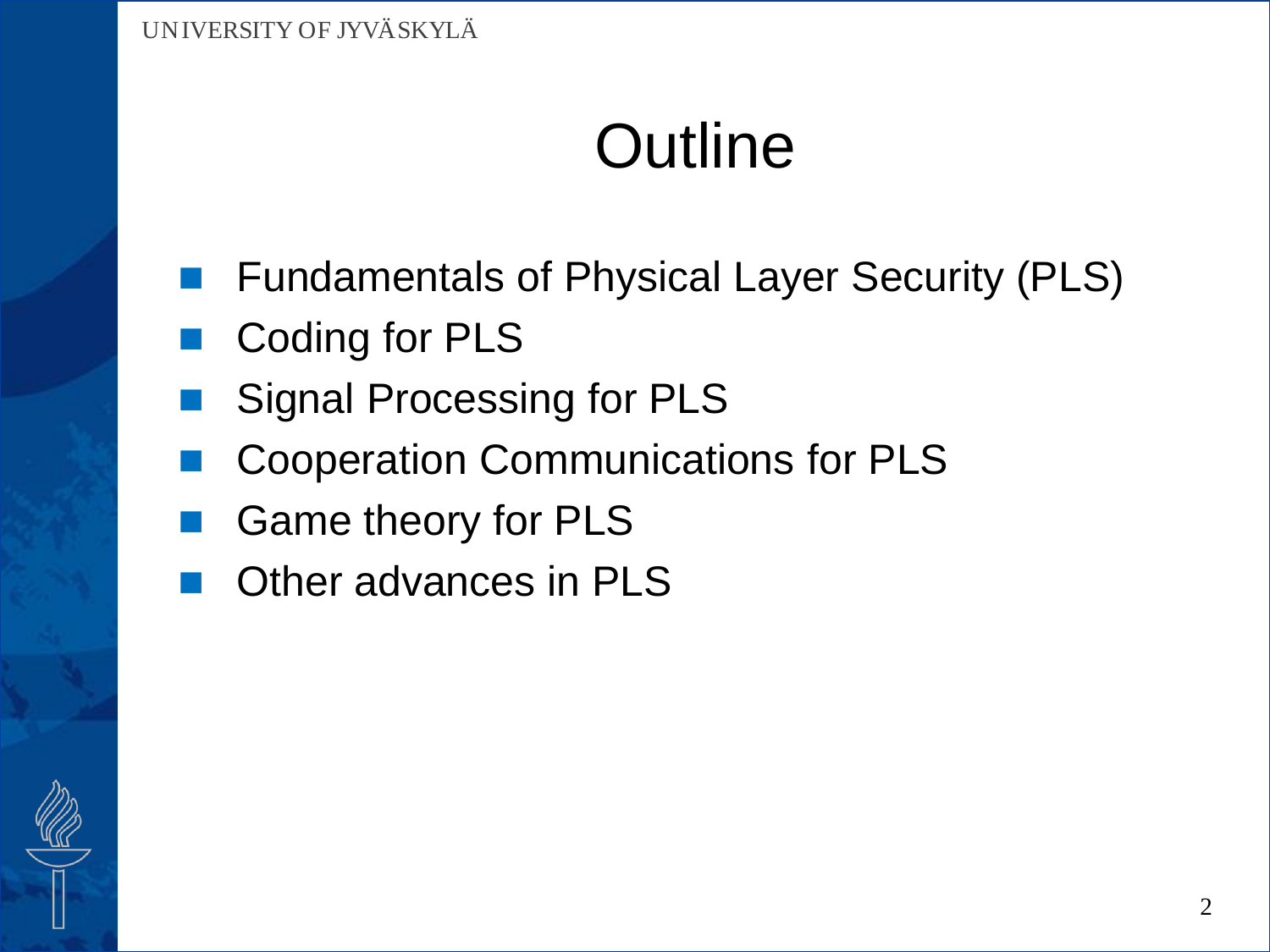# **FUNDAMENTALS OF PHYSICAL LAYER SECURITY**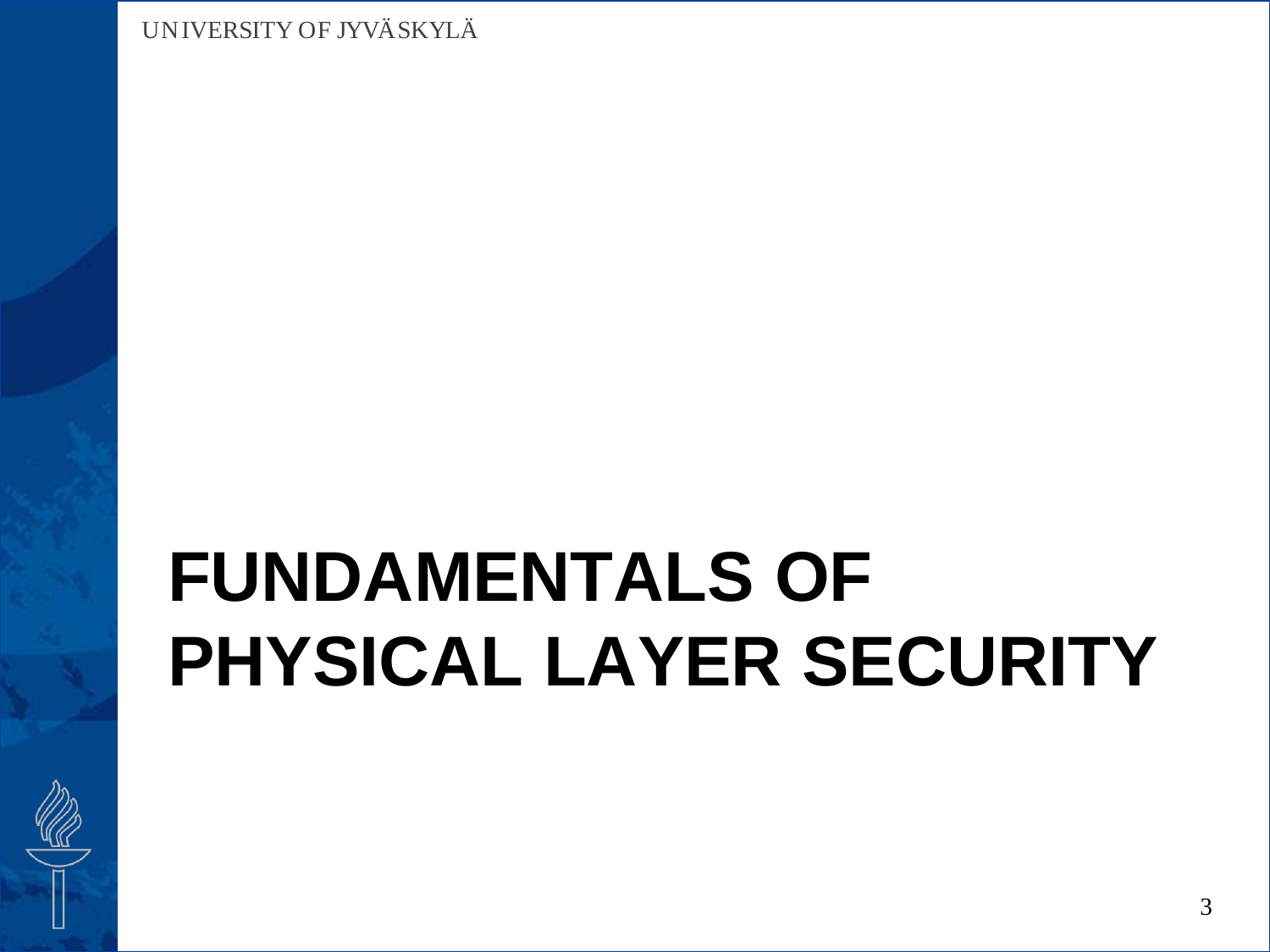- In the 7-layer Open System Interconnect (OSI) model of computer networking, the physical layer or layer 1 is the first (lowest) layer. It is commonly abbreviated PHY.
- The name "physical layer" can be a bit problematic. Many people who study networking get the impression that the physical layer is only about actual network hardware.
- PHY contains
	- Definition of Hardware Specifications
	- Encoding and Signaling
	- Data Transmission and Reception
	- Topology and Physical Network Design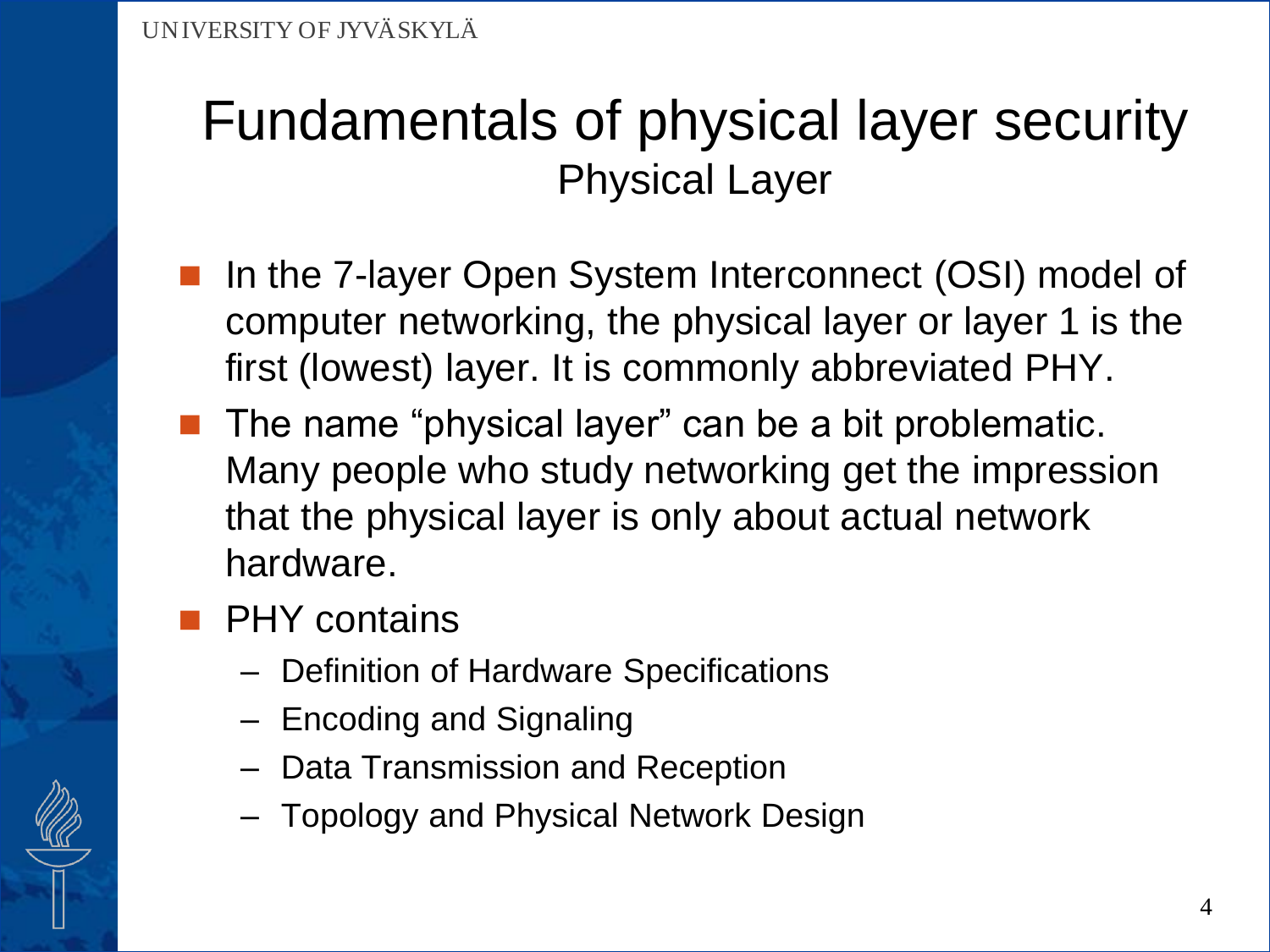

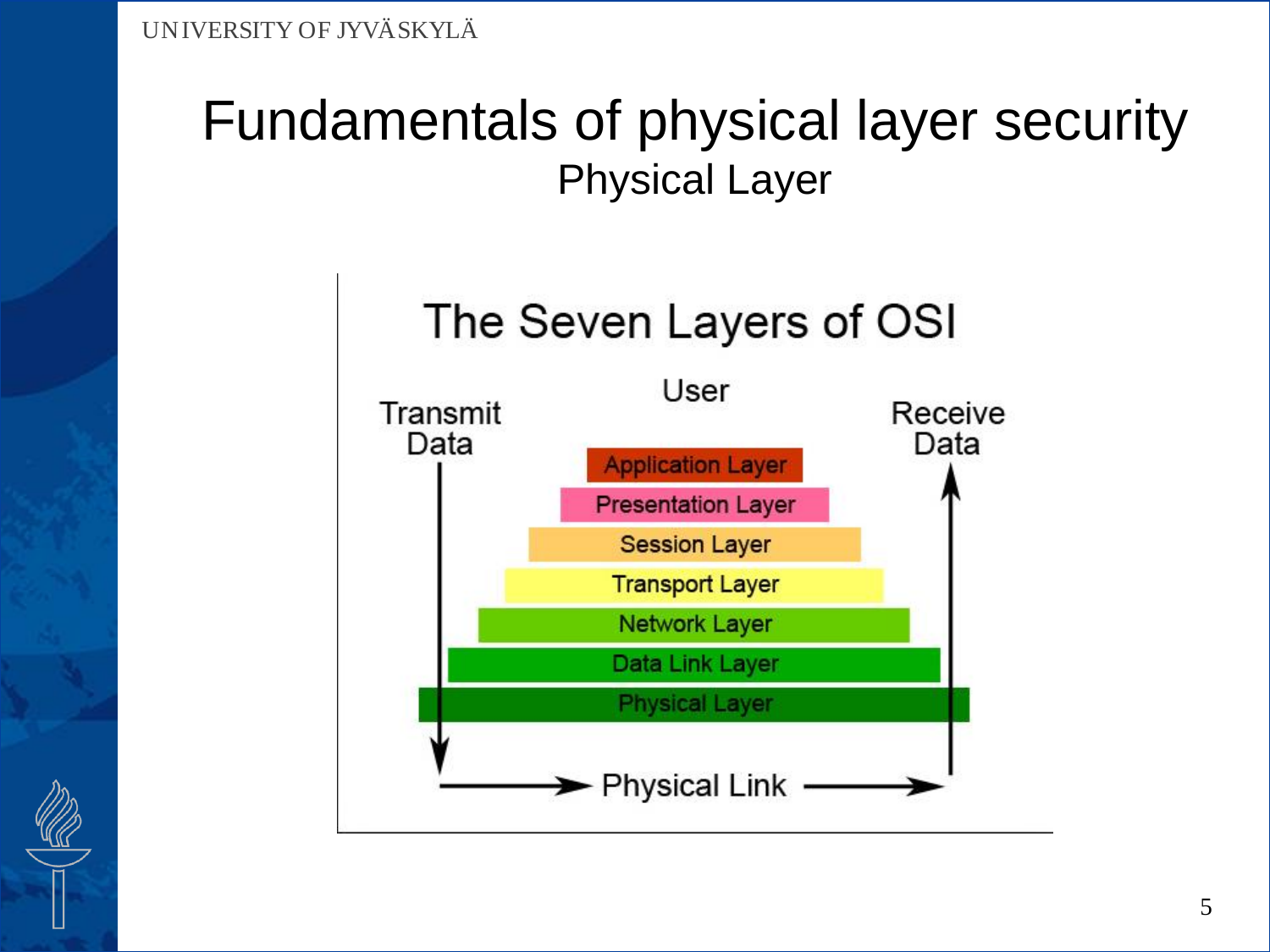### Some key tech in PHY

- CDMA
- OFDM
- MIMO

– …

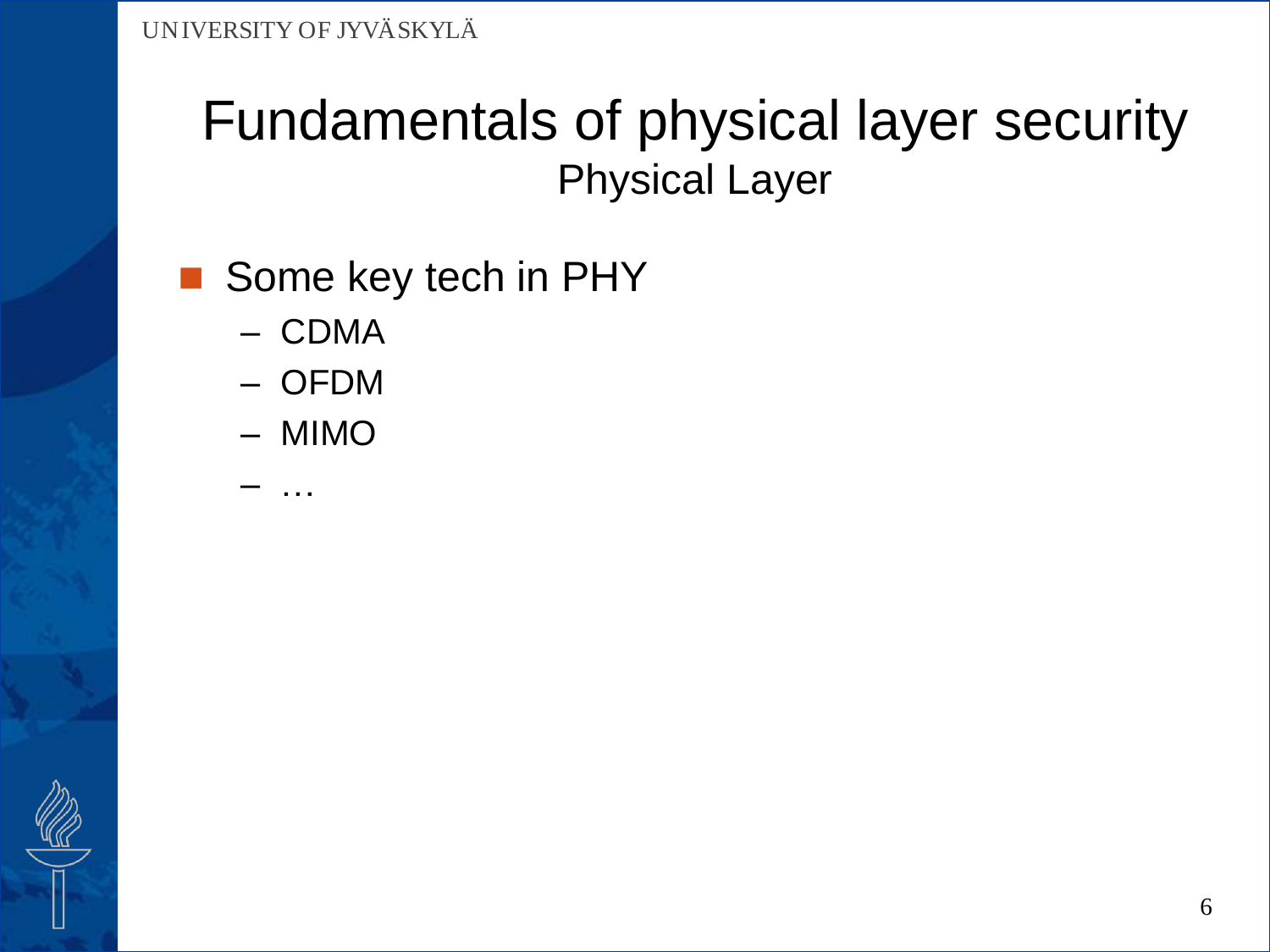- **If** In all communication systems, the issues of authentication, confidentiality, and privacy are handled in the upper layers of the protocol stack using variations of private-key and public-key cryptosystems.
- **Nowadays, many results from information theory,** signal processing, and cryptography suggest that there is much security to be gained by accounting for the imperfections of the physical layer when designing secure systems.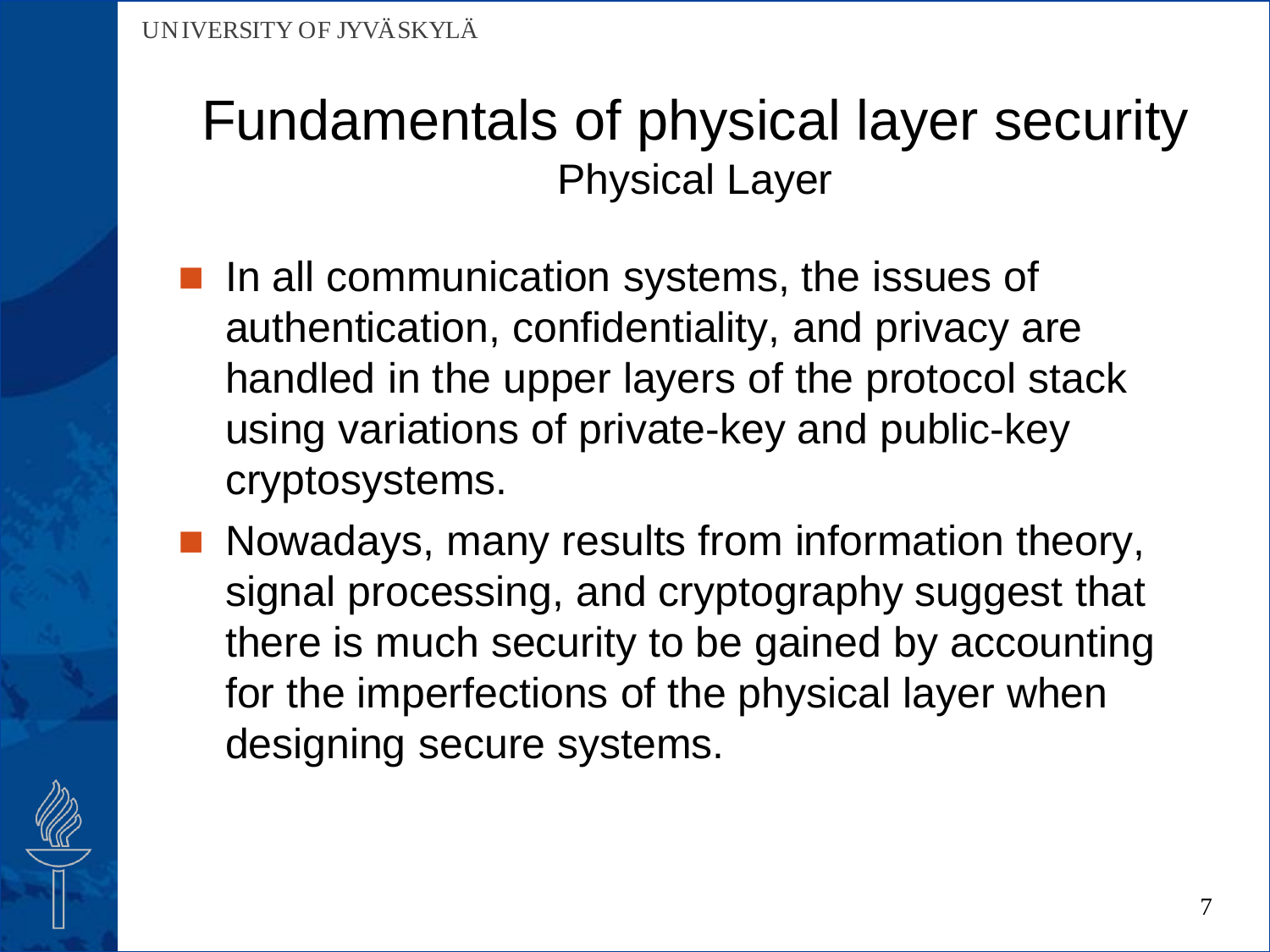- **For example, while noise and fading are usually** treated as impairments in wireless communications, information-theoretic results show that they can be harnessed to "hide" messages from a potential eavesdropper or authenticate devices, without requiring a additional secret key.
- Such results, if they can be implemented in a costefficient way without sacrificing much data rate, call for the design of security solutions at the physical layer to complement communications security mechanisms.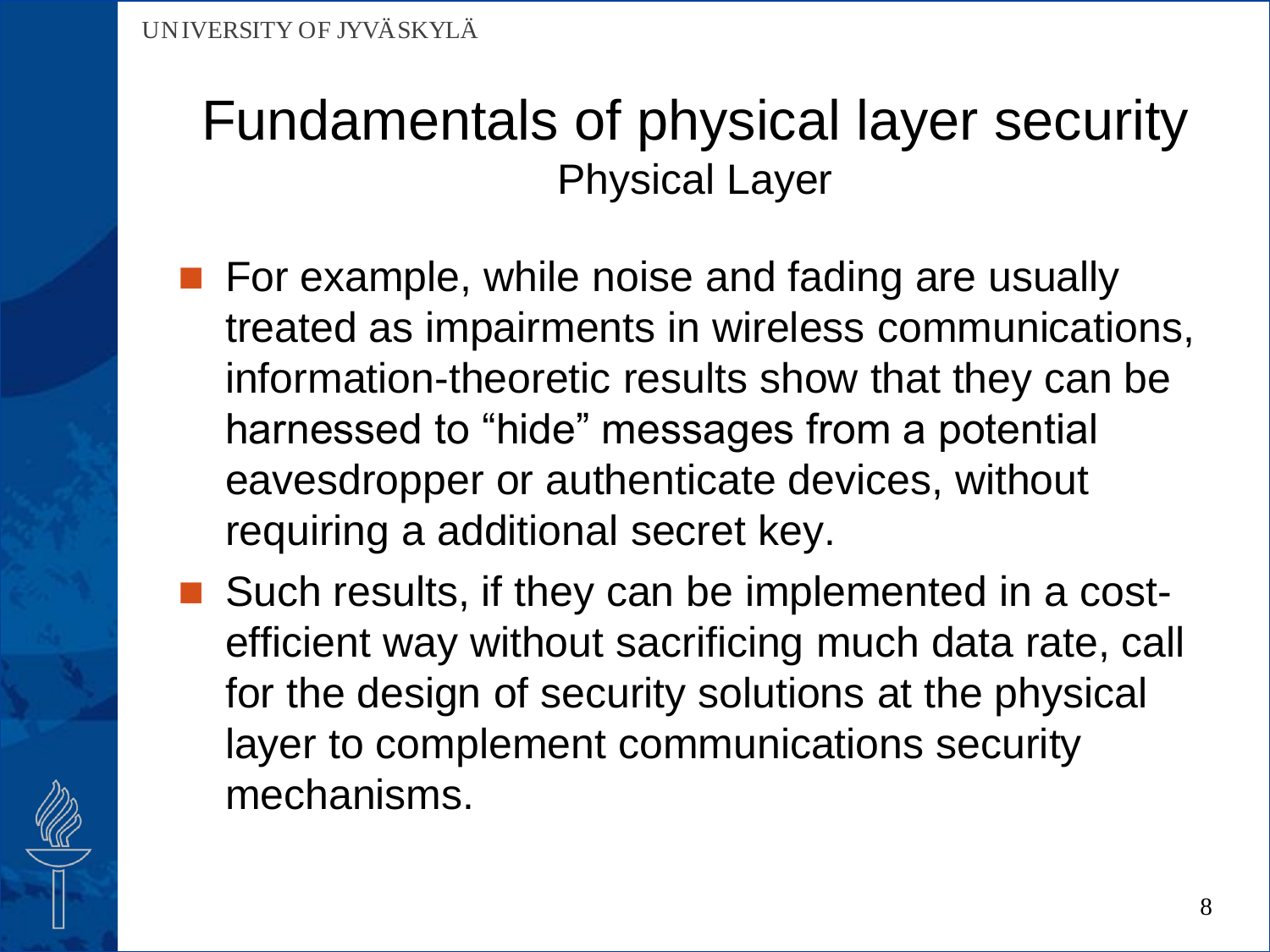### Fundamentals of physical layer security General Concept of PLS



The communication between terminals T1 and T2 is being eavesdropped by an unauthorized terminal T3. When terminals T2 and T3 are not collocated, radiofrequency signals observed at the outputs of the main channel and eavesdropper's channel are usually different. Natural discrepancies are caused by physical phenomena, and for wireless communications, the most notable effects are fading and path-loss. For instance, if T1 broadcasts a video stream, the signal obtained by T3 may be significantly degraded compared to the one received by T2; this degradation can even prevent T3 from understanding the content of the video stream.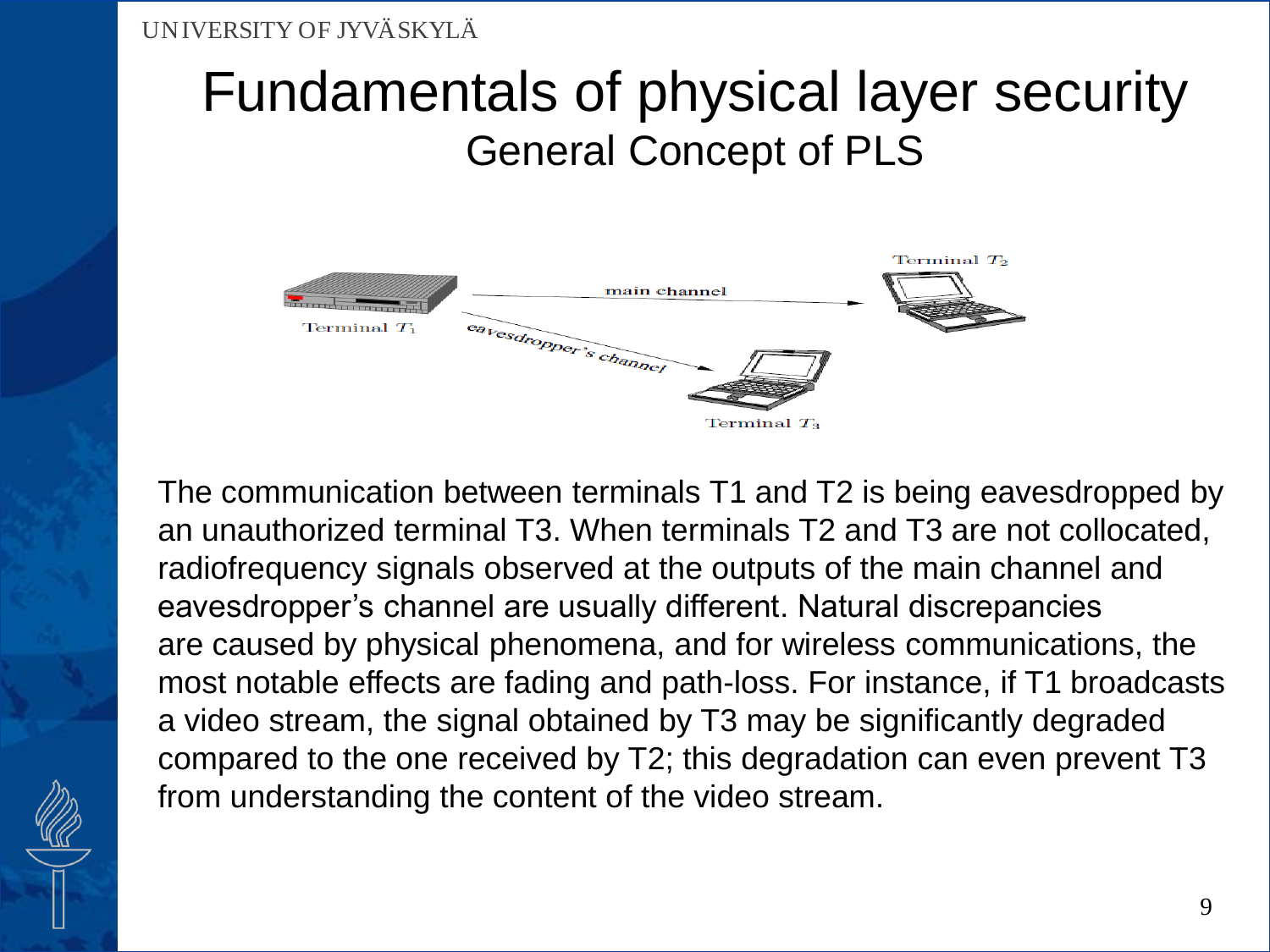### Fundamentals of physical layer security General Concept of PLS



Fig. 1 Wiretap channel model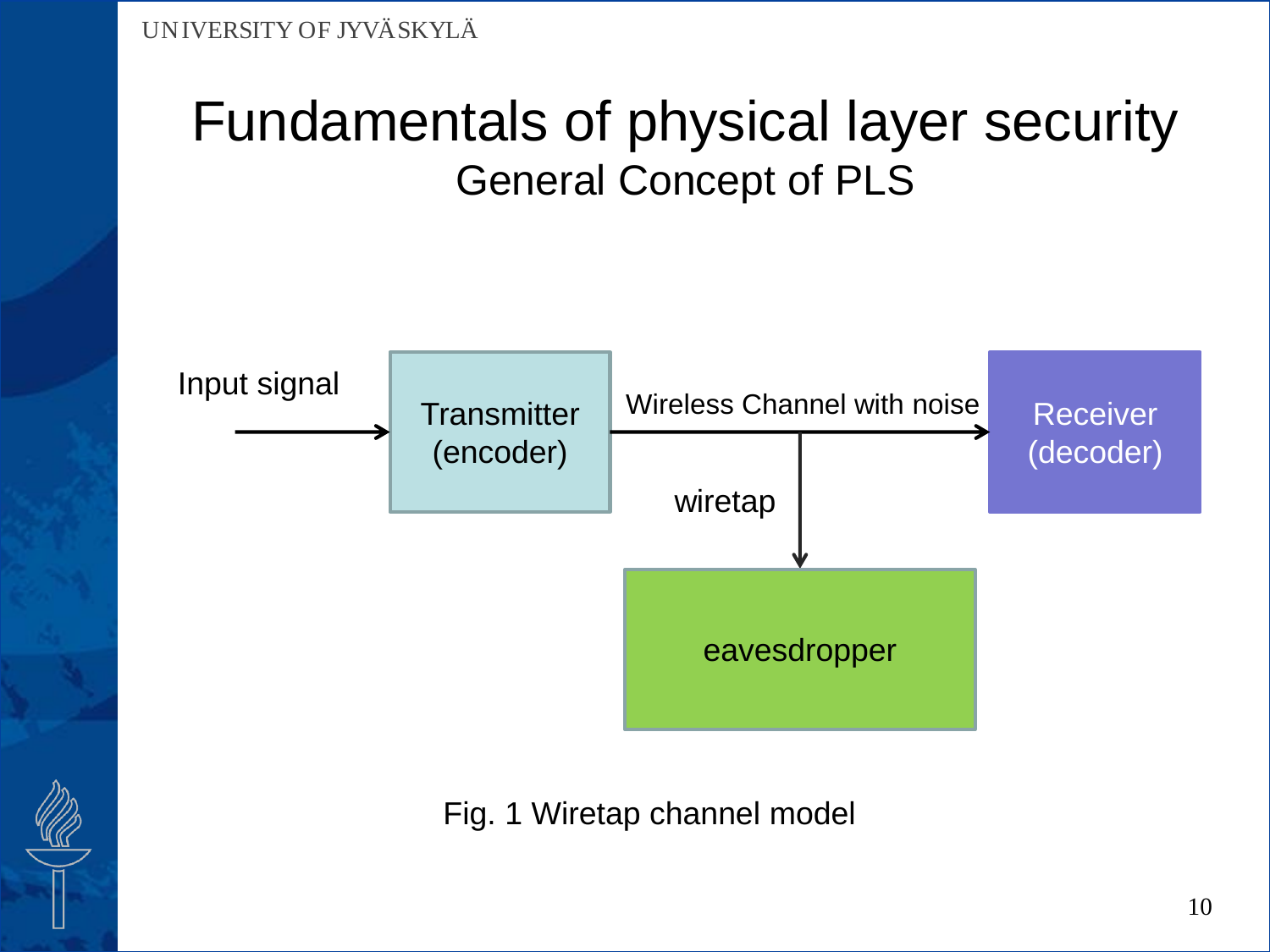### Fundamentals of physical layer security General Concept of PLS

- The common secure communication framework does not account for the physical reality of communication channels.
- **Expecially, it does not consider the degradation of** signals because of noise or fading.
- **This observation naturally leads to the introduction** of a more realistic communication model, now known as the wiretap channel, where noise in the main channel and eavesdropper's channel is explicitly introduced.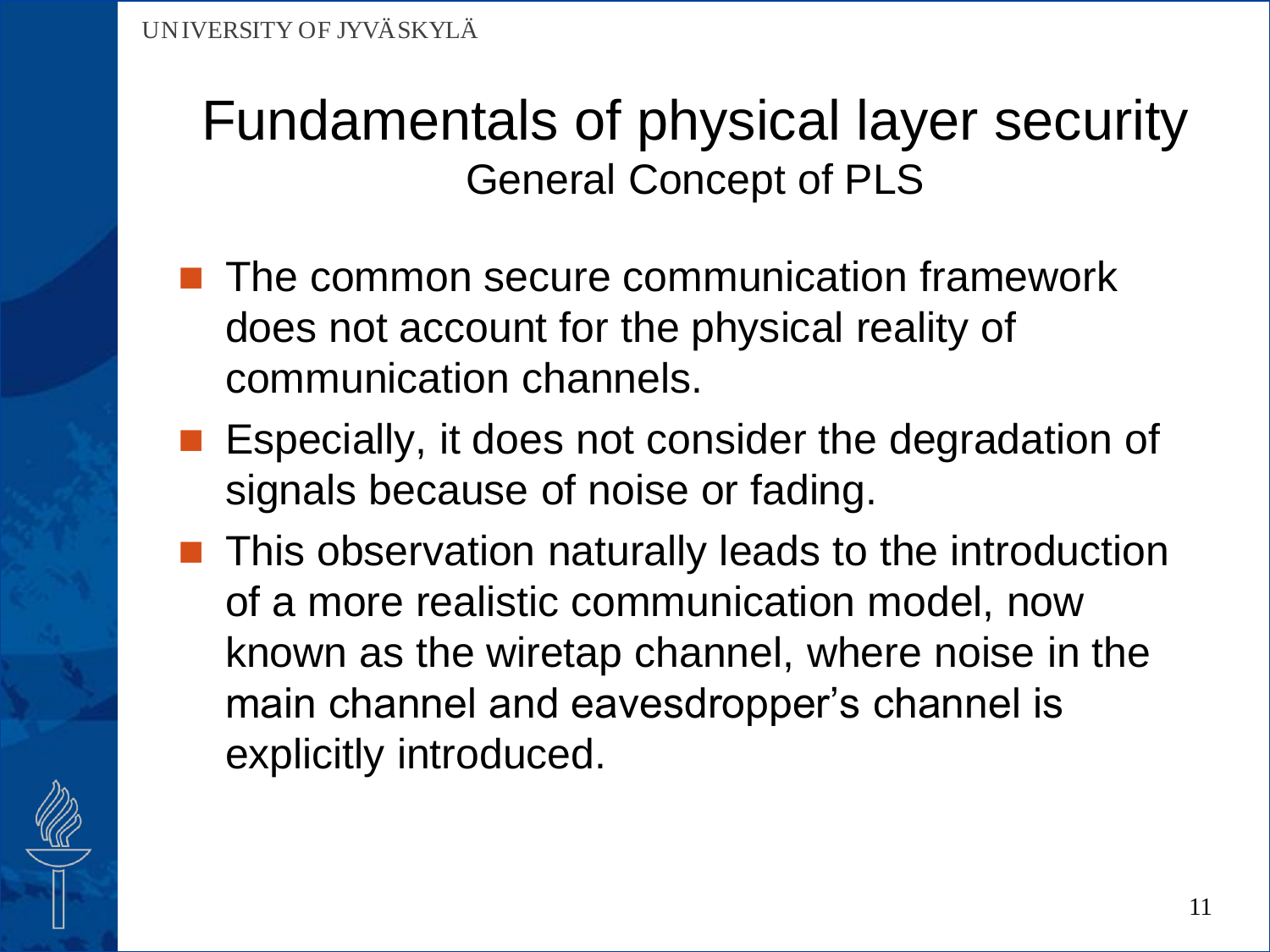

It is also assumed that Alice wishes to send a common message M0 to both Bob and Eve and a private message M1 to Bob only. In the PLS, the common objective is to maximize the the secrecy capacity, which is usually defined as the data rate of confidential messages.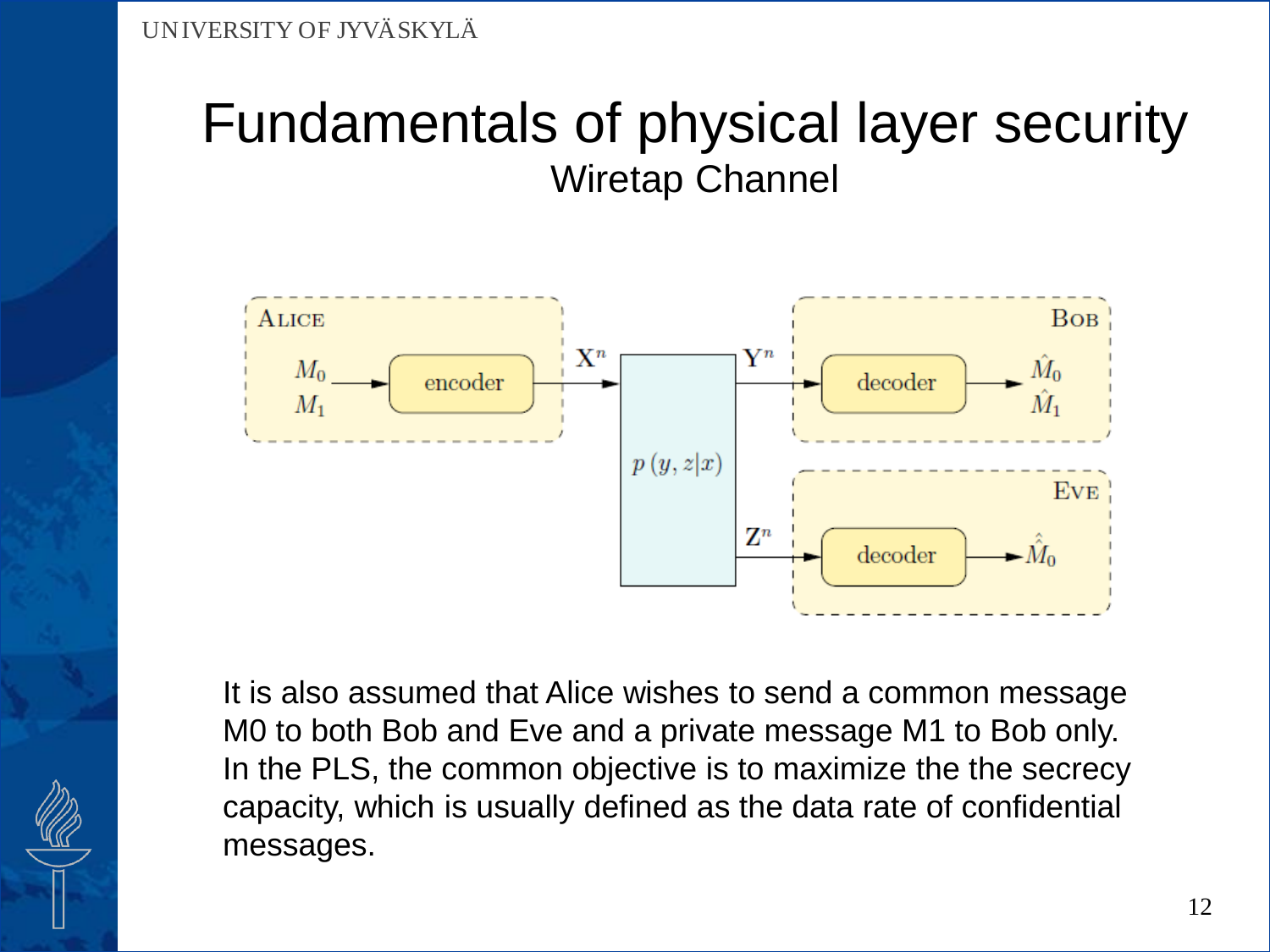

Essentially,

1. Z should provide no information about M1

2. Y can be decoded into M with negligibly small probability of error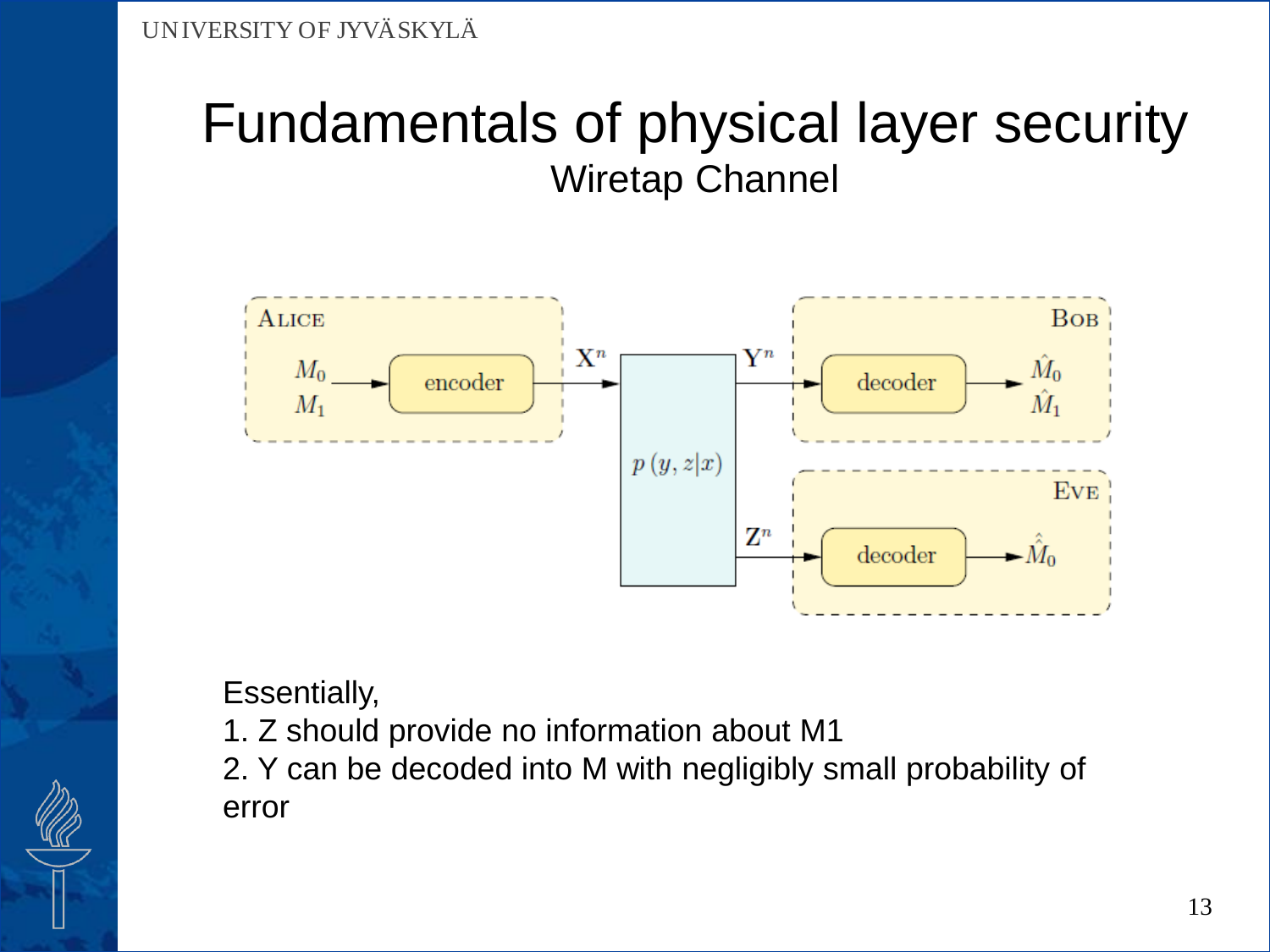

Secrecy Capacity of Gaussian Wiretap Channel

$$
C_s = \left\{ \begin{array}{ll} \frac{1}{2}\log_2\left(1+\frac{h_m^2P}{\sigma_m^2}\right)-\frac{1}{2}\log_2\left(1+\frac{h_w^2P}{\sigma_w^2}\right) & \textit{if} \quad \frac{h_m^2P}{\sigma_m^2} > \frac{h_w^2P}{\sigma_w^2}, \\ 0 & \textit{otherwise}. \end{array} \right.
$$

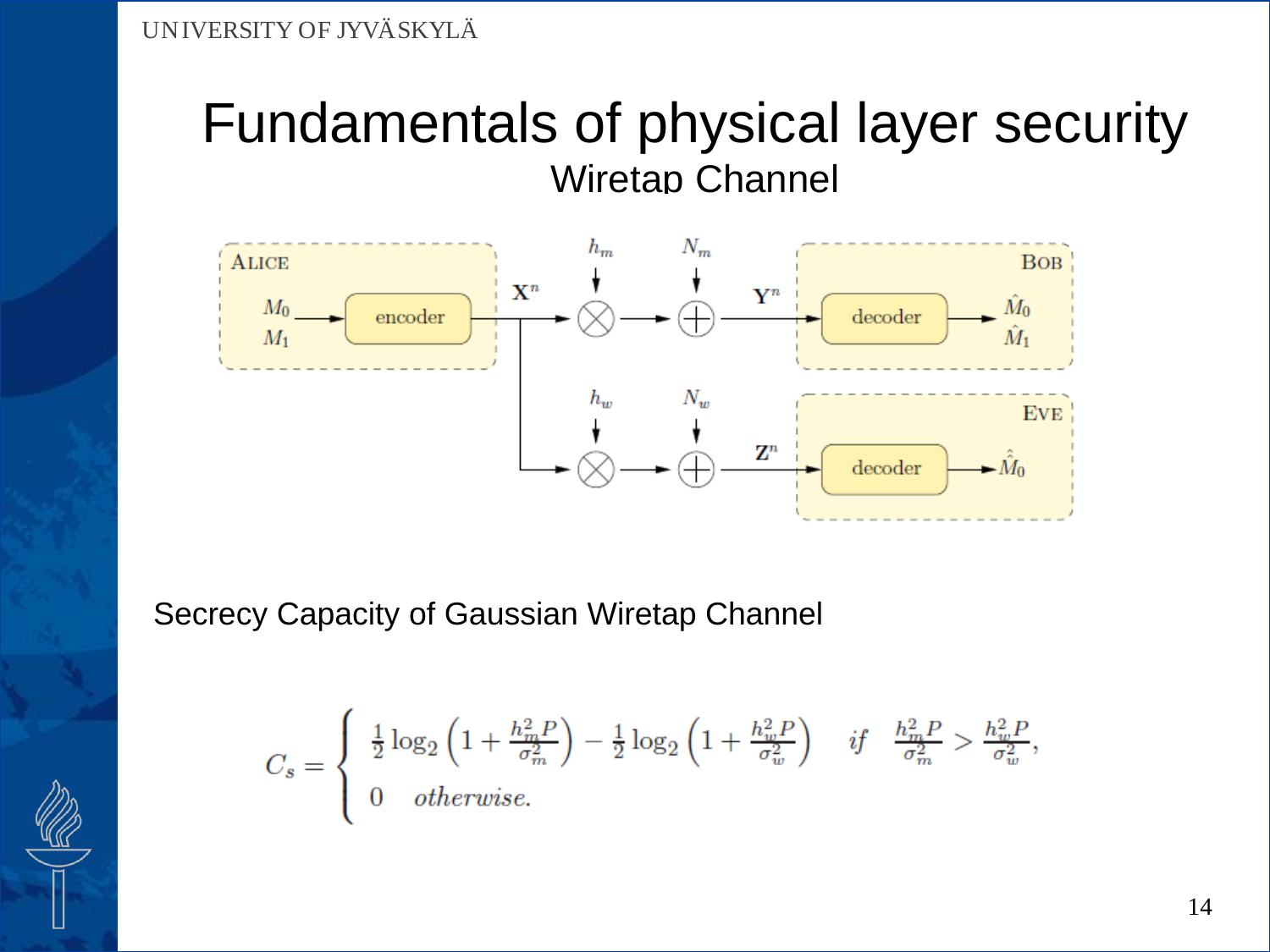- To achieve security in PHY, there are multiple approaches,
	- Preprocessing Scheme
		- Coding
		- Key generation
		- Artificial Noise Scheme
	- Game Theortic Scheme
	- Signal Processing
	- Cooperation Communications
	- Many others

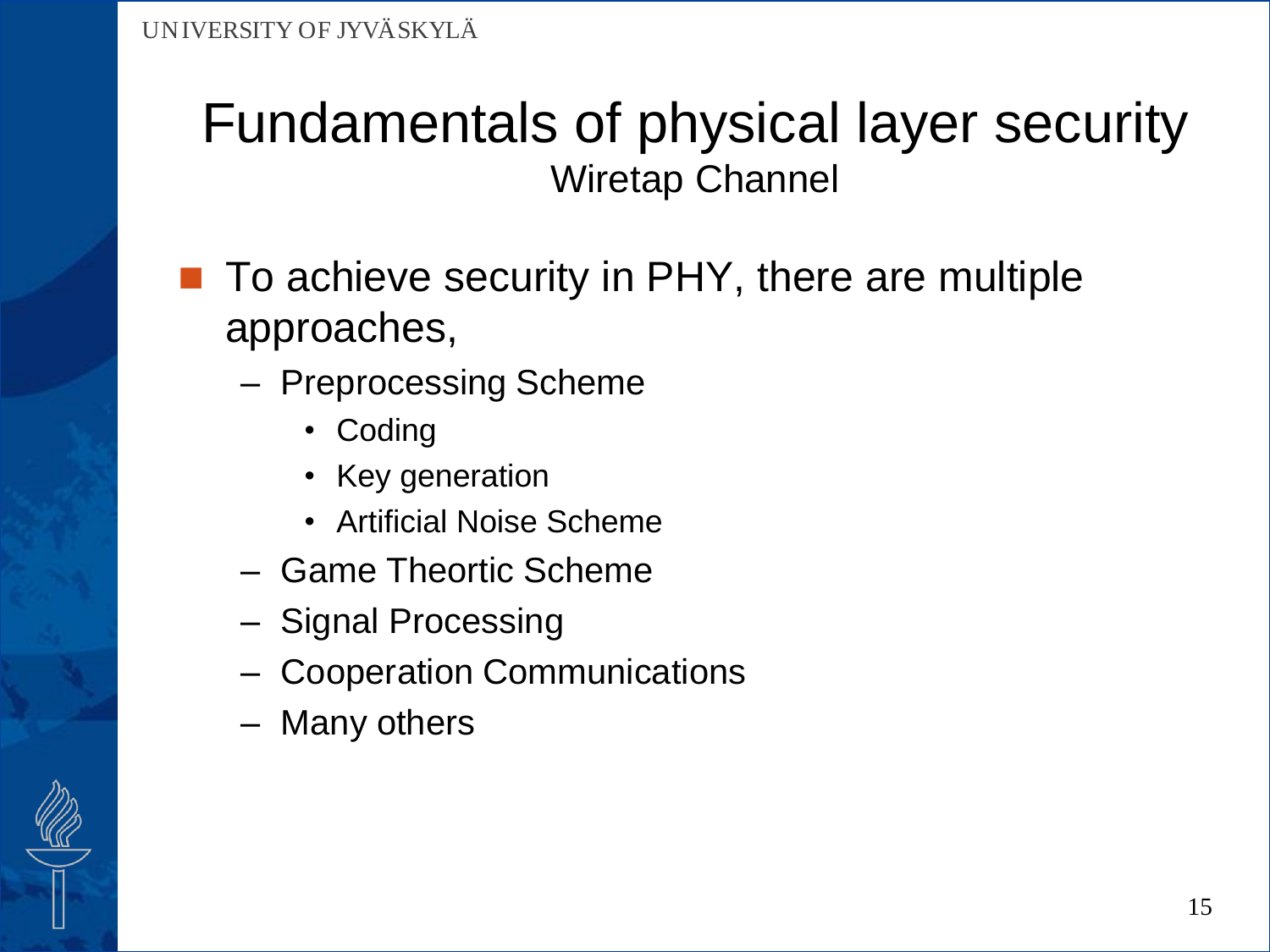# **PREPROSSING FOR PLS**

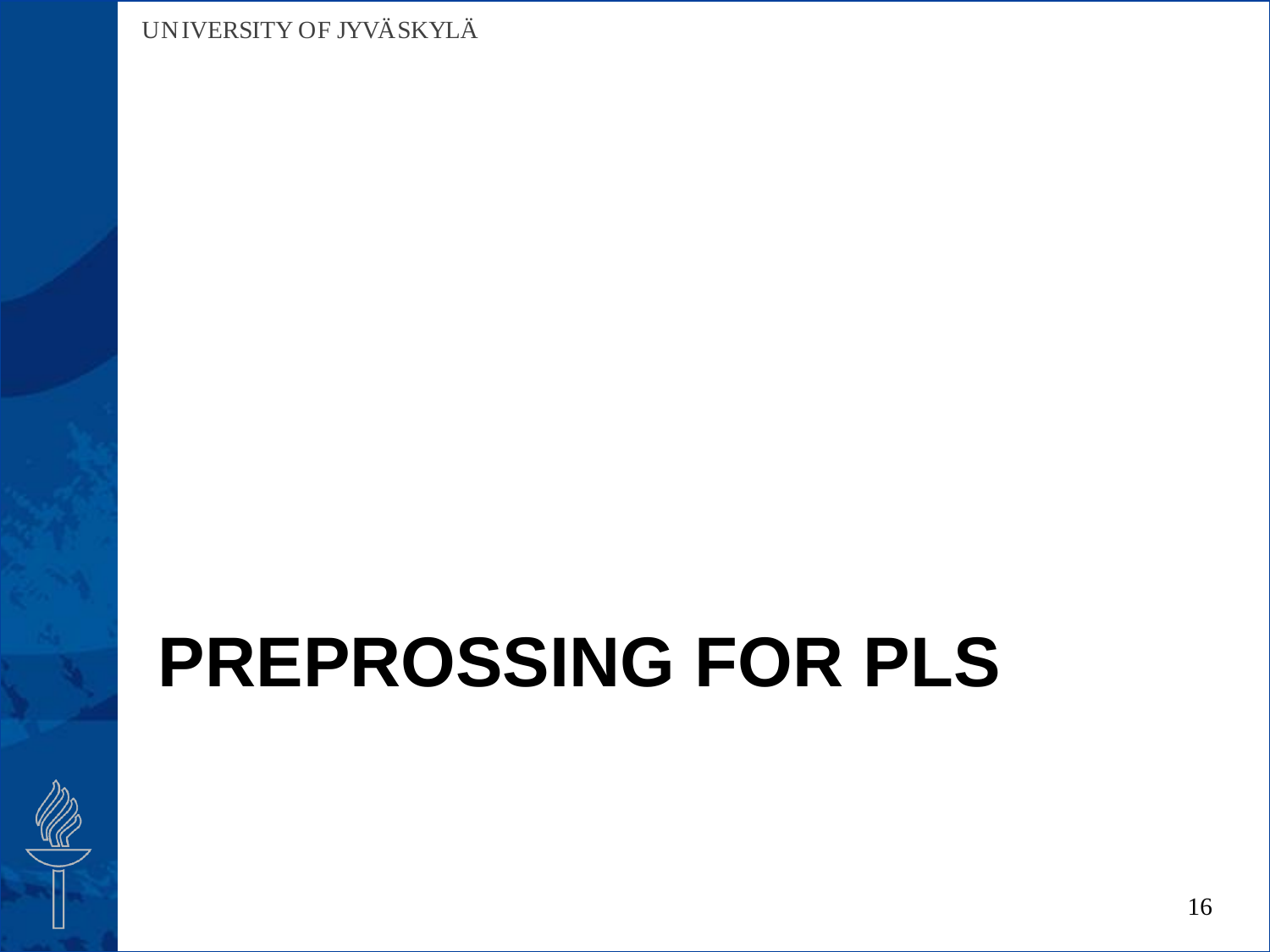### Preprocessing Scheme **Coding**

- Coding is a essential part in the wireless communications.
- In general, coding can be divided into two parts
	- Source Coding: modulation, typical: Morse code
	- Channel Coding: to protect information from transmission error.
- As the development of wireless communication technique, there are more types of coding, we can call it precoding which is usually used in MIMO , relay or some other systems.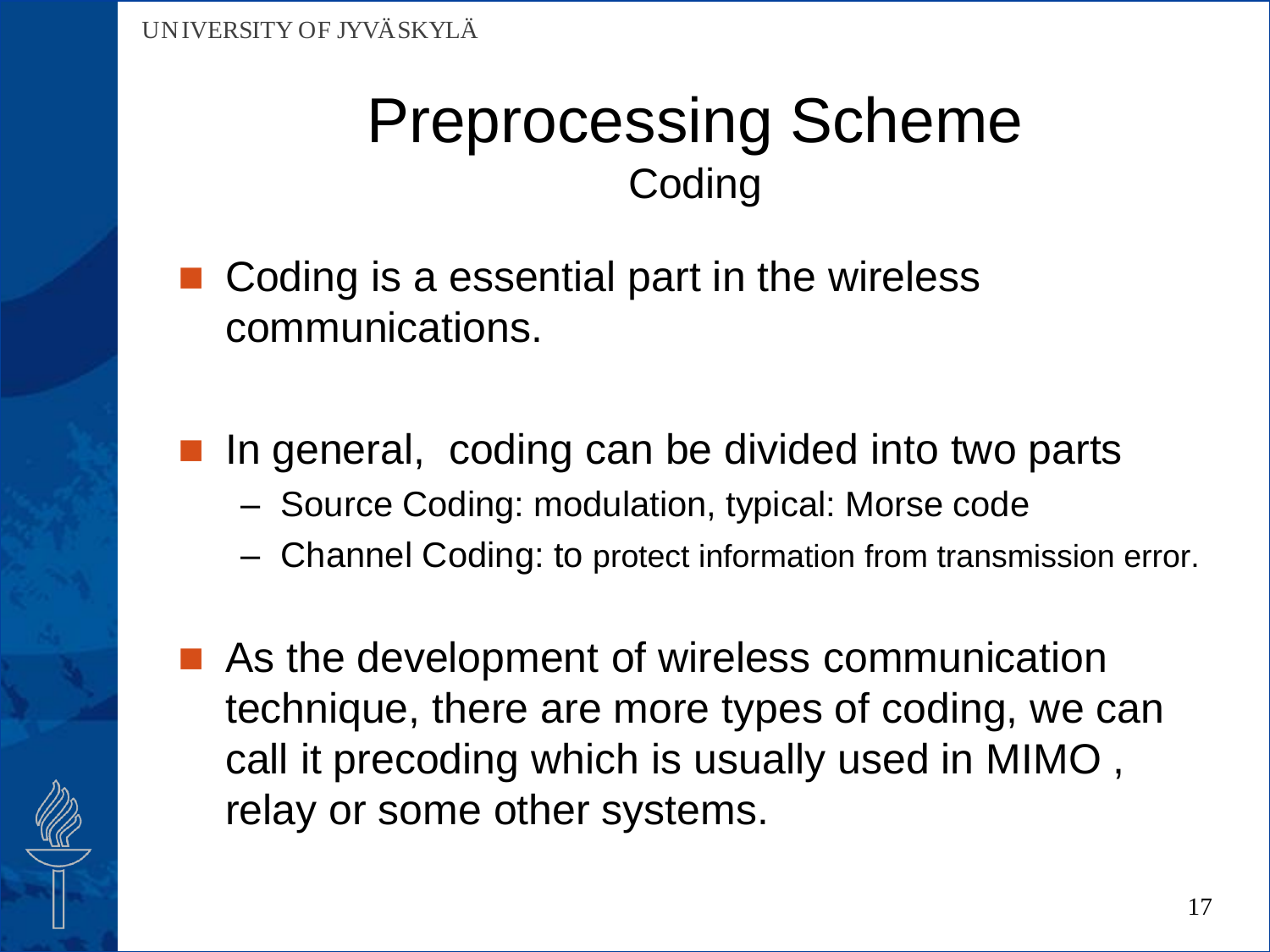### Preprocessing Scheme **Coding**

 With the introduction of the wiretap channel model, it became clear that security can also be achieved through means of channel coding.



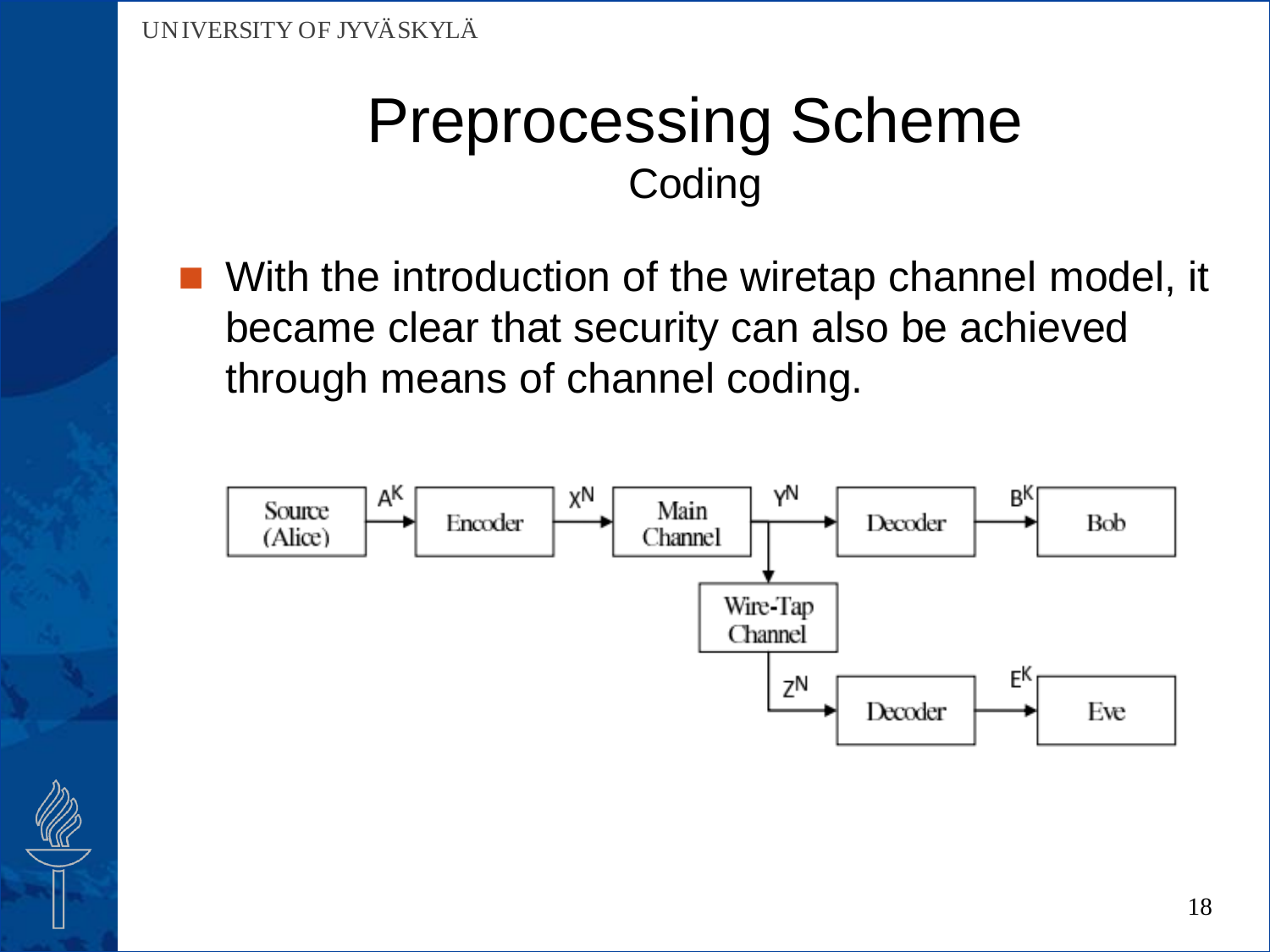### Preprocessing Scheme **Coding**

- The coding problem for Alice in the wire tap channel involves adding redundancy for enabling Bob to correct errors (across the main channel) and adding randomness for keeping Eve ignorant (across the wiretap channel), which is different from the coding in tranditional communications.
- Polar codes, LDPC can be used
- There are two types of coding approaches in general,
	- Capacity achieving based construction
	- Channel resolvability based construction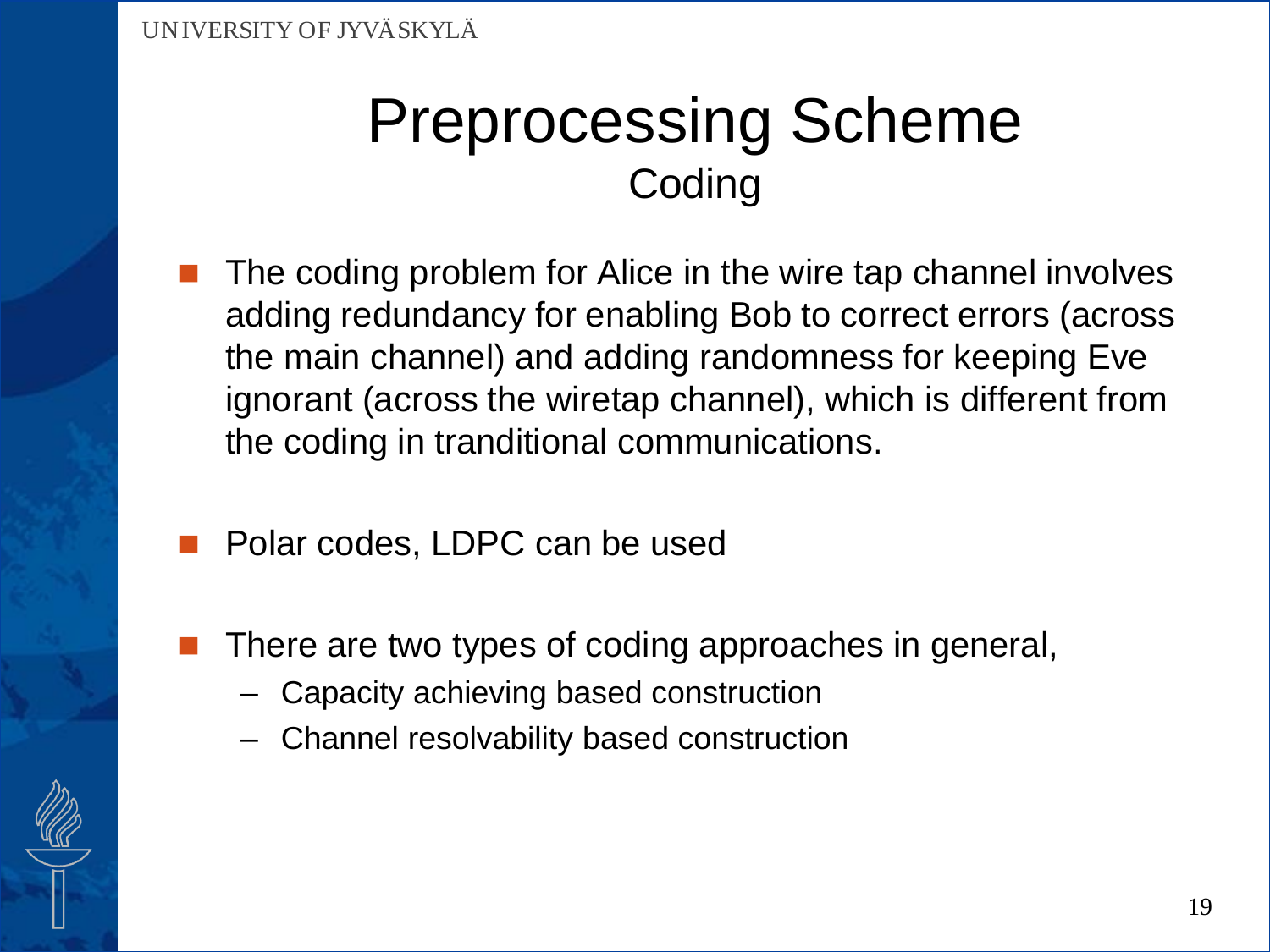- To fully exploit the randomness of the channel for security purposes we need secrecy capacity-achieving channel codes.
- Unfortunately, it seems very difficult to design near-to-optimal codes for the Gaussian wiretap channel....
- Secret key agreement is a somewhat "easier" problem.
- Alice and Bob only have to agree on a key based on common randomness and not to transmit a particular message.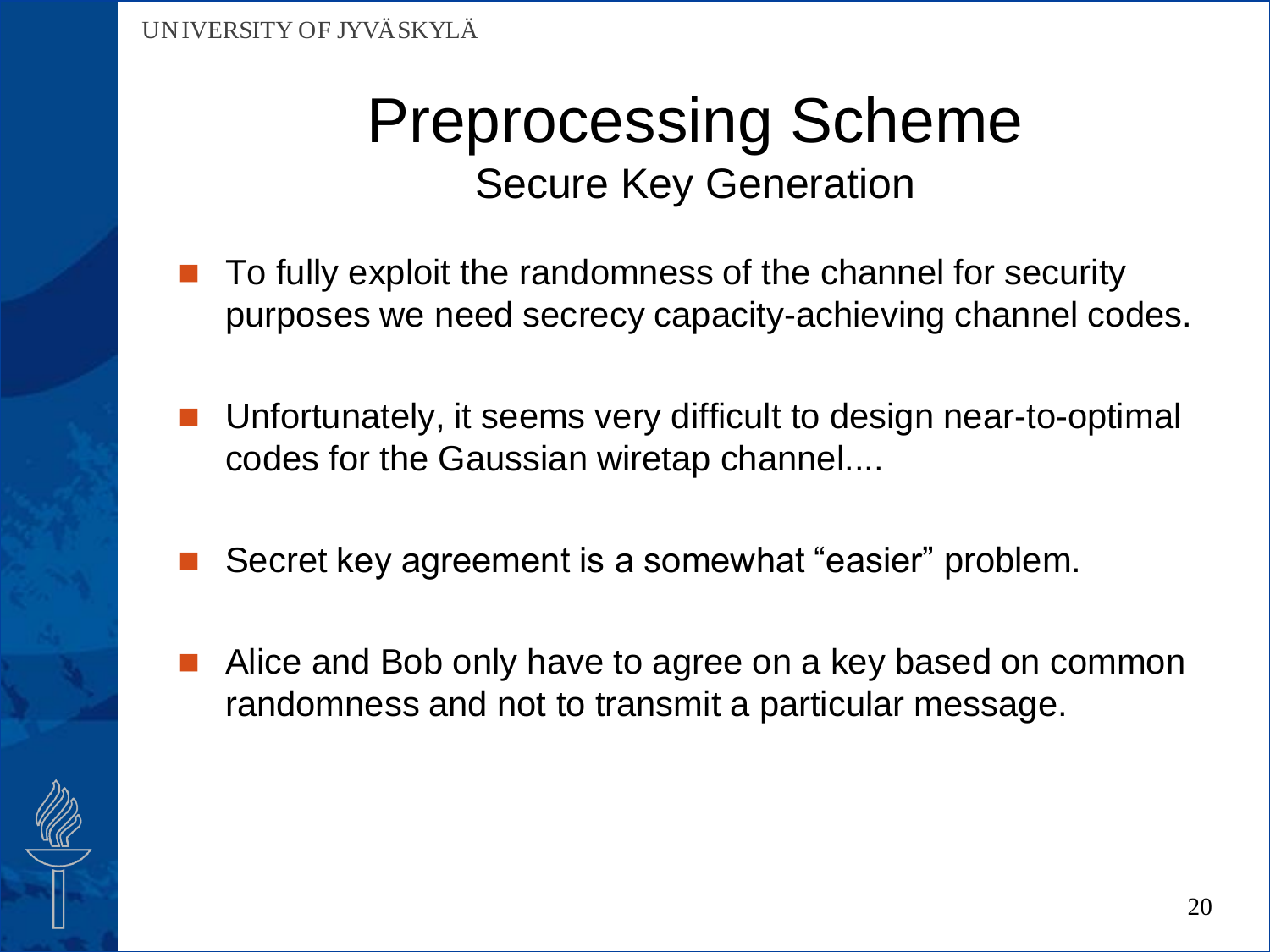- **This model is an extension of the wiretap channel.**
- There exists a two-way, noiseless, public, sidechannel of unlimited capacity.
- **This model was introduced to analyze the effect of** feedback on secret communications.
- $\blacksquare$  The focus of this model is on the generation of secrecy from the channel in the form of secret keys.

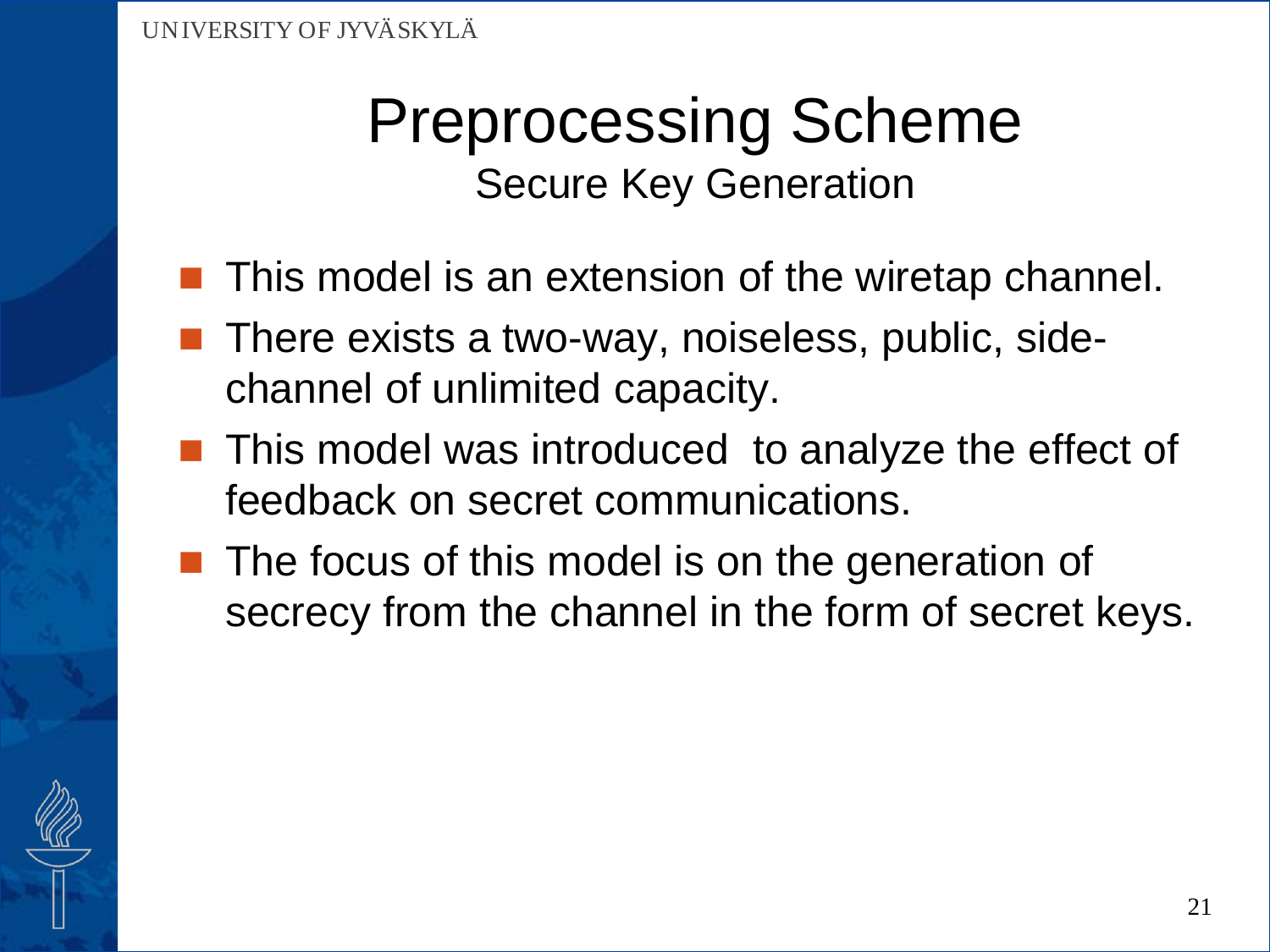

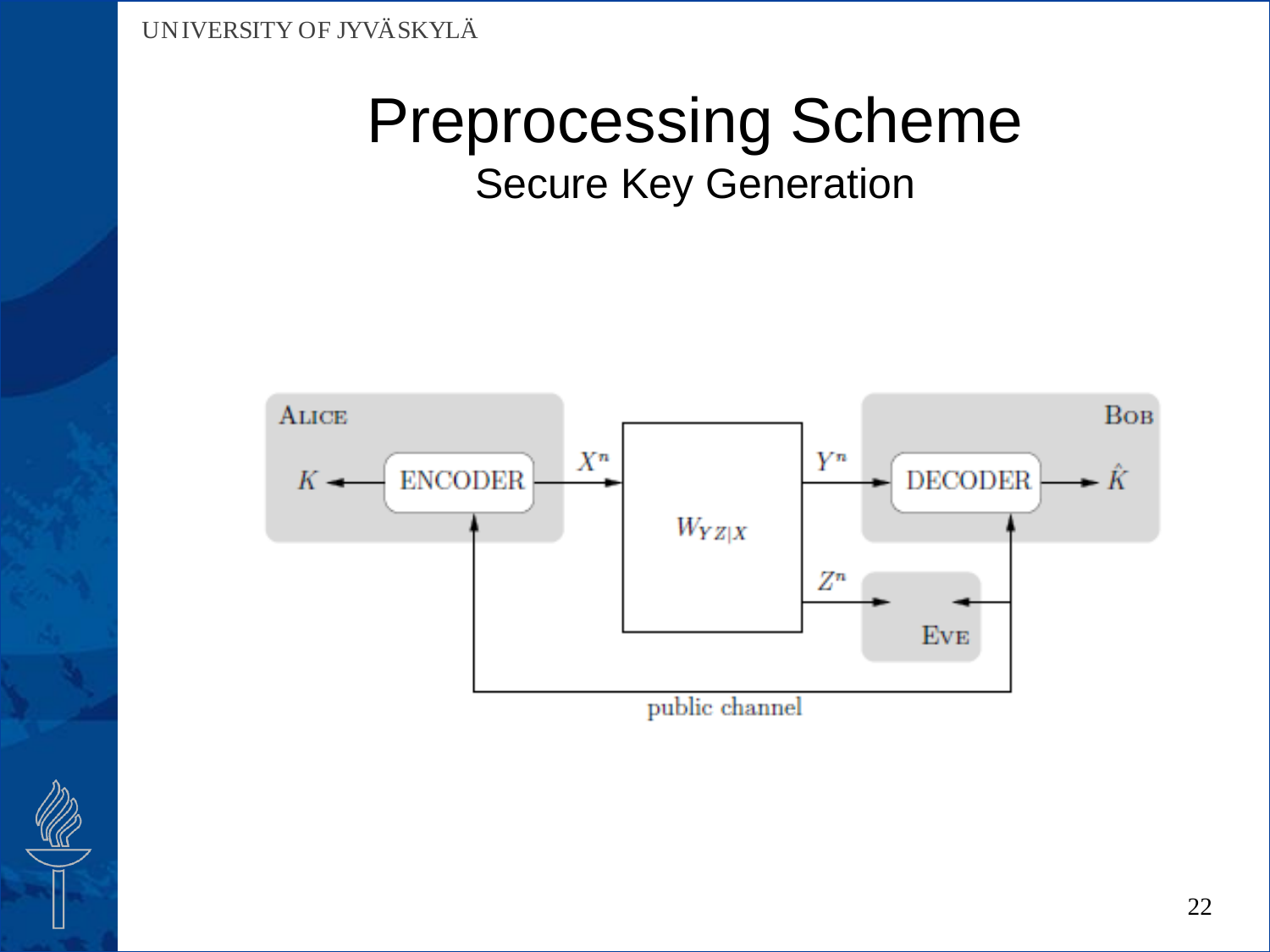- Alice and Bob can communicate over a public, authenticated, two-way side-channel of unlimited capacity.
- $\blacksquare$  The assumption that the channel is public allows Eve to intercept all messages transmitted over the side-channel, so that the side-channel does not constitute a source of secrecy.
- **However, the assumption that the channel is** authenticated prevents Eve from tampering with the messages.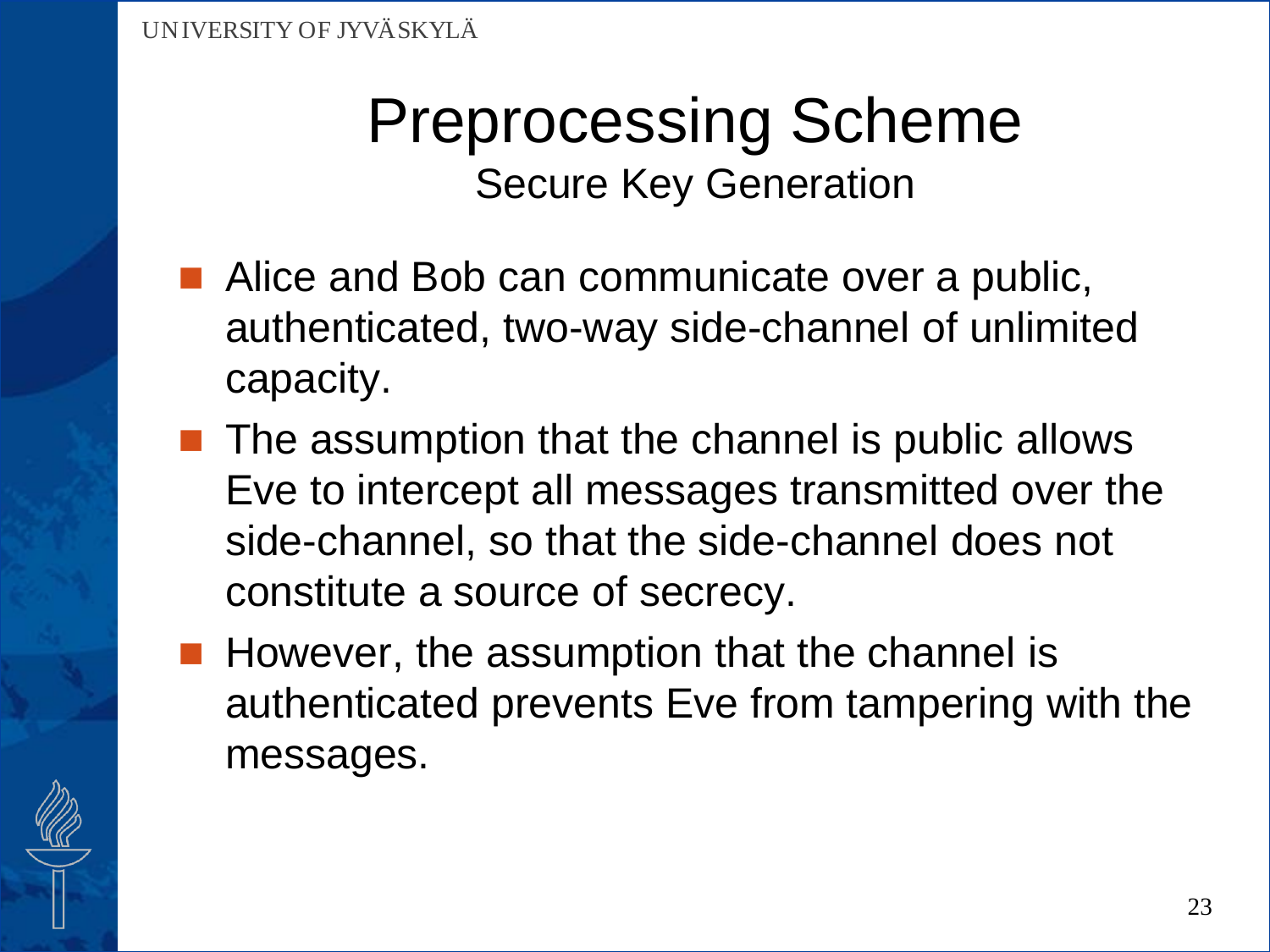- The objective is for the legitimate parties Alice and Bob to exchange n symbols over the noisy channel and to transmit messages, collectively denoted by F, over the public channel, so that they eventually agree on the same secret key K unknown to Eve.
- A secret-key rate R is achievable if there exists a sequence of secret-key generation strategies with an increasing number of symbols transmitted over the noisy channels n, such that
	- The reliability requirement: with high probability, Alice and Bob agree on the same key.
	- The uniformity requirement: the secret key is uniformly distributed in its set, which is a desirable property if the key is to be used for cryptographic applications.
	- The secrecy requirement: the key is indeed secret with respect to Eve, who observes the noisy signals Zn and the public messages F.

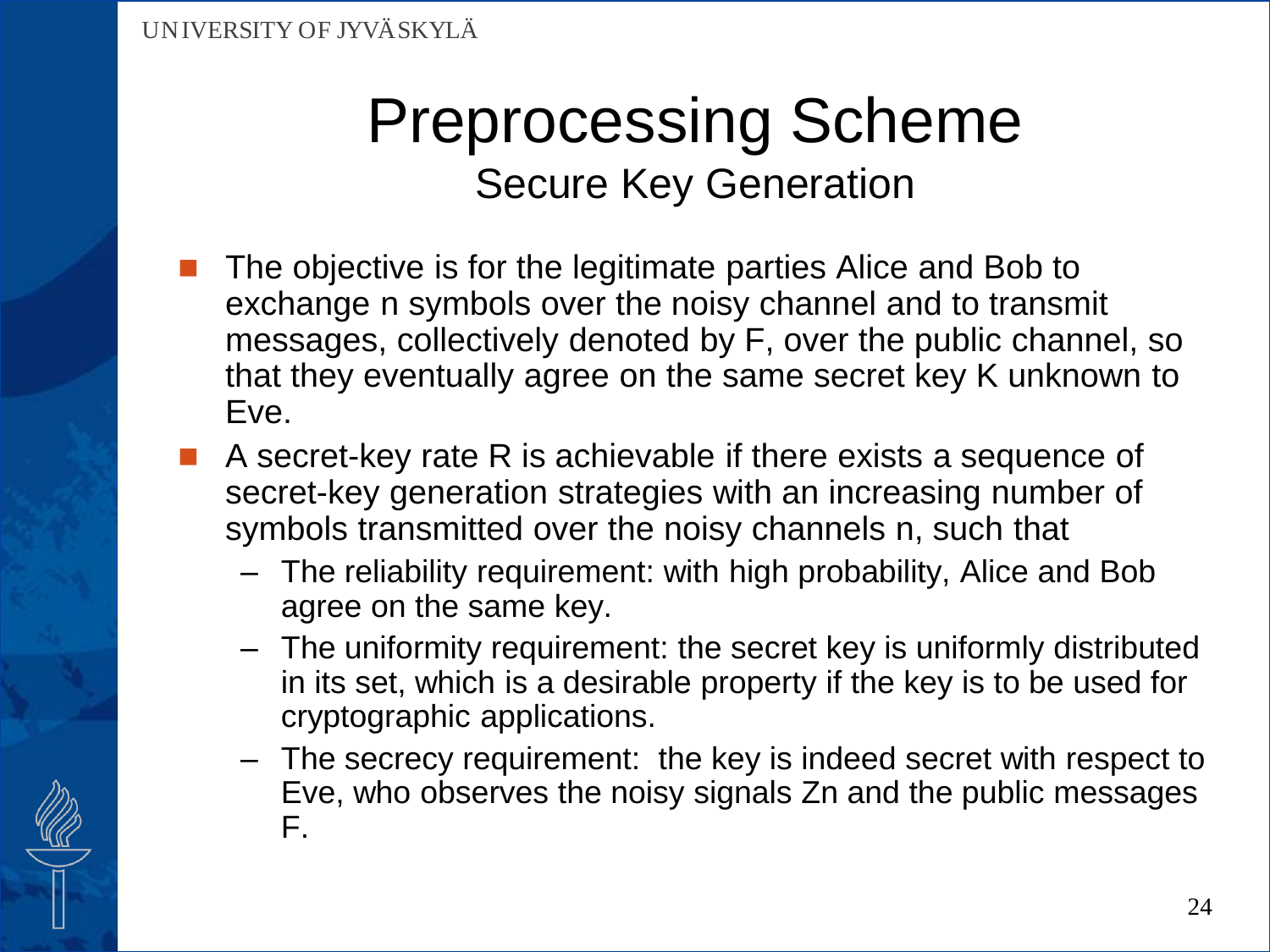- Alice and Bob can communicate over a public, authenticated, two-way side-channel of unlimited capacity.
- $\blacksquare$  The assumption that the channel is public allows Eve to intercept all messages transmitted over the side-channel, so that the side-channel does not constitute a source of secrecy.
- $\blacksquare$  However, the assumption that the channel is authenticated prevents Eve from tampering with the messages.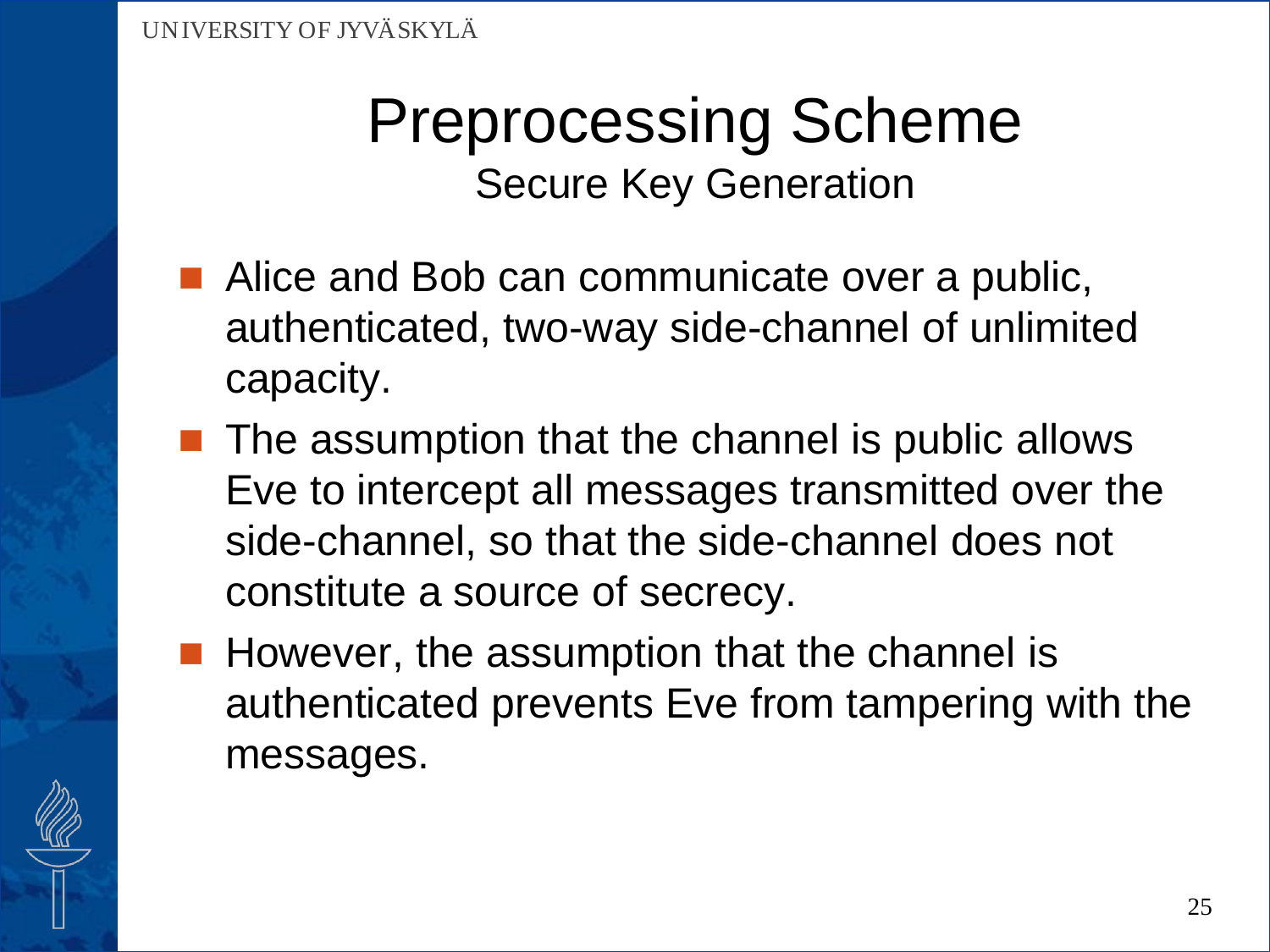### The remarks :

- The addition of a public authenticated channel does not trivialize the problem, because it is not a resource for secrecy. The only resource for secrecy remains the noisy communication channel.
- Unlike the wiretap channel model, the channel model for secret-key generation allows for two-way communication and feedback. Feedback turns out to be an essential ingredient for secret-key generation. In addition, the key K is not a message in the traditional sense because its value needs to be fixed at the beginning of a secret-key generation strategy. This allows the key to be generated interactively based on the observations and messages of all legitimate parties, and to be processed with noninvertible functions. This contrasts with the wiretap channel model in which the secret message from the transmitter must be received unaltered.
- Secret-key generation strategies can be extremely sophisticated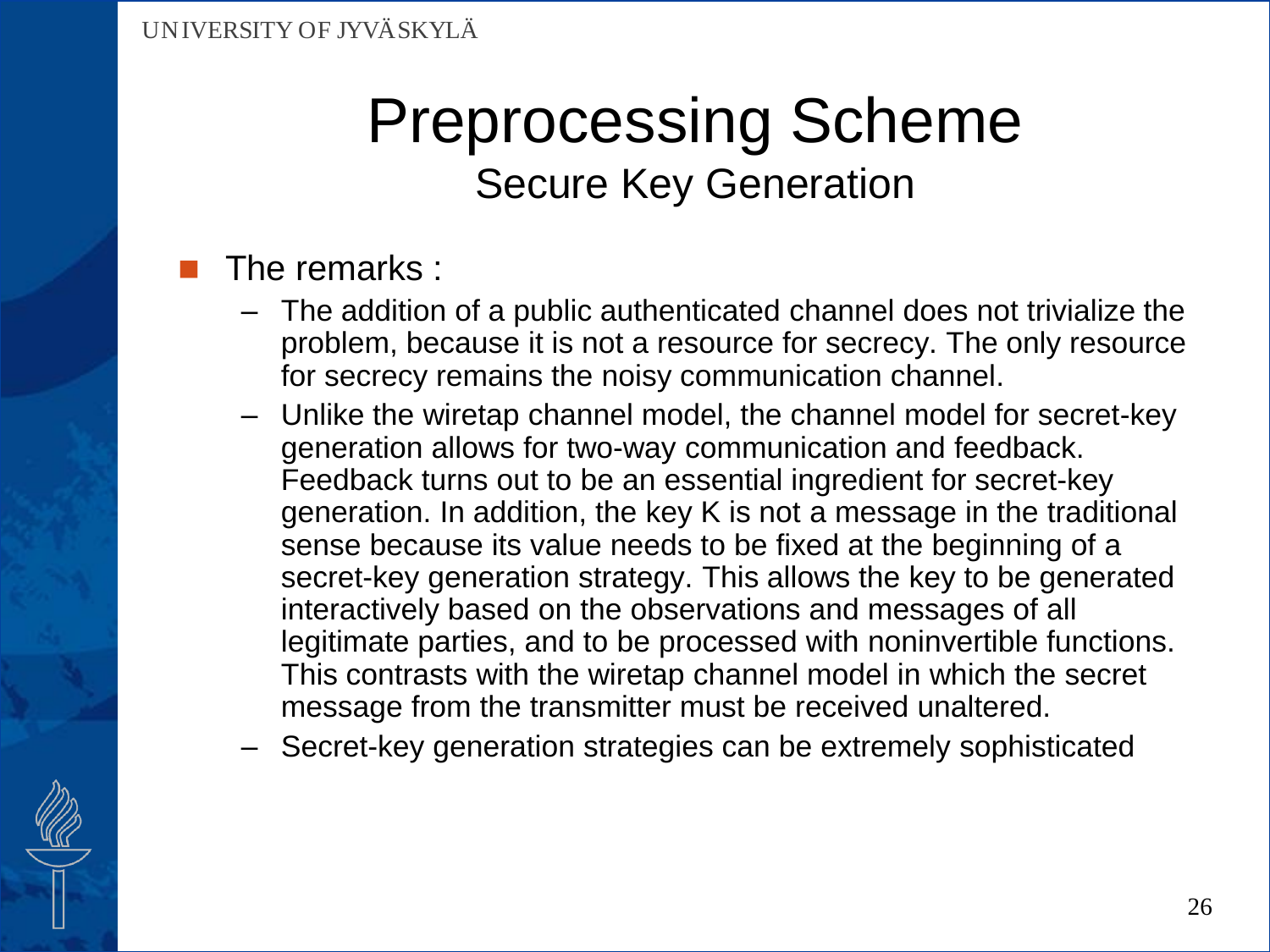- **There are some other possible ways to enhance the** security at the transmitter side.
- **For example, the Alice can artificially make some** noise when transmitting the message.
- However, it requires Bob to correctly detect and estimate the information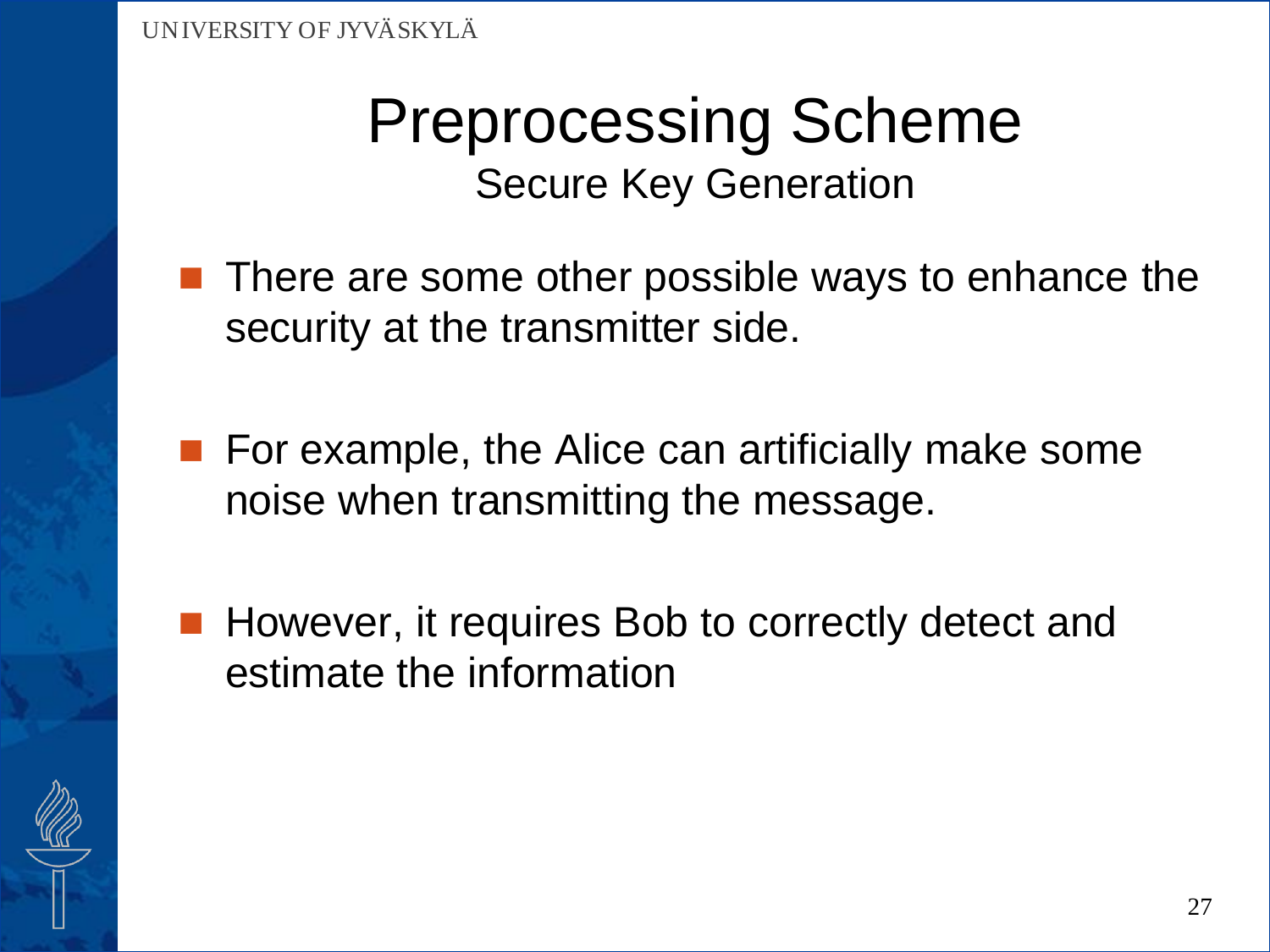# **SIGNAL PROCESSING FOR PLS**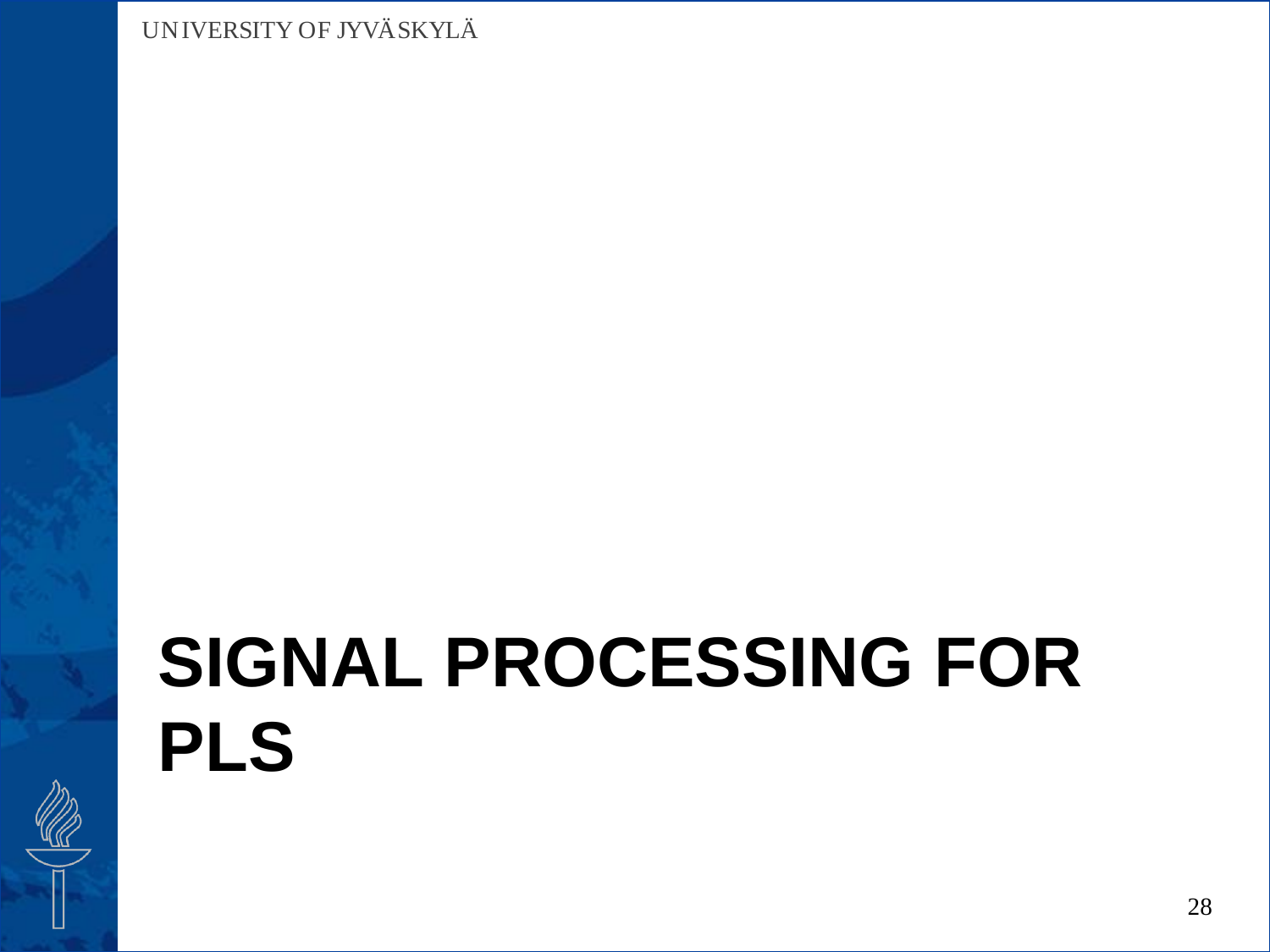- The analysis of PLS frequently involve idealized assumptions of perfectly known global CSI, random coding arguments, Gaussian inputs, and so on.
- The signal processing perspective on physical layer security then naturally pertains to optimal and nearoptimal transceiver design in situations where these assumptions may or may not hold.

### Two categories

- PLS in MIMO
- Channel estimation effect to PLS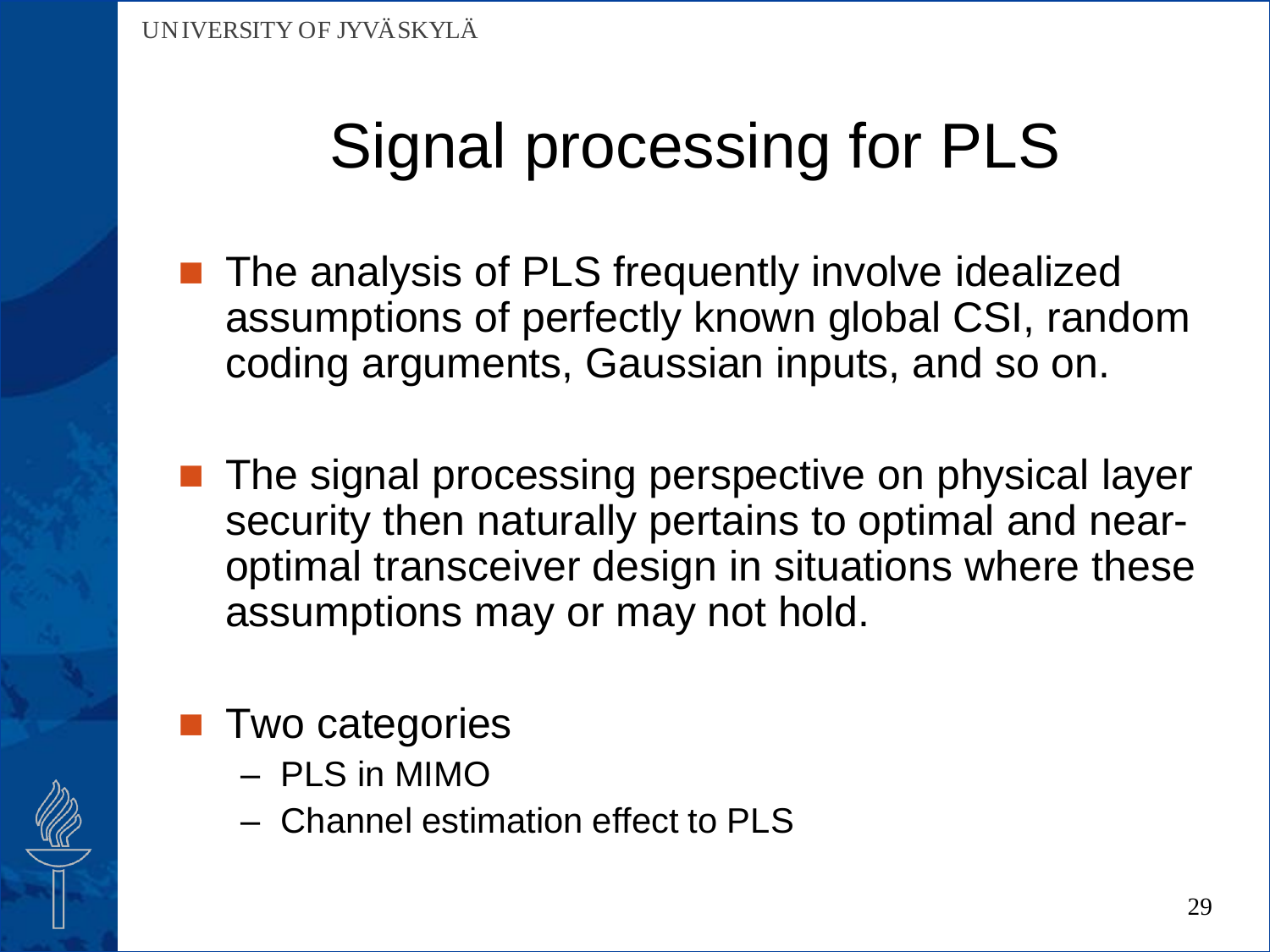

P2P MIMO System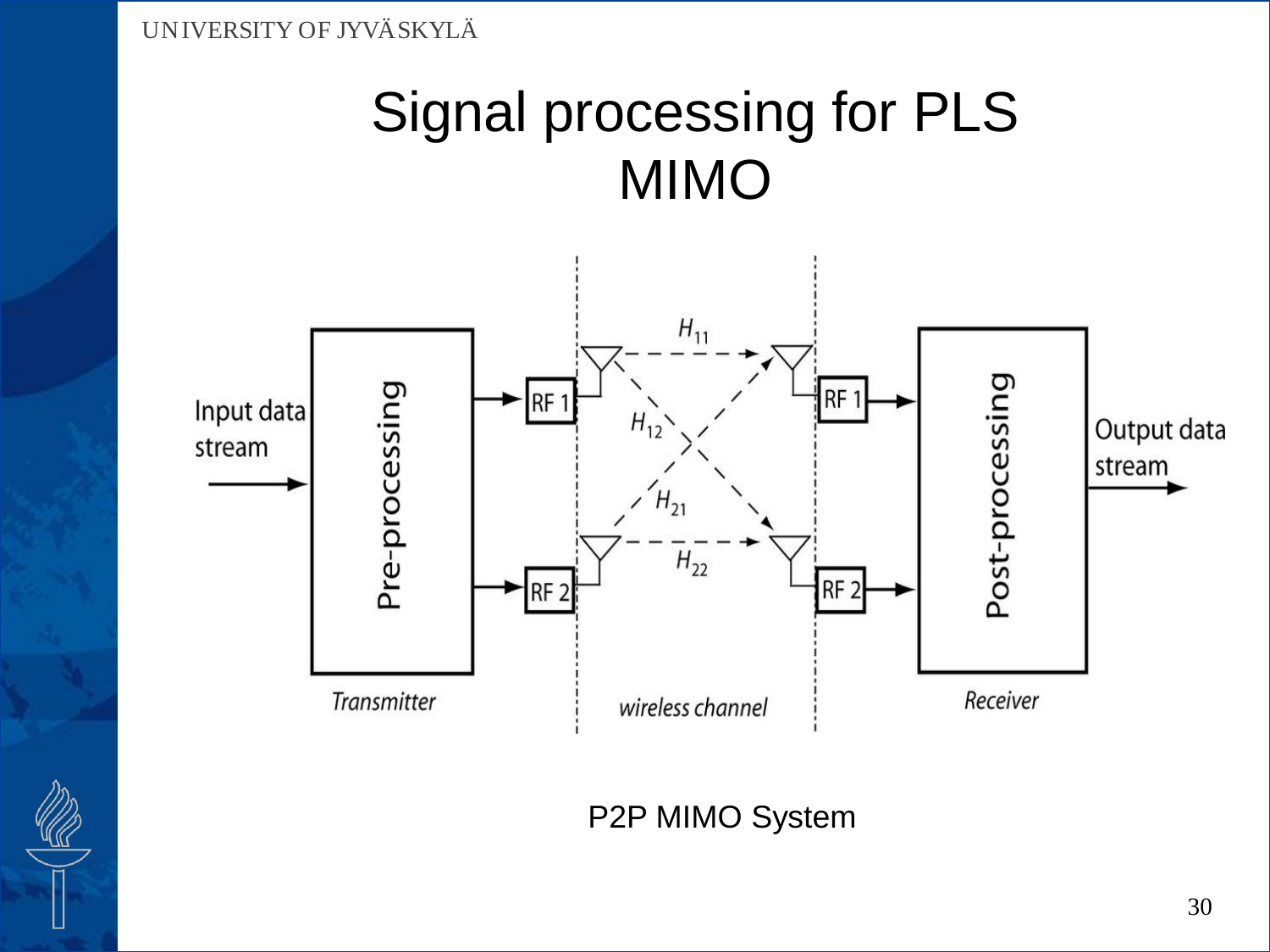

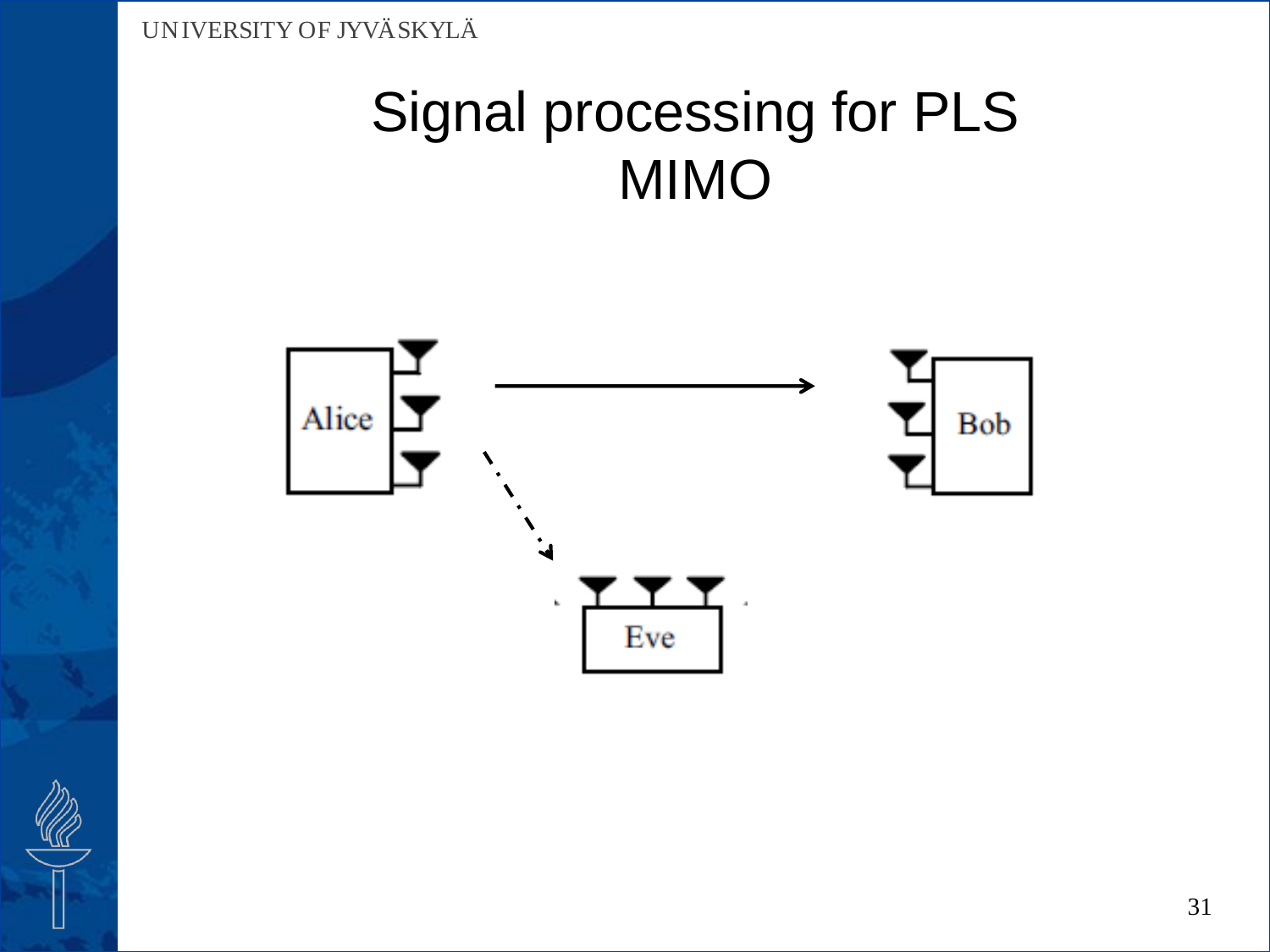A MIMO wiretap channel consists of a transmitter (Alice), a legitimate receiver (Bob), and an eavesdropper (Eve) equipped with N<sub>T</sub>, NR, and NE antennas, respectively. A general representation for the signal received by the legitimate receiver is

$$
\boldsymbol{\mathrm{x}}_a~\in~\mathbb{C}^{N_T \times 1}
$$

$$
\mathbf{y}_b = \mathbf{H}_b \mathbf{x}_a + \mathbf{n}_b, \qquad \quad \mathbf{H}_b \,\in\, \mathbb{C}^{N_R \times N_T}
$$

The received signal at the eavesdropper is

$$
\mathbf{y}_e = \mathbf{H}_e \mathbf{x}_a + \mathbf{n}_e, \qquad \mathbf{H}_e \in \mathbb{C}^{N_E \times N_T}
$$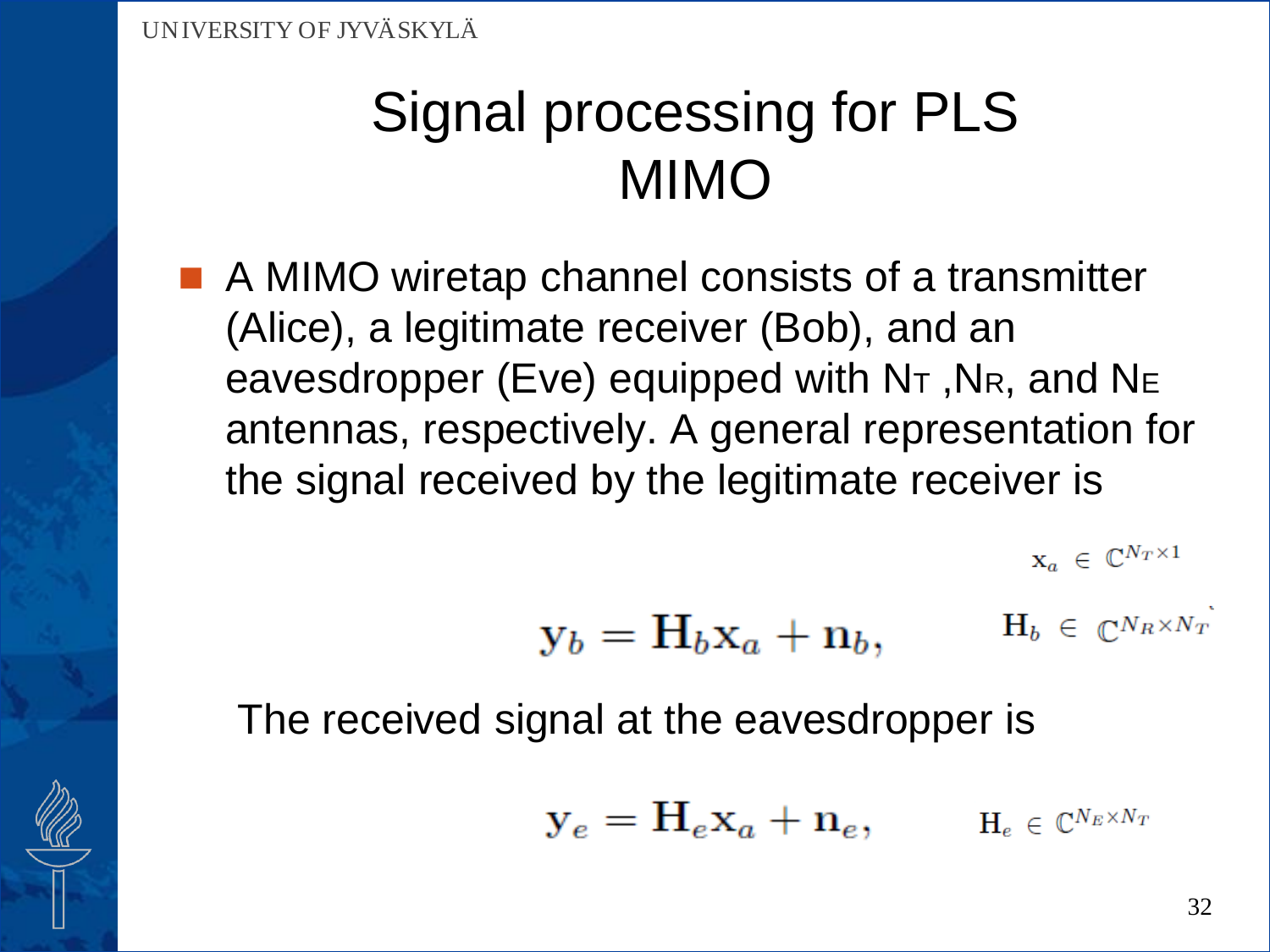$C_s = \max_{\mathbf{Q}_x, \text{Tr}(\mathbf{Q}_x) \leq P} \left[ I\left( \mathbf{X}_a; \mathbf{Y}_b \right) - I\left( \mathbf{X}_a; \mathbf{Y}_e \right) \right]$ 

 $C_s = \max_{\mathbf{Q}_x, \text{Tr}(\mathbf{Q}_x) \leq P} \log \det \left(\mathbf{I} + \mathbf{H}_b \mathbf{Q}_x \mathbf{H}_b^H \right) - \log \det \left(\mathbf{I} + \mathbf{H}_e \mathbf{Q}_x \mathbf{H}_e^H \right),$ 

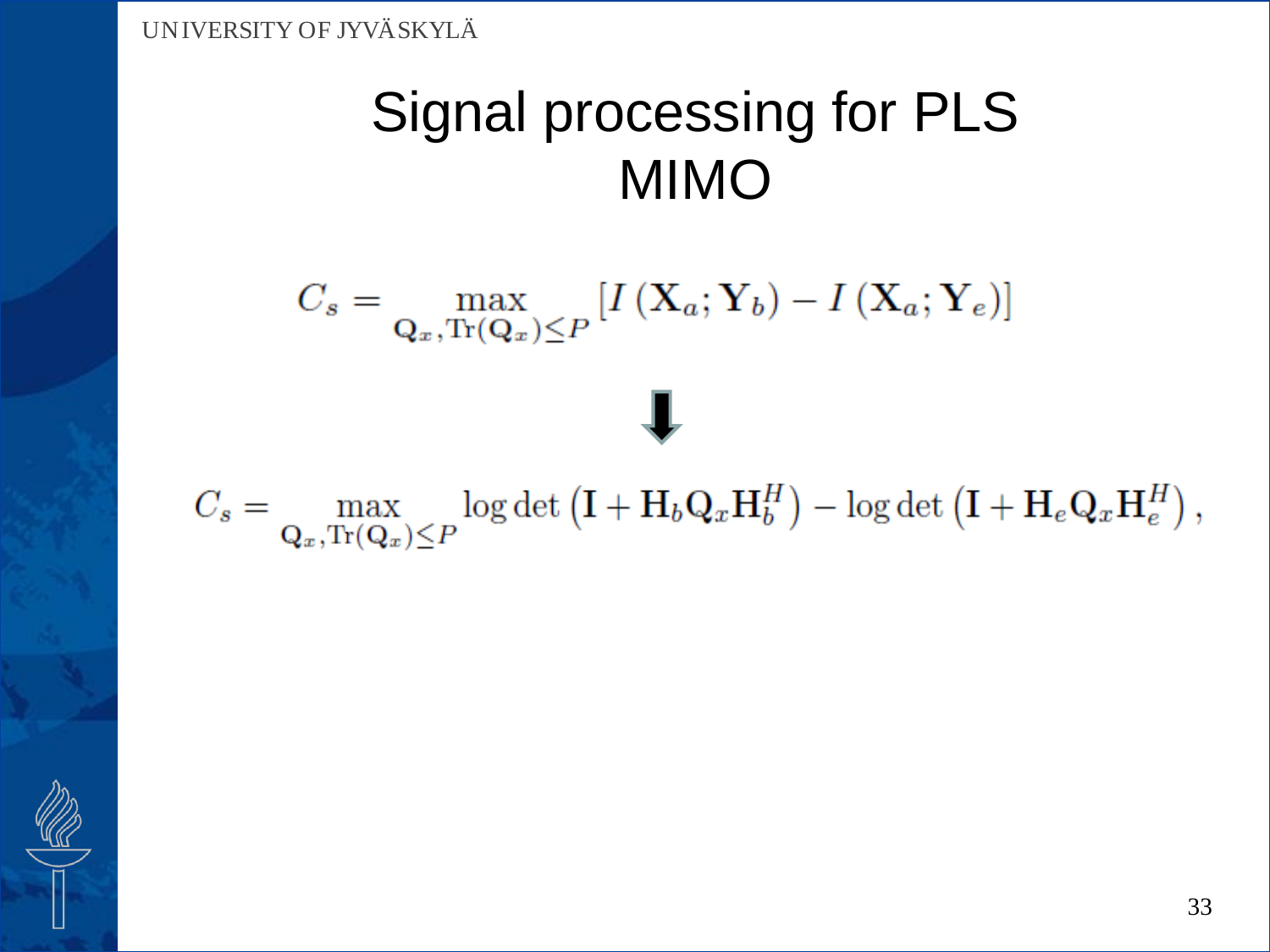- **Although, the mathematical formulation seems no** difference between the SISO and MIMO structure, due to the complexity of MIMO system, there are many additional schemes can be applied.
- **For example, precoding for MIMO, MIMO** interference effect, channel matrix etc.

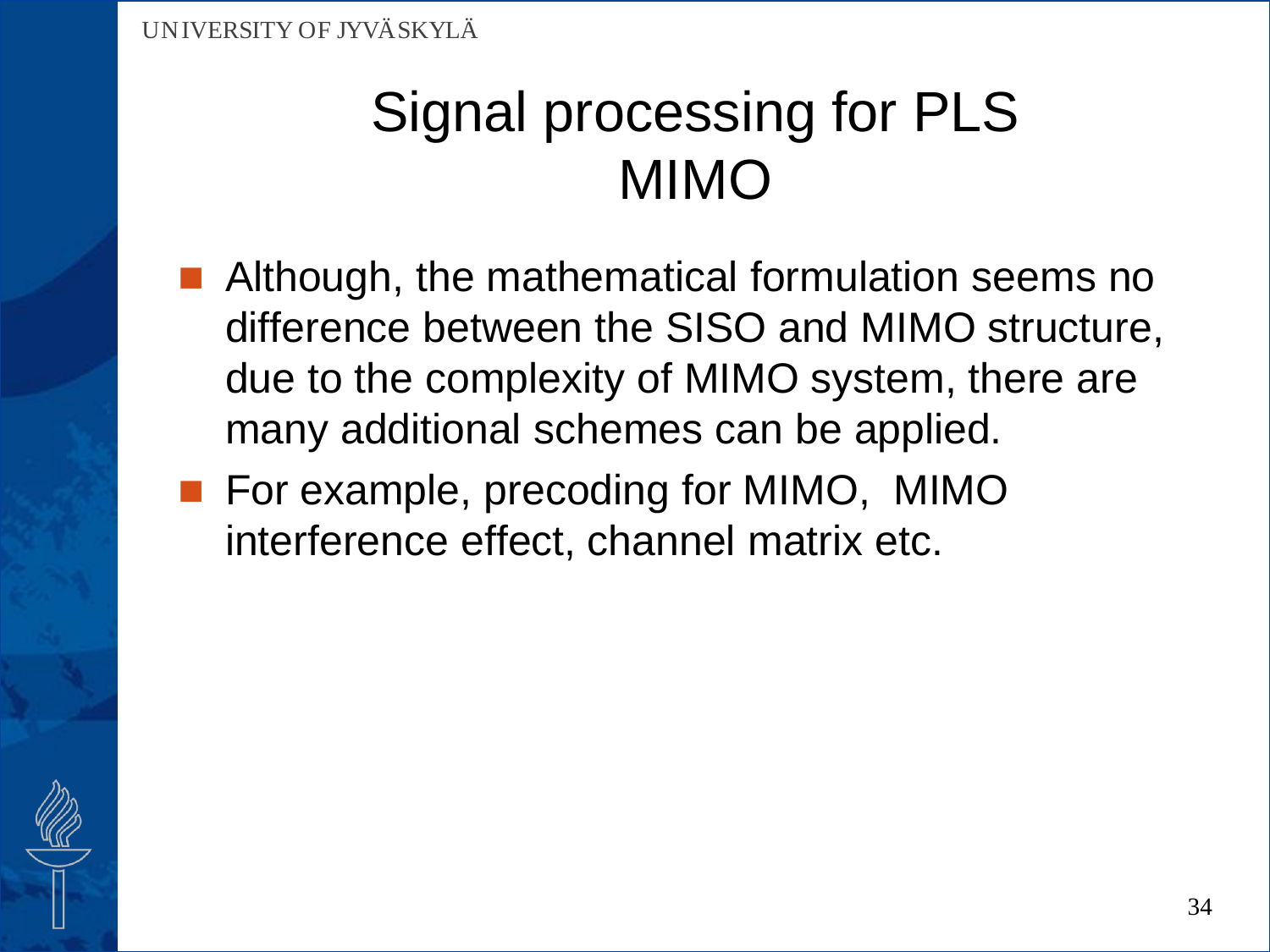## Signal processing for PLS Channel Estimation

- $\blacksquare$  The PLS can be enhanced through signal processing technology.
	- Here, we briefly overview one typical channel estimation scheme, of which a key feature is the insertion of artificial noise (AN) in the training signal to degrade the channel estimation performance at Eve. To do so, AN must be placed in a carefully chosen subspace to minimize its effect on Bob.
- $\blacksquare$  However, this requires preliminary knowledge of the channel at the Alice, which can be difficult to achieve without benefiting the channel estimation at Eve as well.
- Therefore, advanced training scheme should be investigated.

35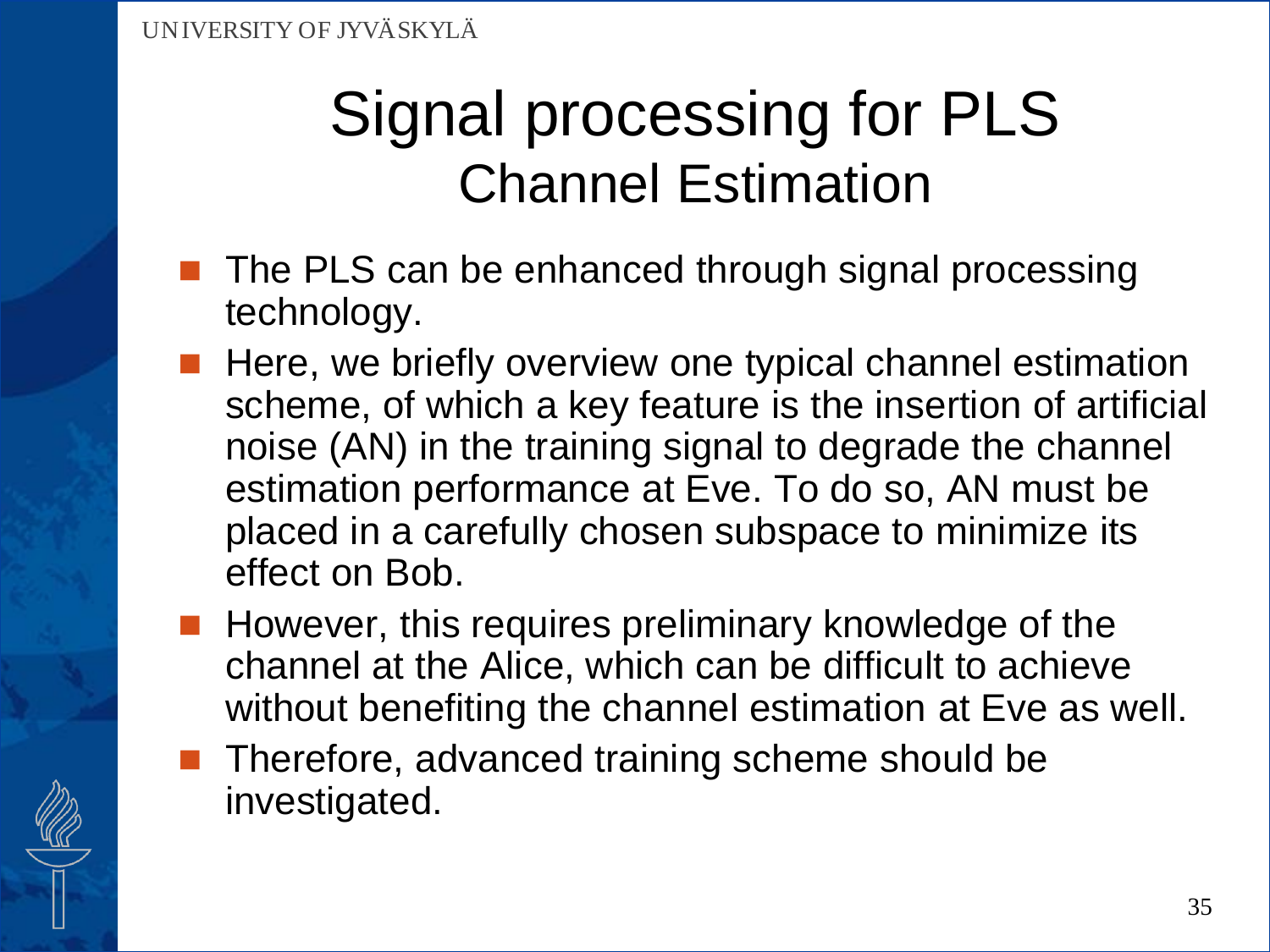## Signal processing for PLS Channel Estimation



Two-Stage Feedback-and-Retraining

- In the initial stage, the transmitter first emits a sequence of training signals (that consists of only pilot signals) for preliminary channel estimation at Bob.
- In this stage, Bob sends back channel state to he Alice, who utilizes this information to determine the AN placement in the training signal. Please note that Eve is also allowed to intercept the feedback sent by Bob but, as can be seen later on, this information does not help UR improve the channel estimate of its own channel.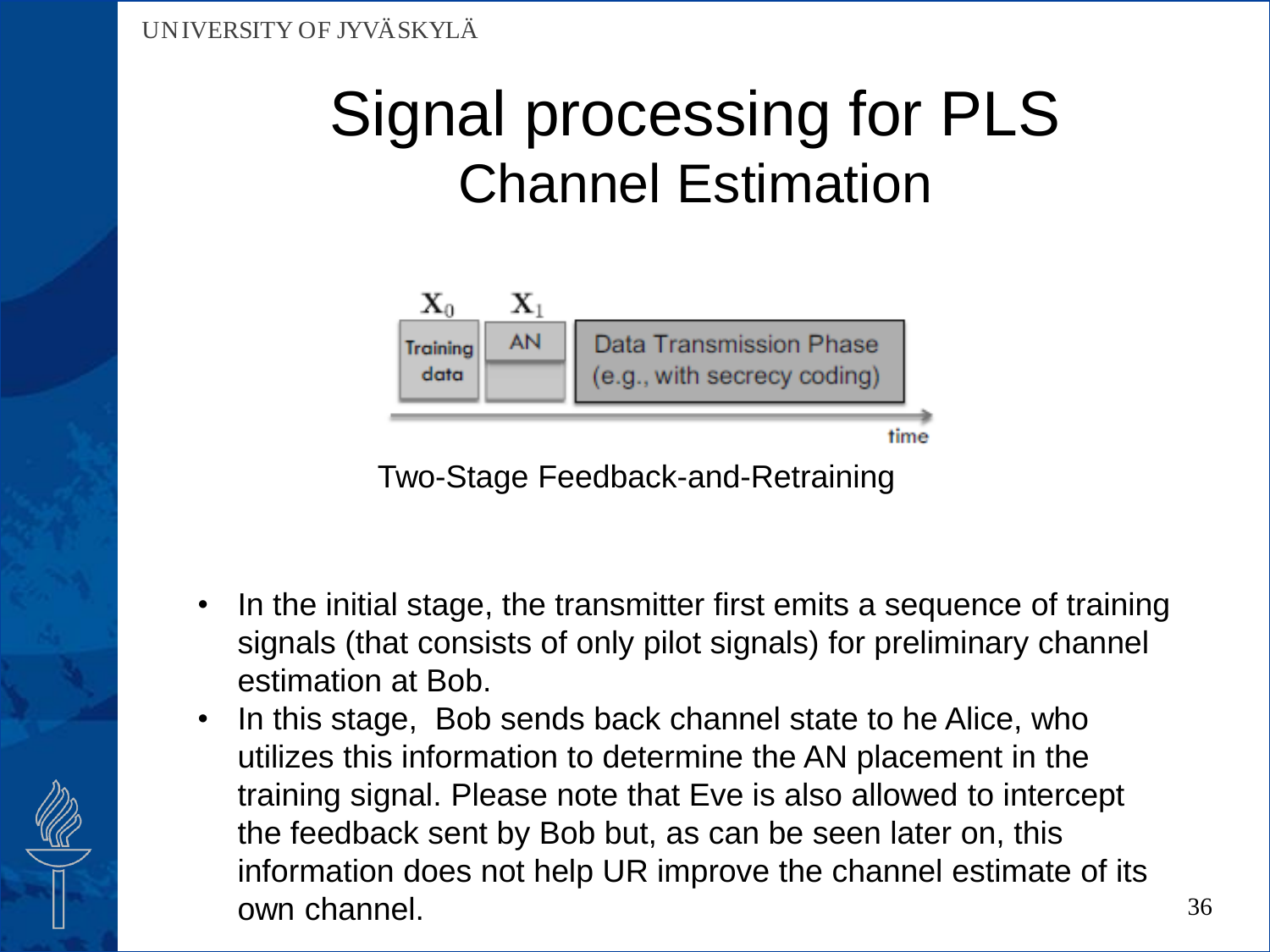## Signal processing for PLS Summary

- The signal processing technique contains many different aspects.
- In addition to aforementioned schemes, there are some other schemes that can improve the PLS performance.
- **For example, the transceiver design, modulation,** beamforming in MIMO etc.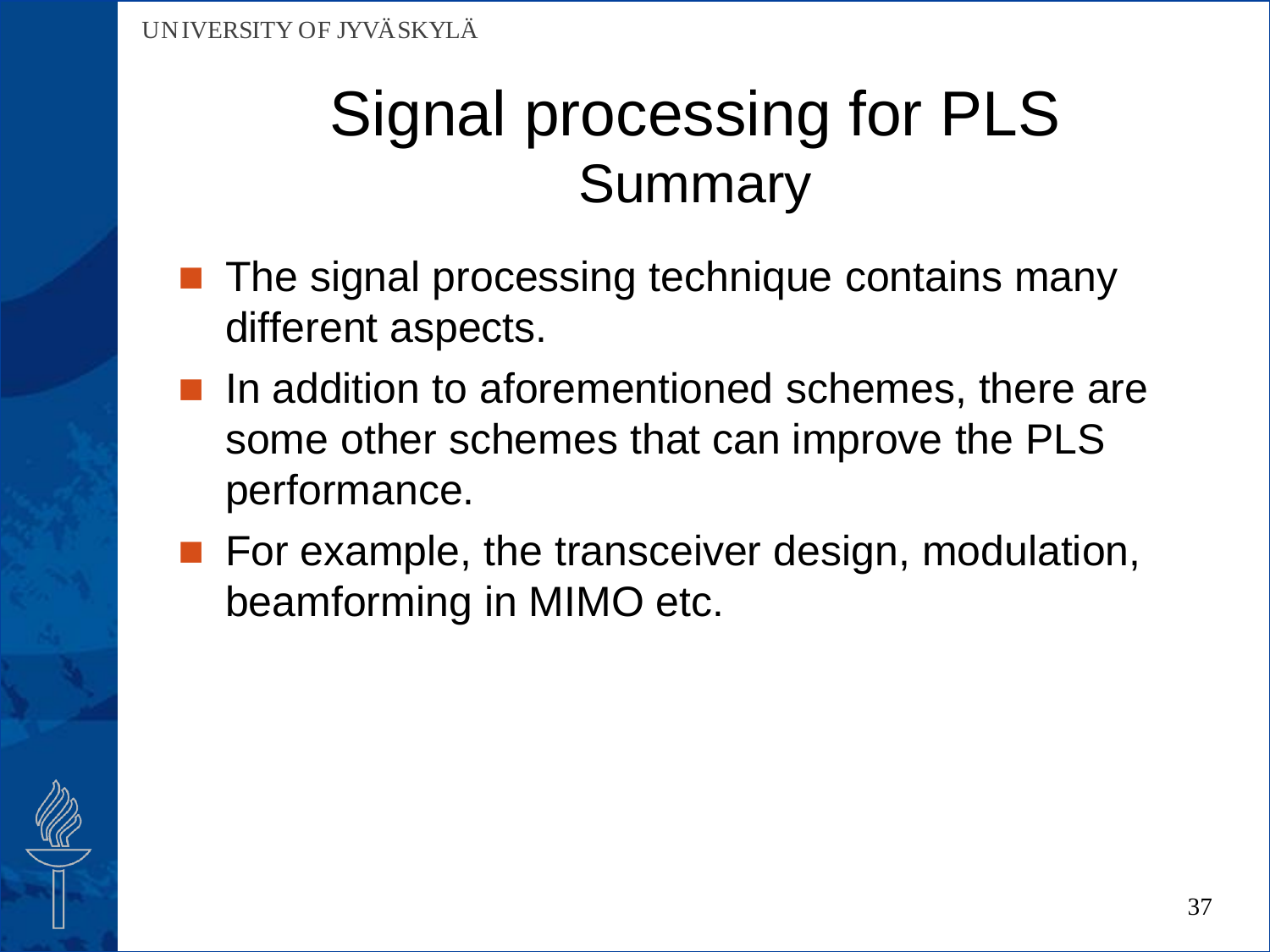# **COOPERATION COMMUNICATIONS FOR PLS**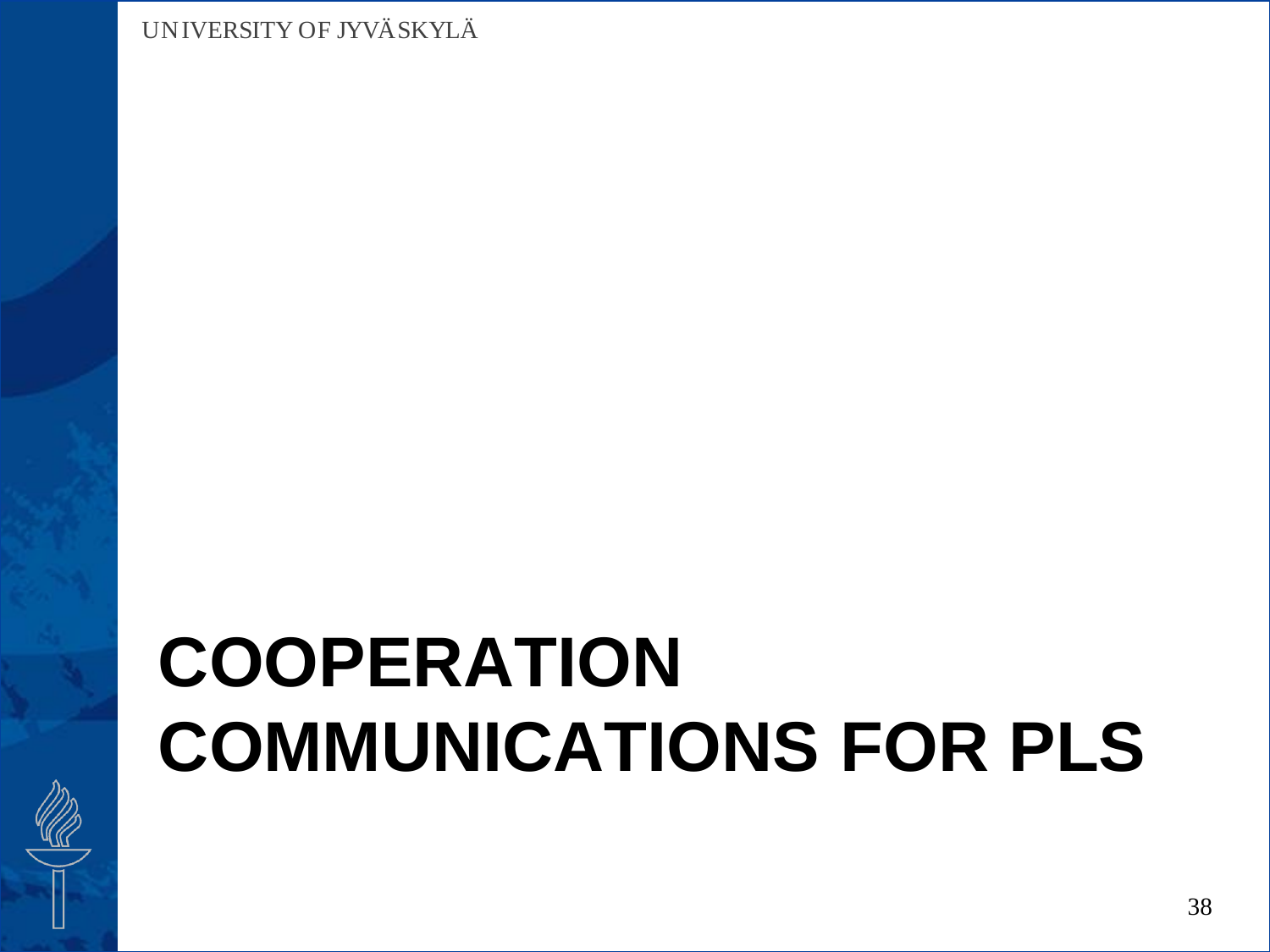- **There are many ways to explore the coopration in** wireless communications.
	- Relay
	- User cooperation
	- BS cooperation
- **For relay network, security issues are very important** as extra entities are involved during transmission.
- We first introduce some prelimary of relay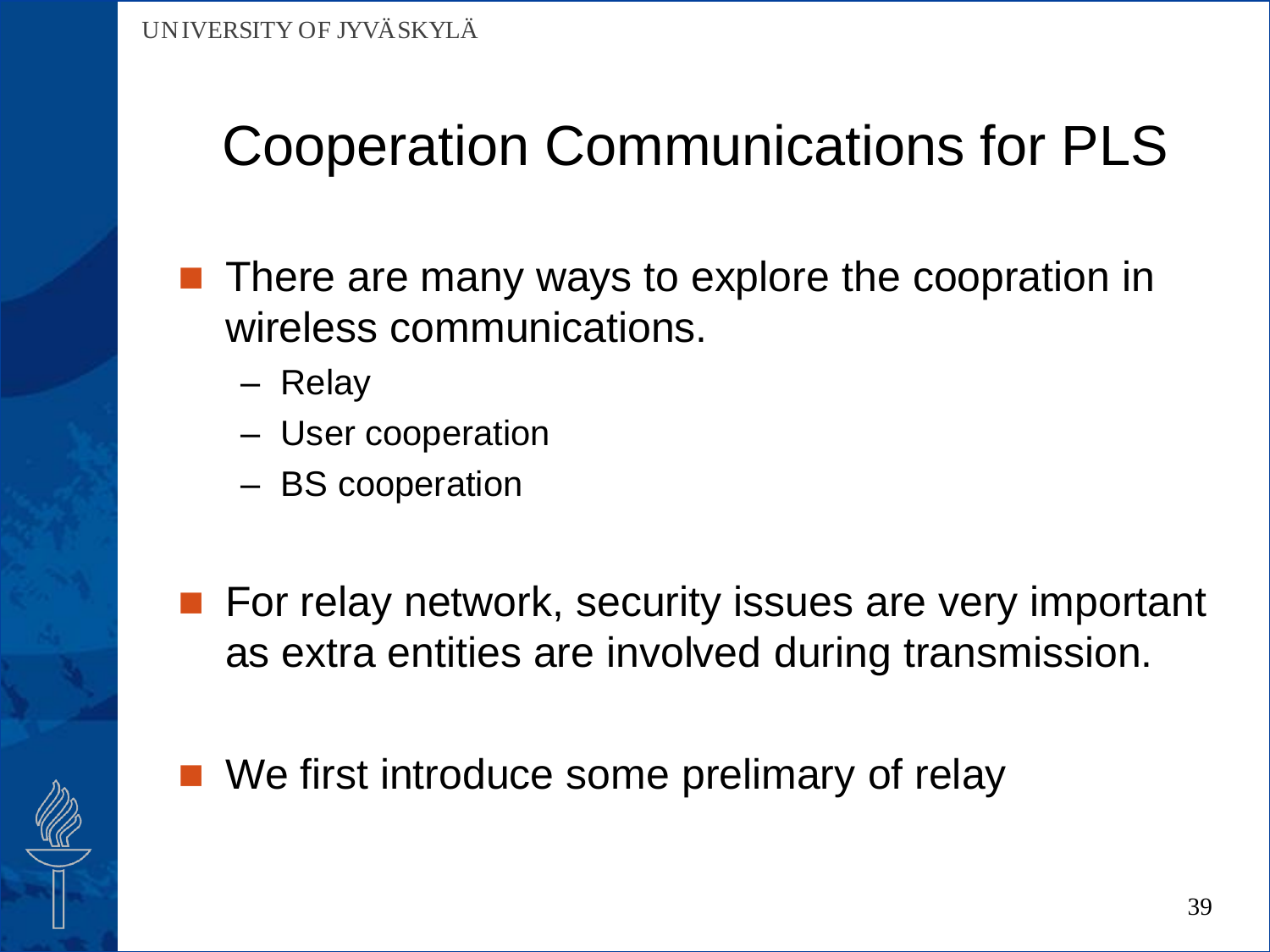### By mobilty

- Fixed relay
- Mobile relay
- By processing technique
	- Amplified-and-Forward
	- Decode-and-Forward

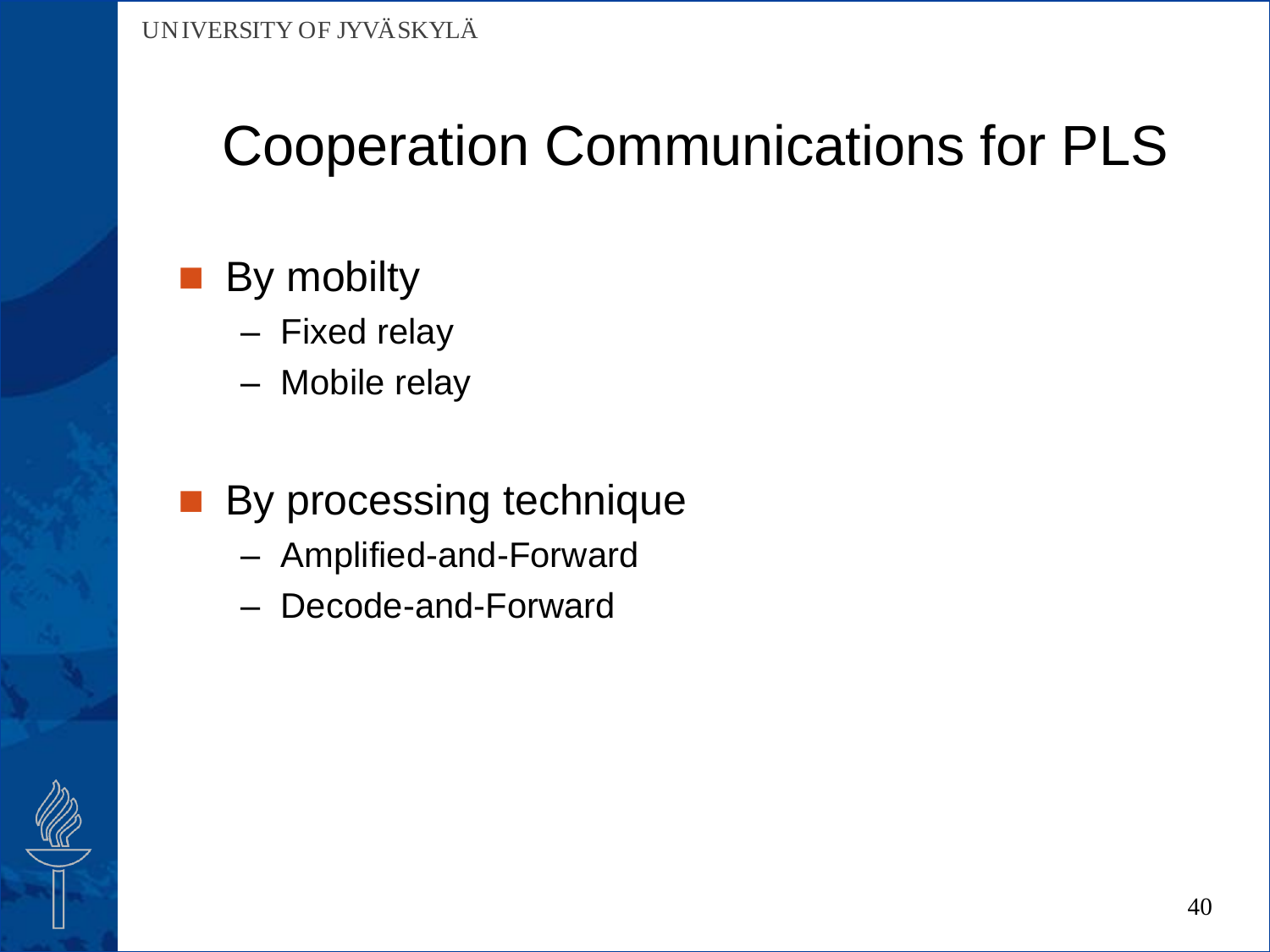



41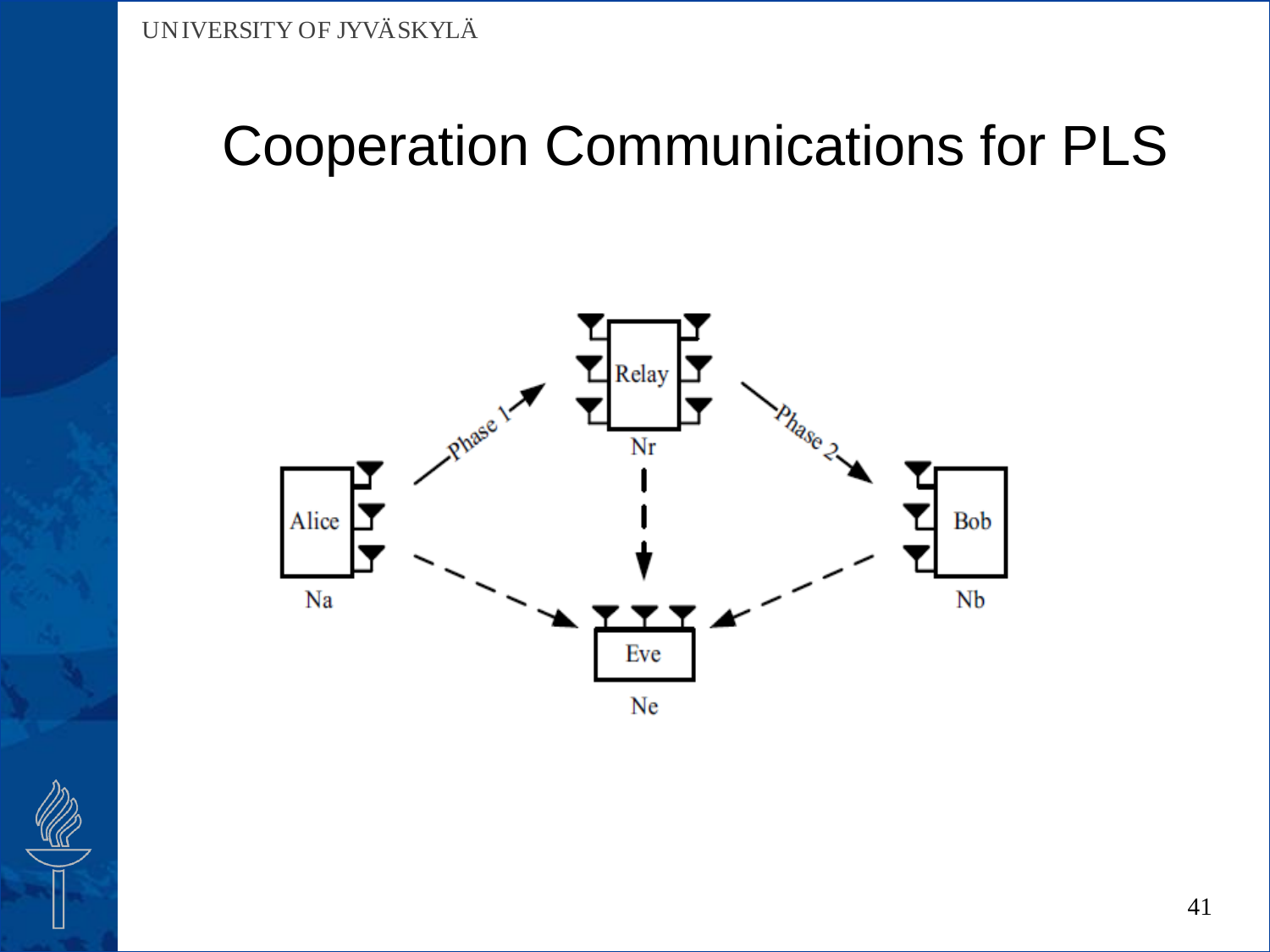

 $R_s = \max\{R_d - R_e\}$ 

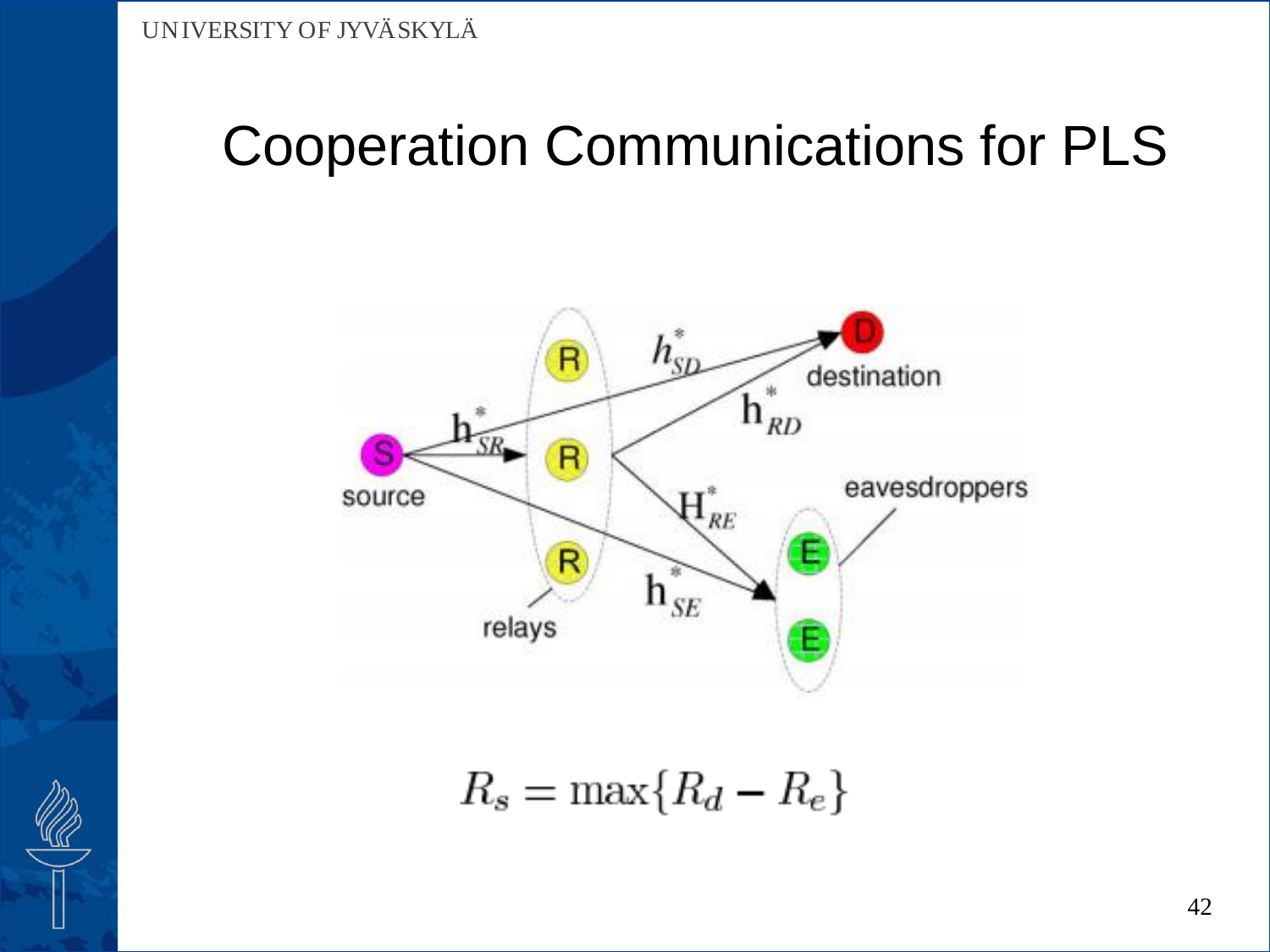- Some key features
	- Cooperative Jamming
	- Relay Chatting

different to cooperative jamming, the success of relay chatting relies on the selection of relaying and jamming nodes. Specifically a node is selected to transmit jamming information only if its connection to the legitimate receivers is poor

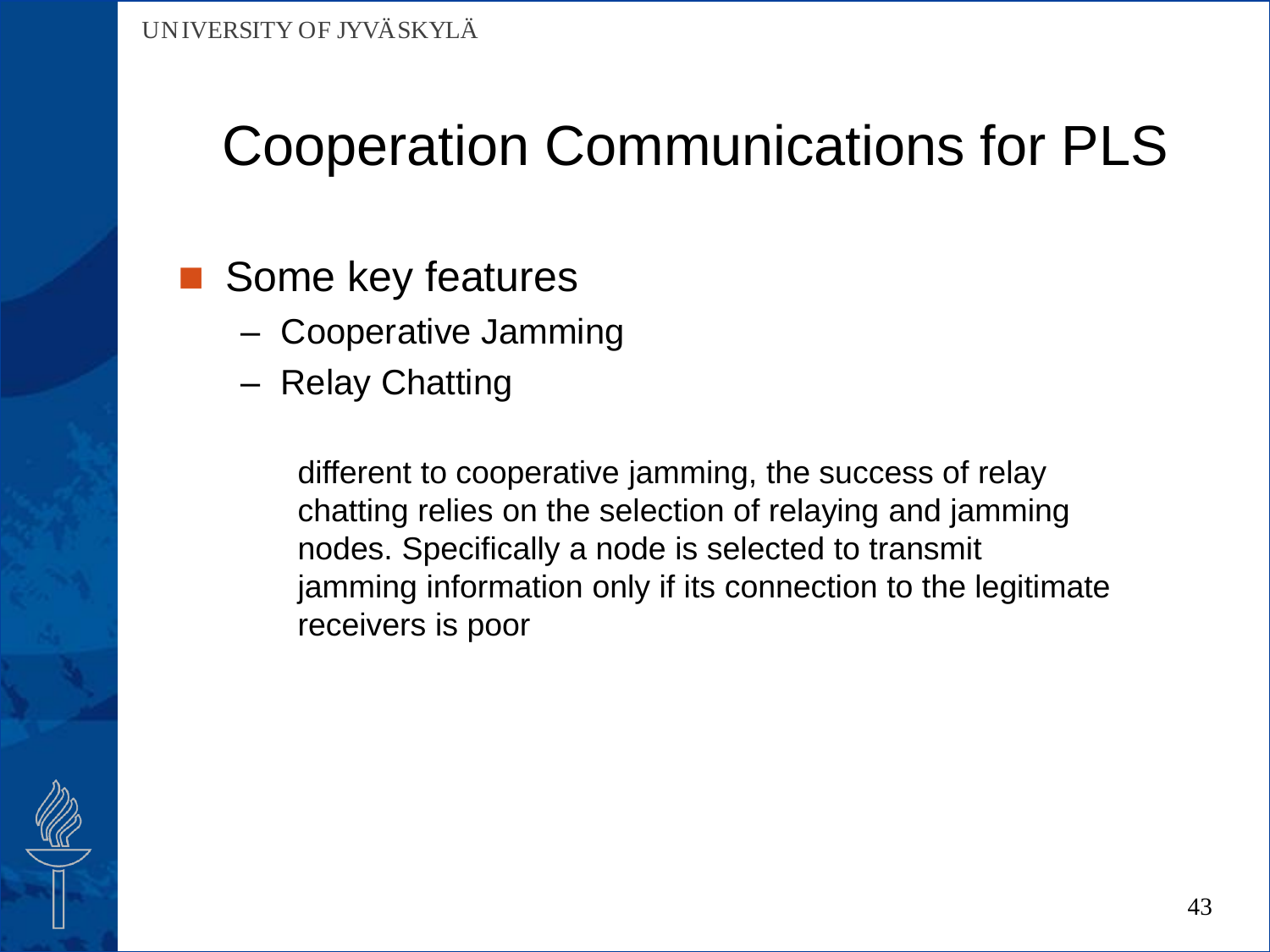### There are many critical issues involved,

- How many relays should be selected
- Which relay should be selected
- Which types of relays should be used.
- How the channel should be modelled.
- Whether the Channel state information is known
- Whether the relay is trustful.

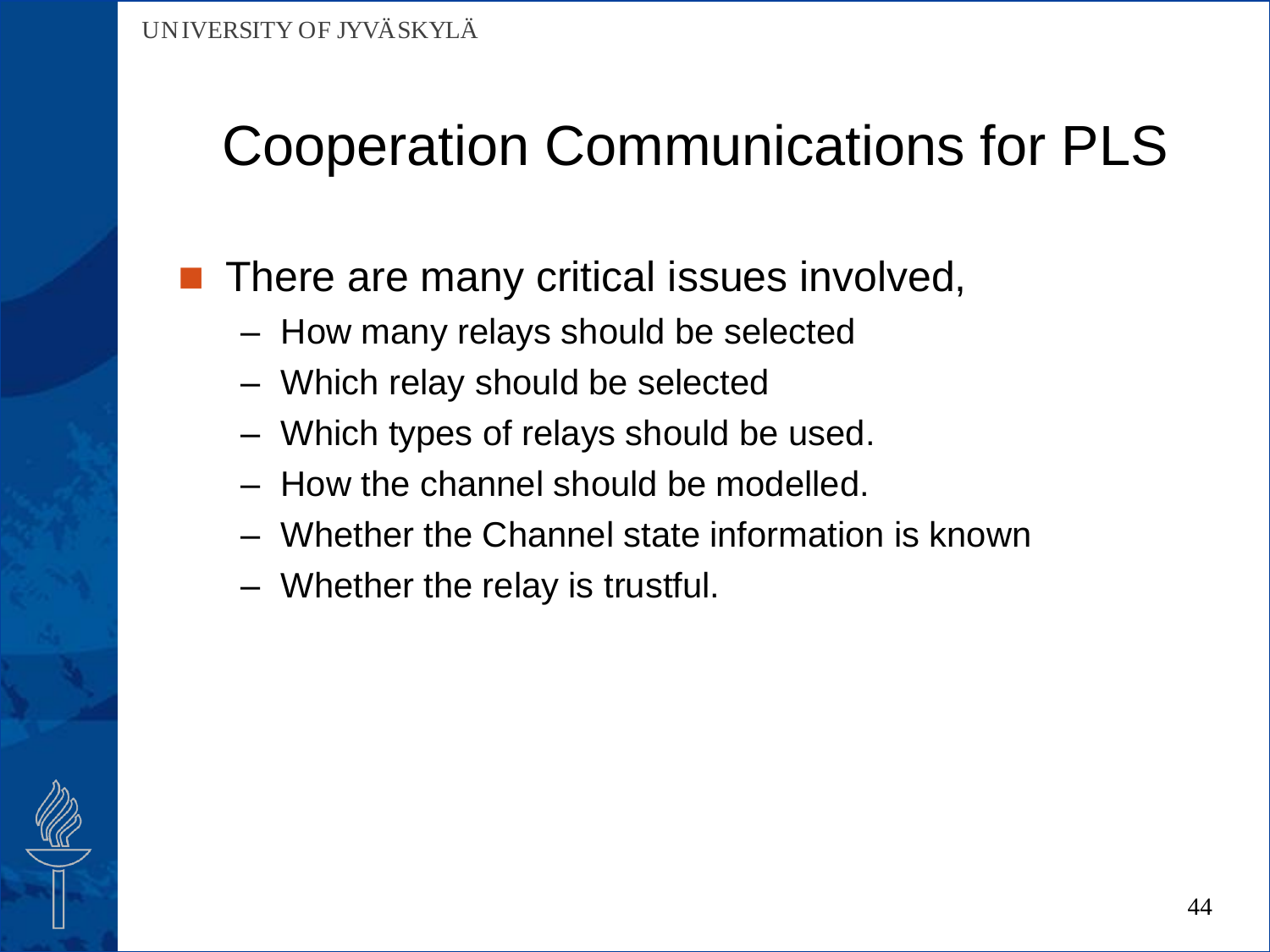- Here we mainly elaborate the relay transmission.
- Also there are many other cooperation mechenisms.
	- User cooperation
	- BS cooperation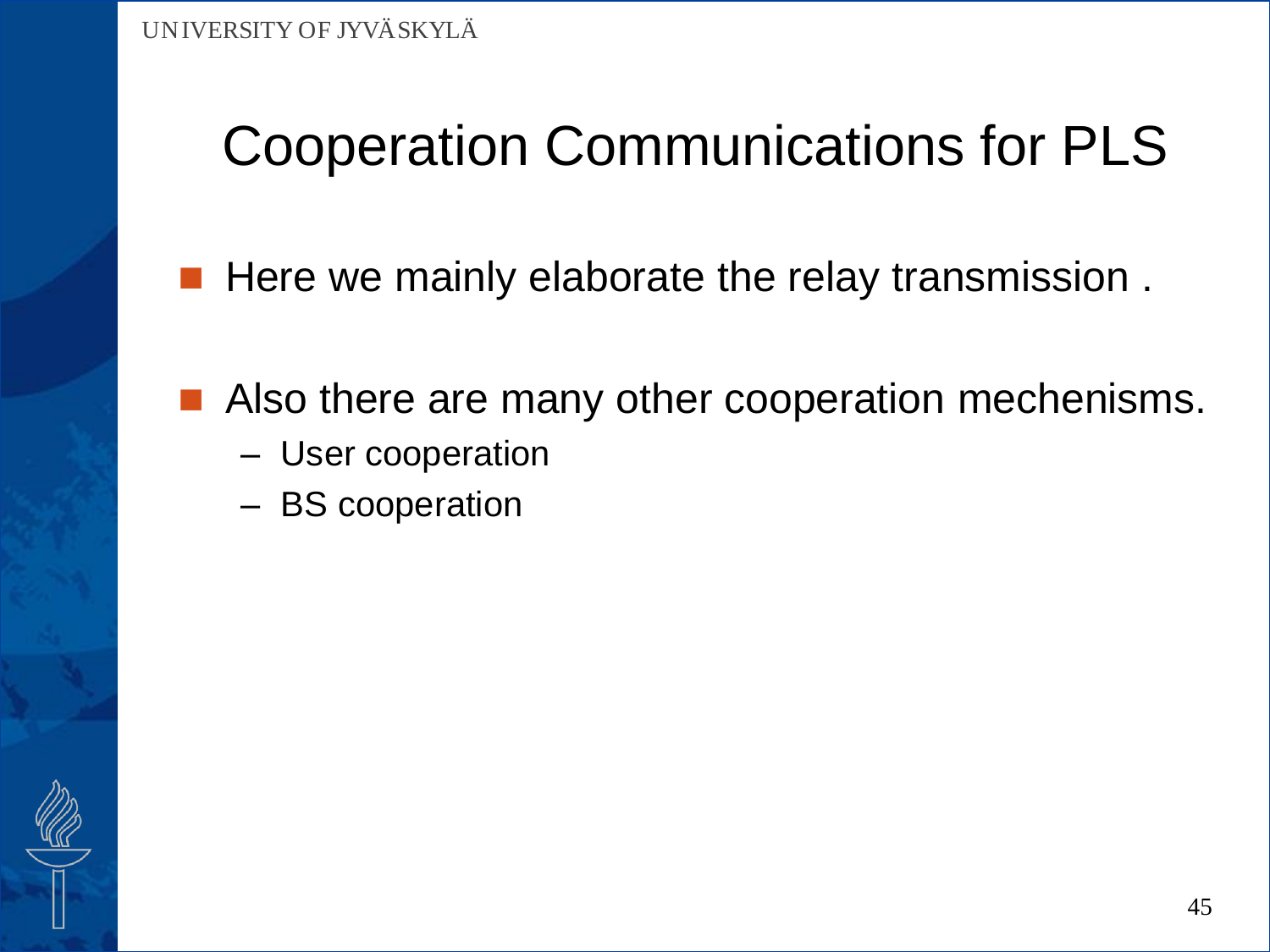# **GAME THEORY FOR PLS**

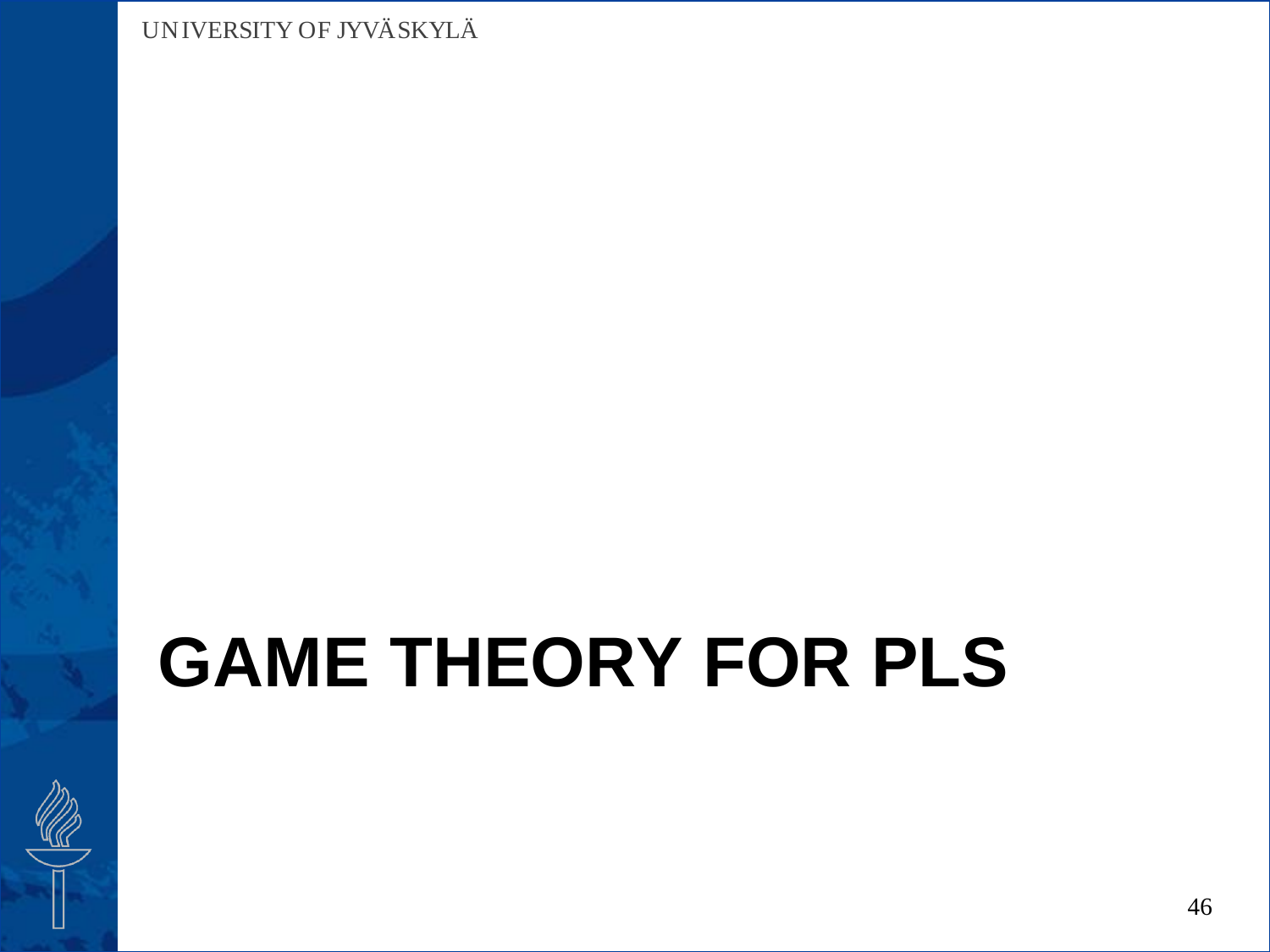### Whats game theory?

– Game theory is a study of strategic decision making. Specifically, it is "the study of mathematical models of conflict and cooperation between intelligent rational decision-makers". An alternative term suggested "as a more descriptive name for the discipline" is interactive decision theory.

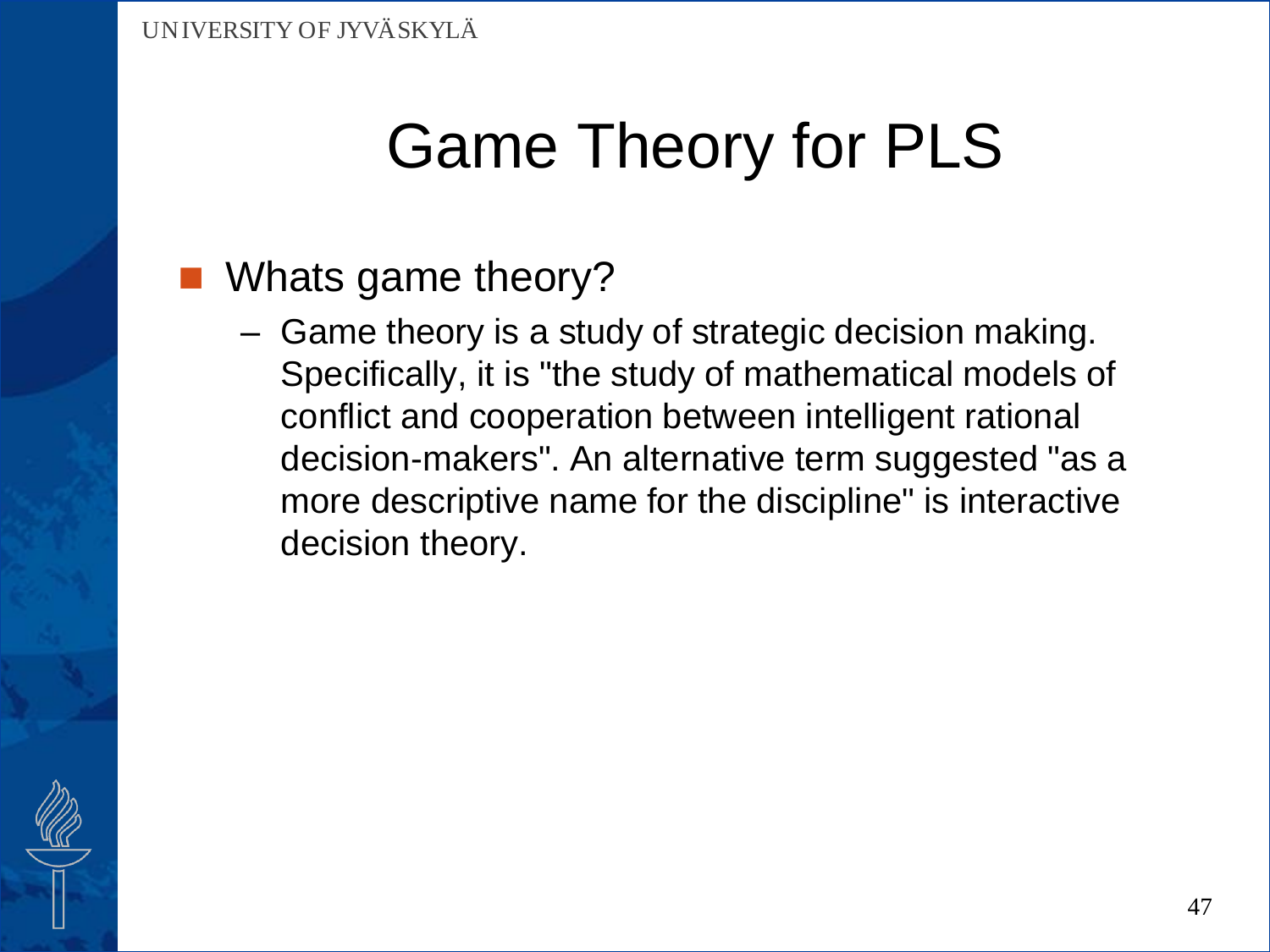- The normal (or strategic form) game is usually represented by a matrix which shows the players, strategies, and payoffs.
- The classic prisoners' dilemma

Pareto optimal

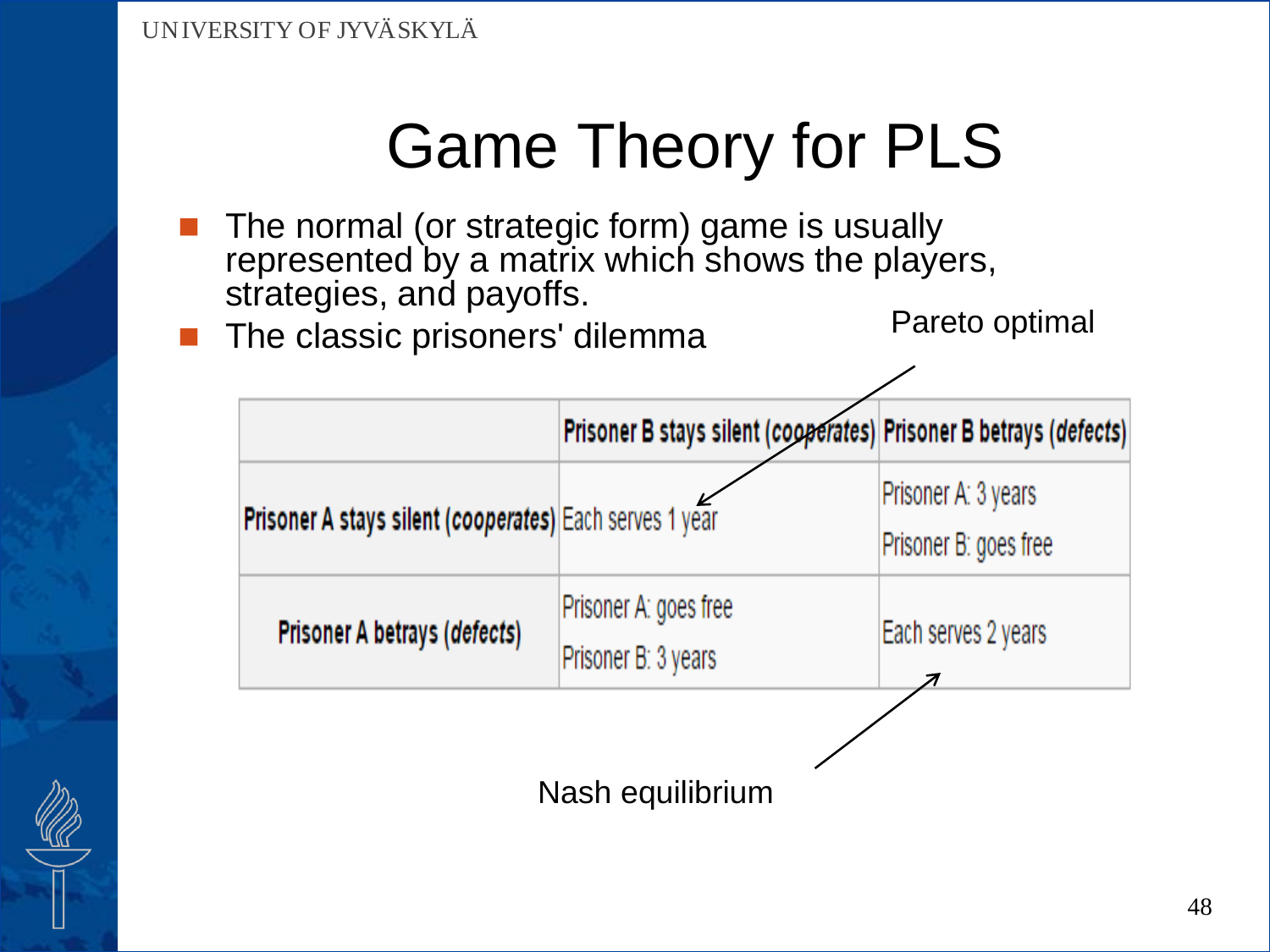- **There are two kinds of games, noncooperative** game and cooperative game.
	- a **non-cooperative game** is one in which players make decisions independently.
	- a **cooperative game** is a game where groups of players ("coalitions") may enforce cooperative behaviour.

The application of game theory to PLS is to find reasonable efficient operating points for wireless communications systems under secrecy constraints. We use a example to briefly explain the application of game theory to PLS.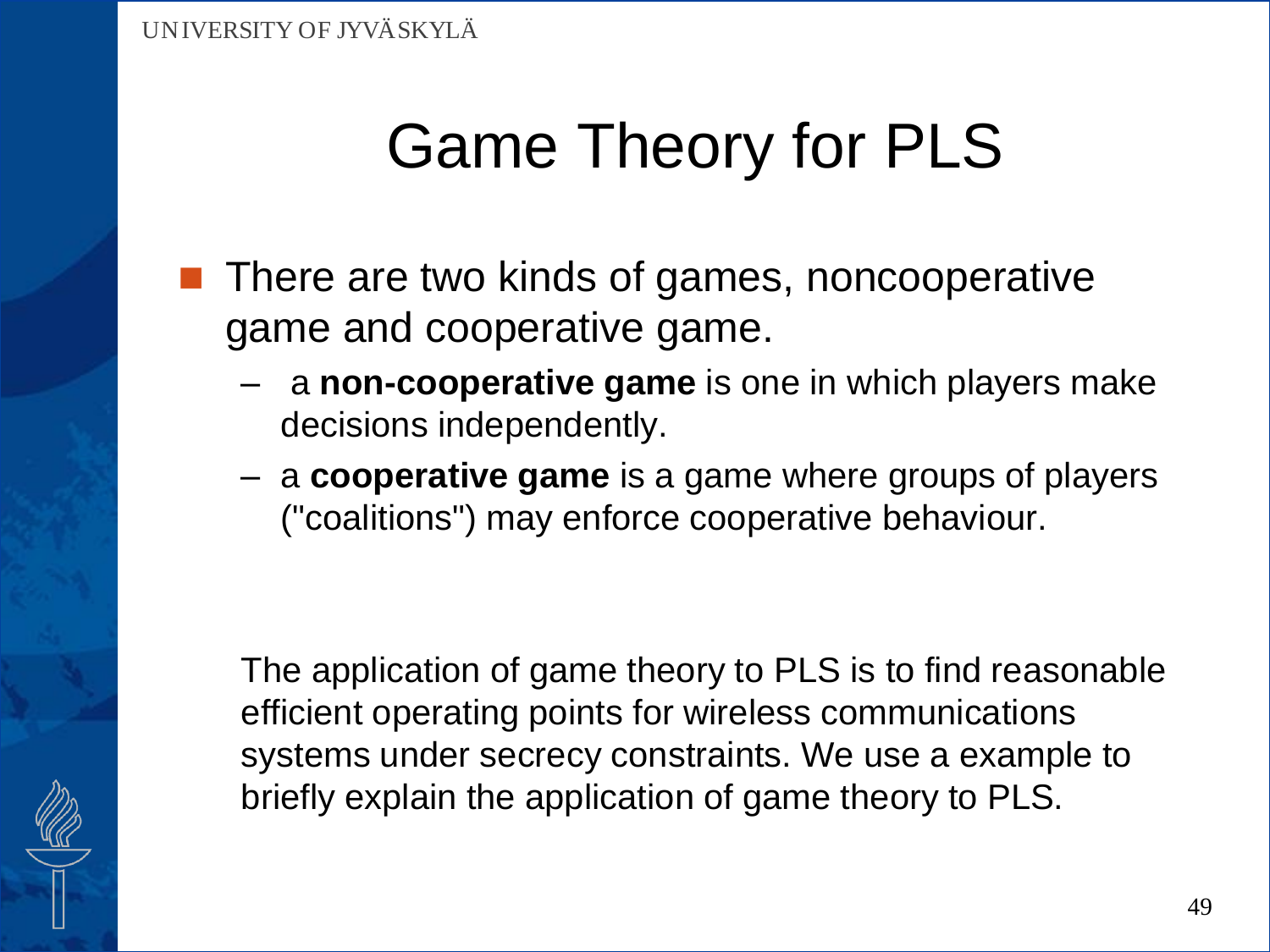

We consider a MISO interference channel, where two transmitters have multiple antennas and the receivers has single antenna.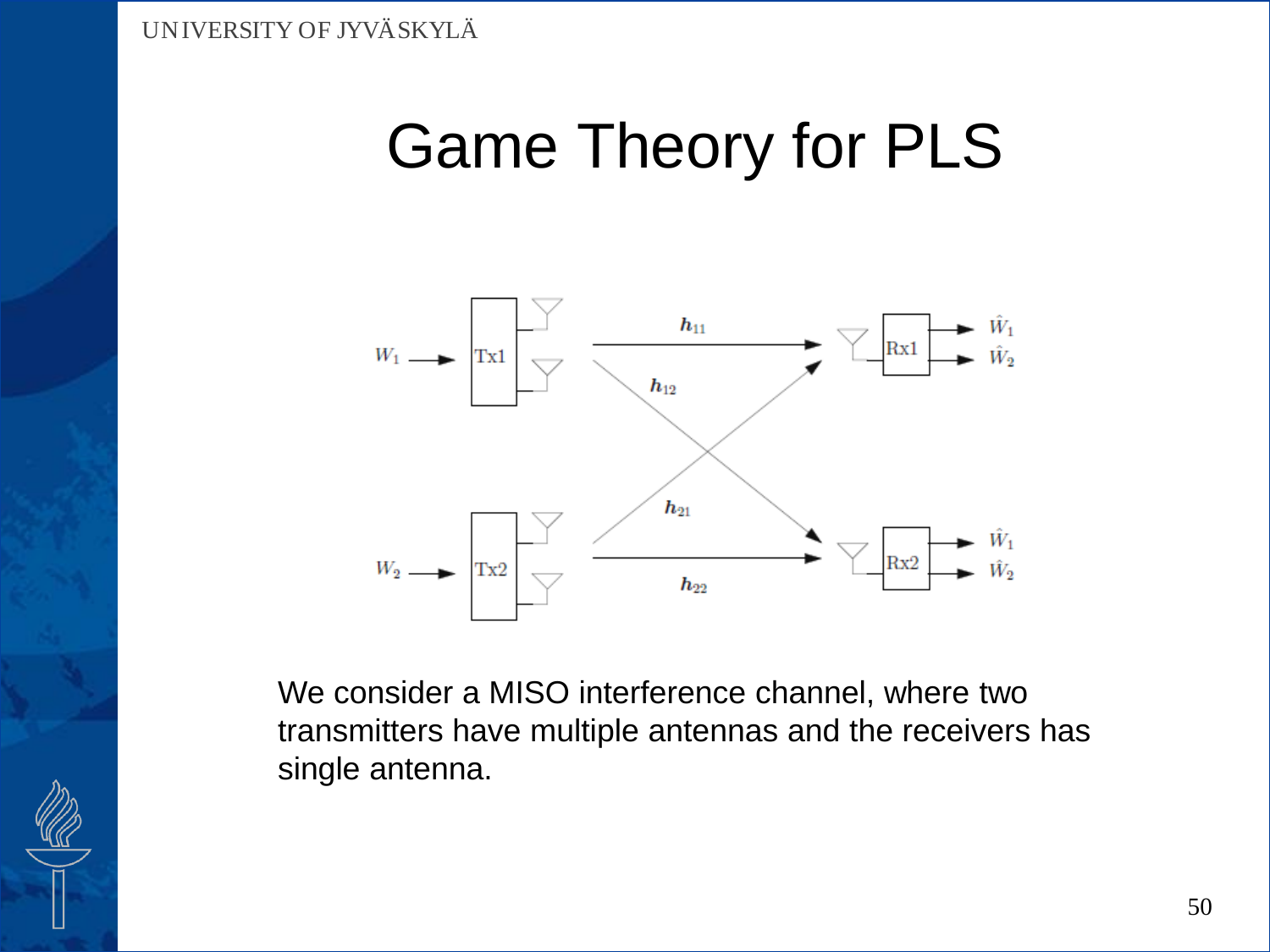### Game Theory for PLS case 1: all public

- $\blacksquare$  The messages by both links are public, but receiver 1 is only interested in the message from transmitter 1, and receiver 2 only in message from transmitter 2, respectively.
- In this case, the aim is to maximize the data rate of individual link,

$$
R_1(w_1, w_2) = \log \left( 1 + \frac{|w_1^H h_{11}|^2}{\sigma_n^2 + |w_2^H h_{21}|^2} \right)
$$
  

$$
R_2(w_1, w_2) = \log \left( 1 + \frac{|w_2^H h_{22}|^2}{\sigma_n^2 + |w_1^H h_{12}|^2} \right).
$$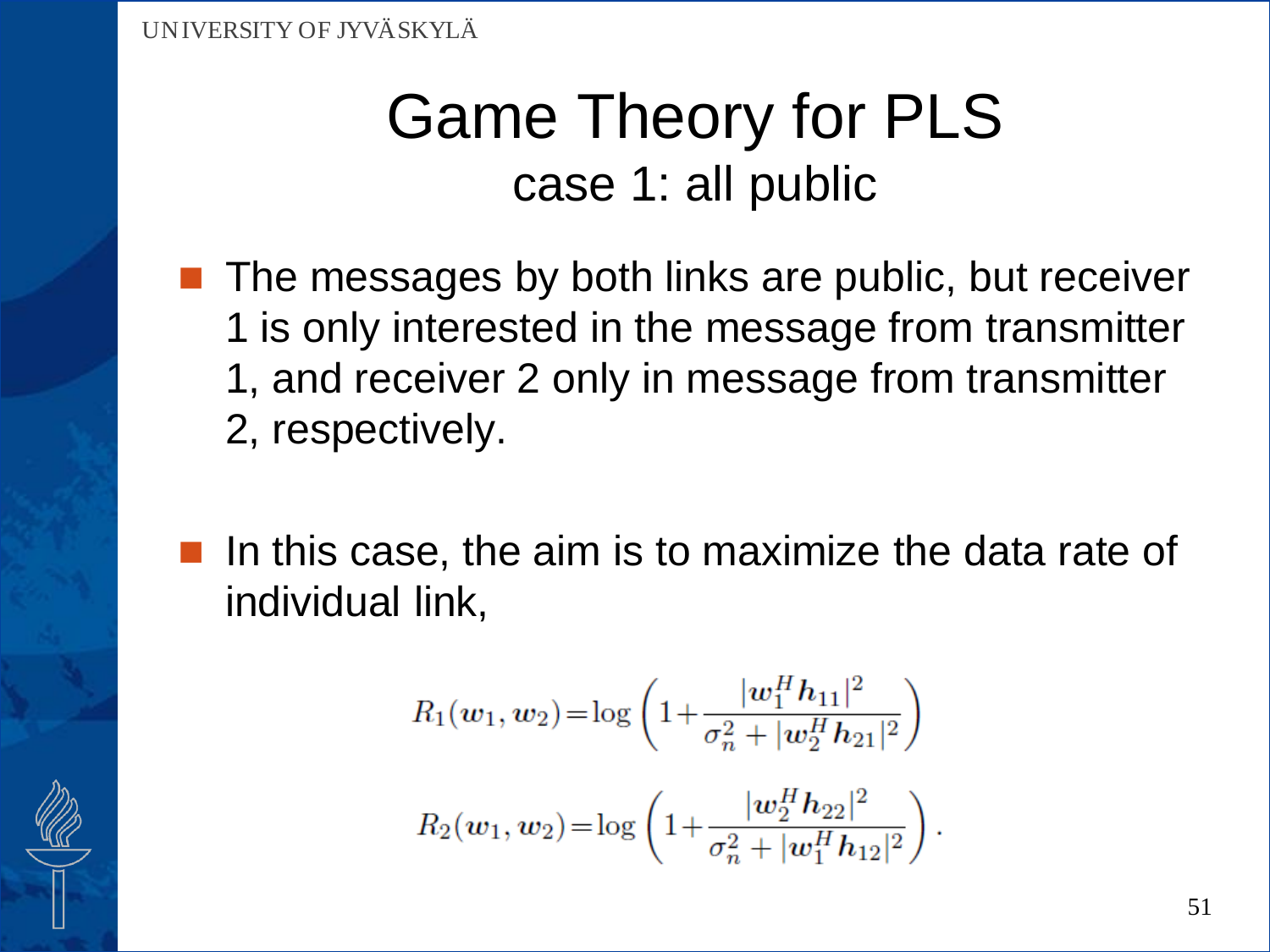### Game Theory for PLS case 2: all private

 Now, the two messages are private and intended only for the corresponding receivers.

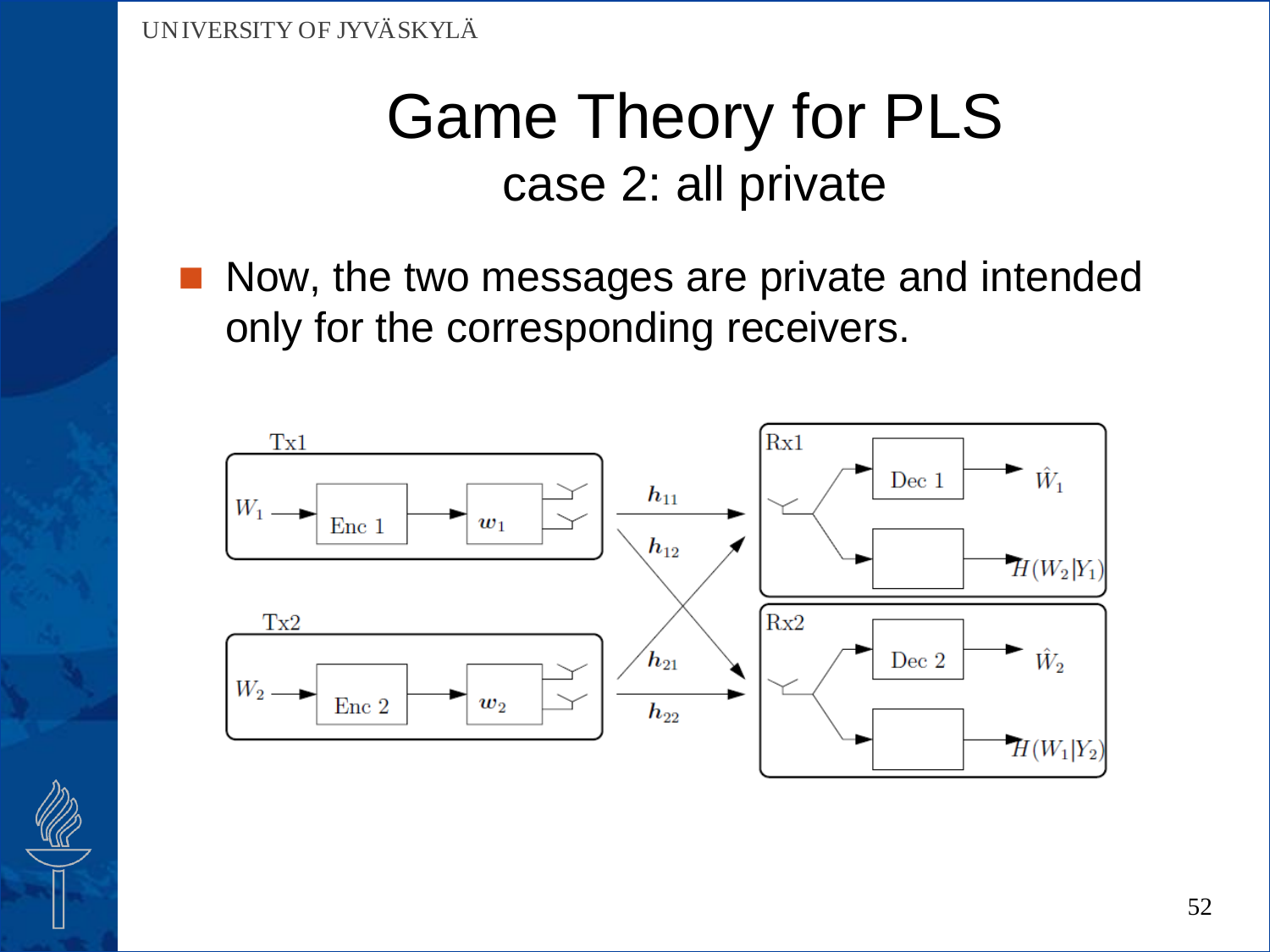### Game Theory for PLS case 2: all private

Securecy rate

 $sR_1 = \log\left(1 + \frac{\rho |w_1^H h_{11}|^2}{1 + \rho |w_2^H h_{21}|^2}\right) - \underbrace{\log\left(1 + \rho |w_1^H h_{12}|^2\right)}_{\text{secrecv term}}$ information term  $sR_2 = \log\left(1 + \frac{\rho |w_2^H h_{22}|^2}{1 + \rho |w_1^H h_{12}|^2}\right) - \log\left(1 + \rho |w_2^H h_{21}|^2\right).$ 

Achievable secrecy rate region

$$
{}_{S}\mathcal{R} = \bigcup \{ {}_{S}R_1, {}_{S}R_2 \}.
$$

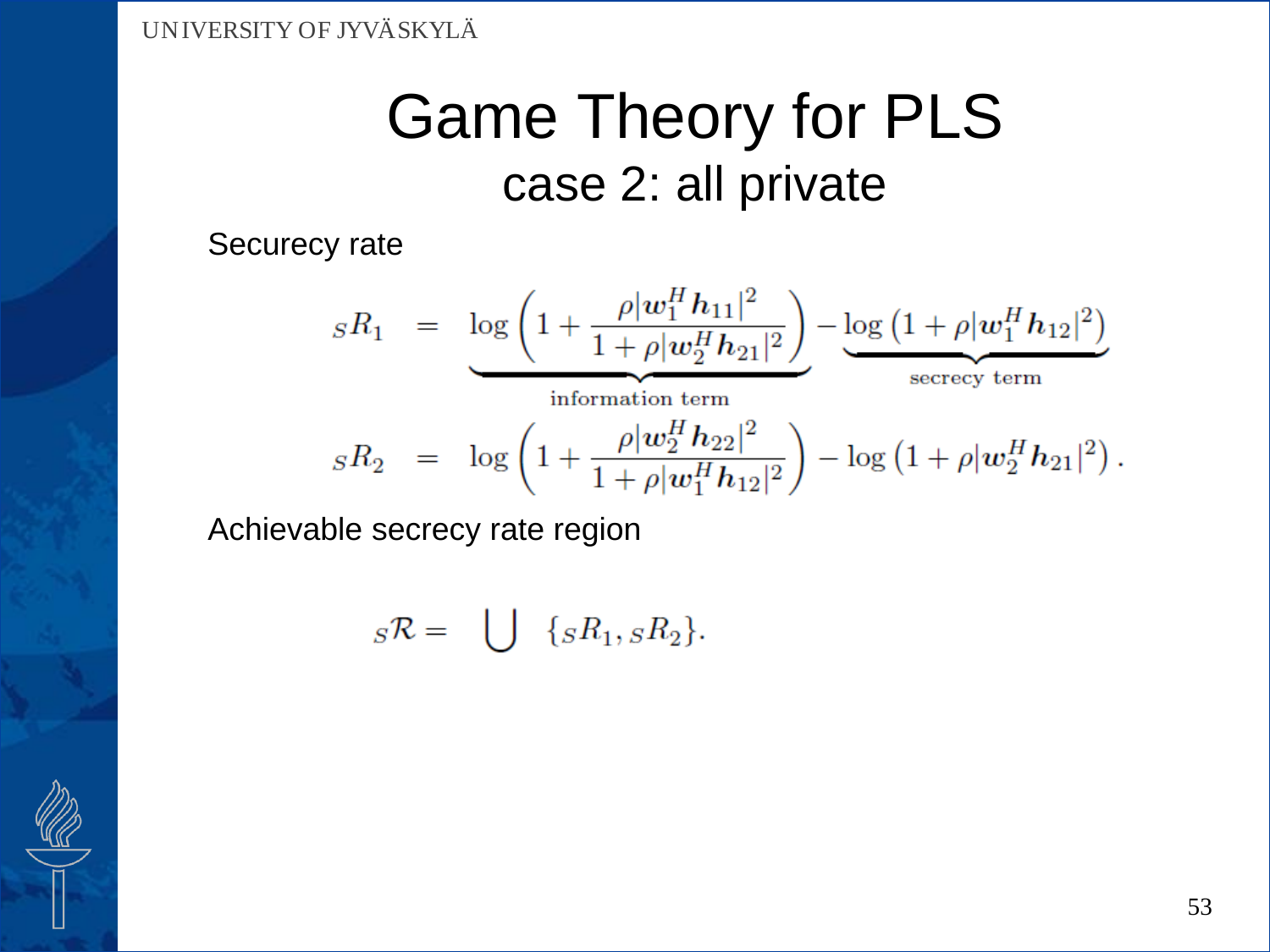# **OTHER ADVANCES**

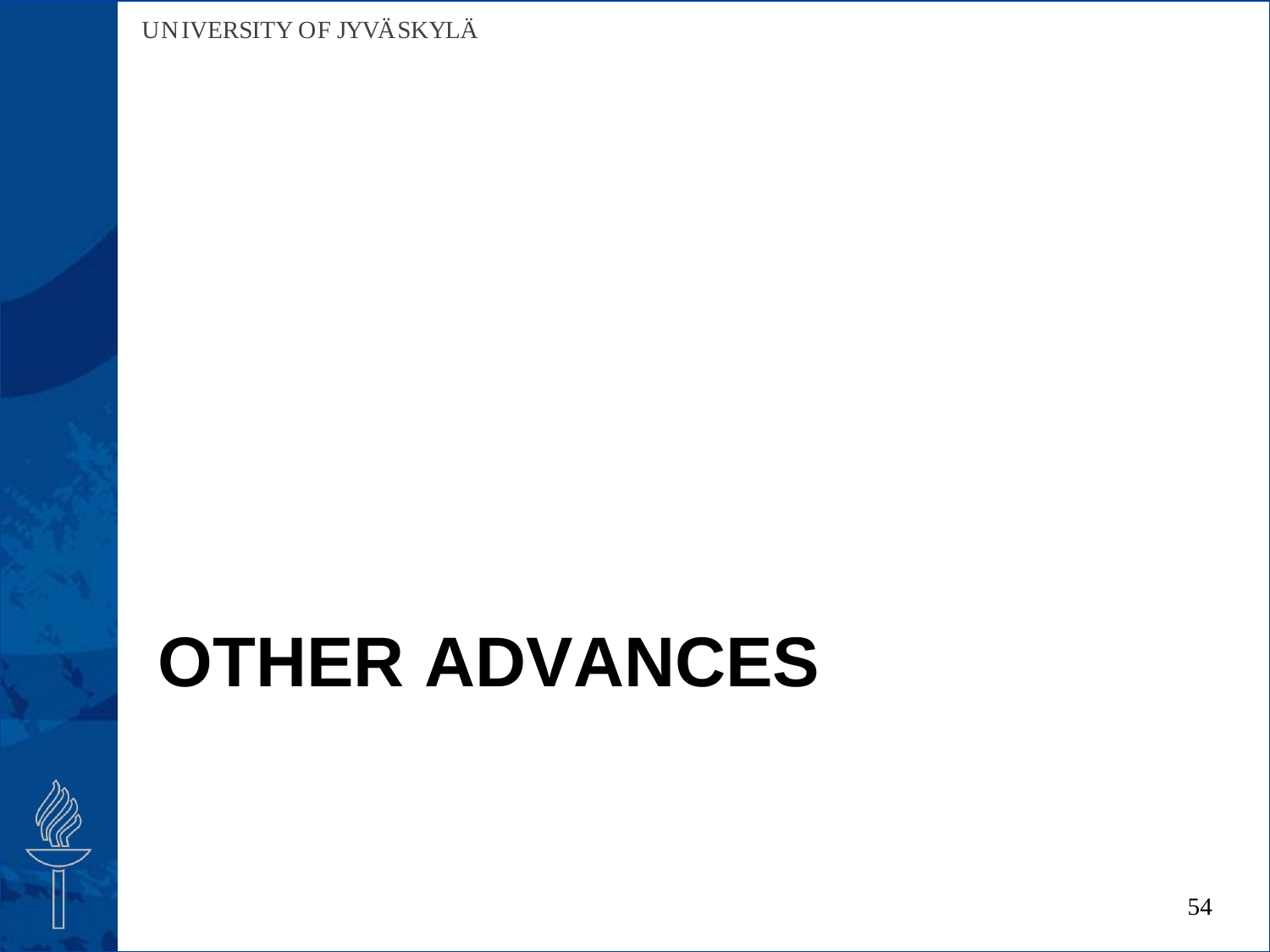## Some other issues

- Stochastic Geometry Approaches
- **PLS in OFDMA Networks**
- **Multihop security**

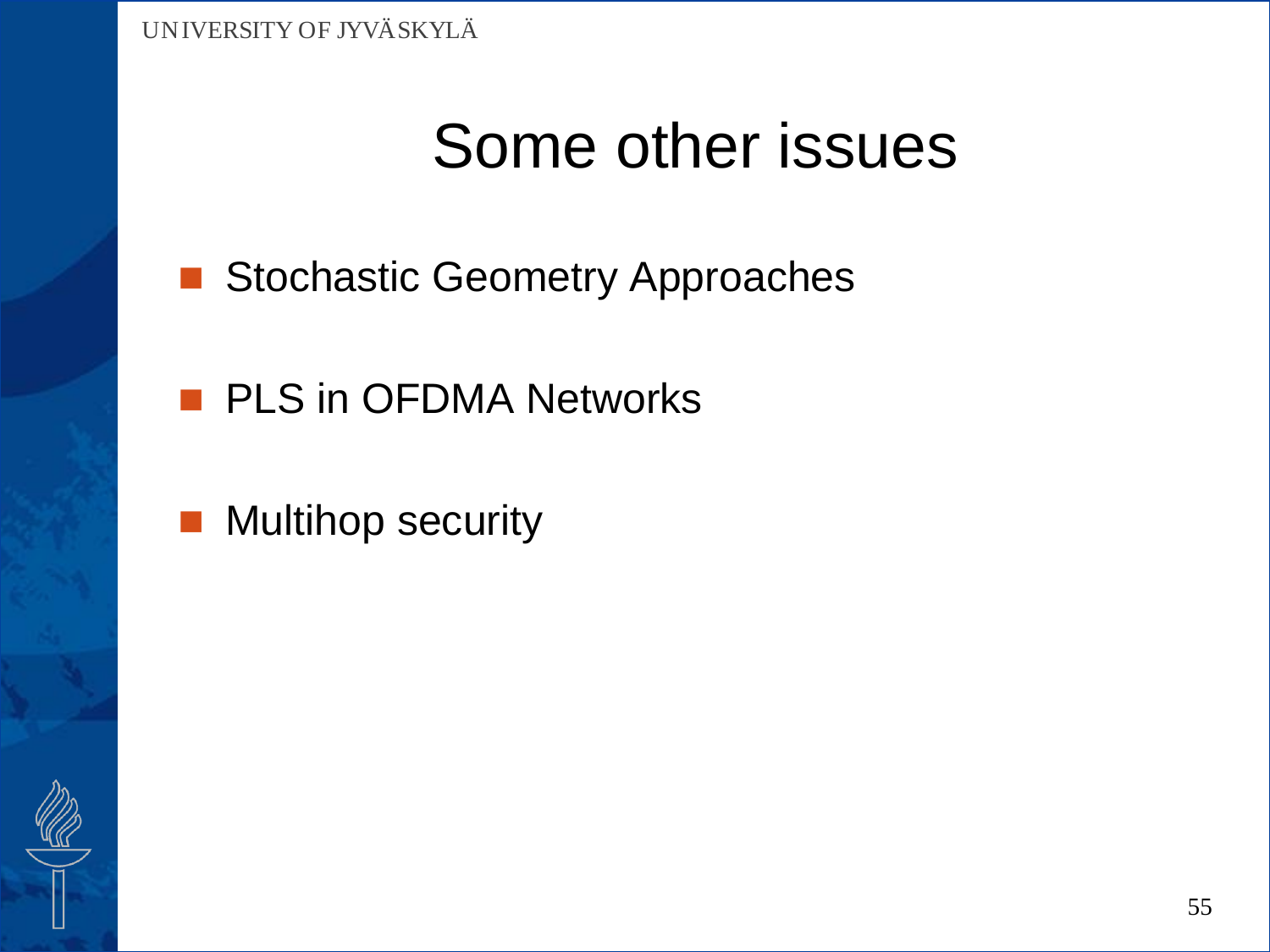- Stochastic geometry can be applied to study the physical layer security performance, especially in the large-scale wireless networks.
- Legitimate users and the eavesdroppers are randomly located over a large geographical area according to some probability distributions.
- There are some interesting study points.
	- The secrecy graph, as a graph-theoretic approach, is introduced to study the connectivity properties among the legitimate users of the network. It characterizes the existence of connection with perfect secrecy between any two legitimate users.
	- The secrecy transmission capacity. It considers concurrent transmissions between all the legitimate links and gives a mathematically tractable measure on the achievable network throughput with a given secrecy requirement.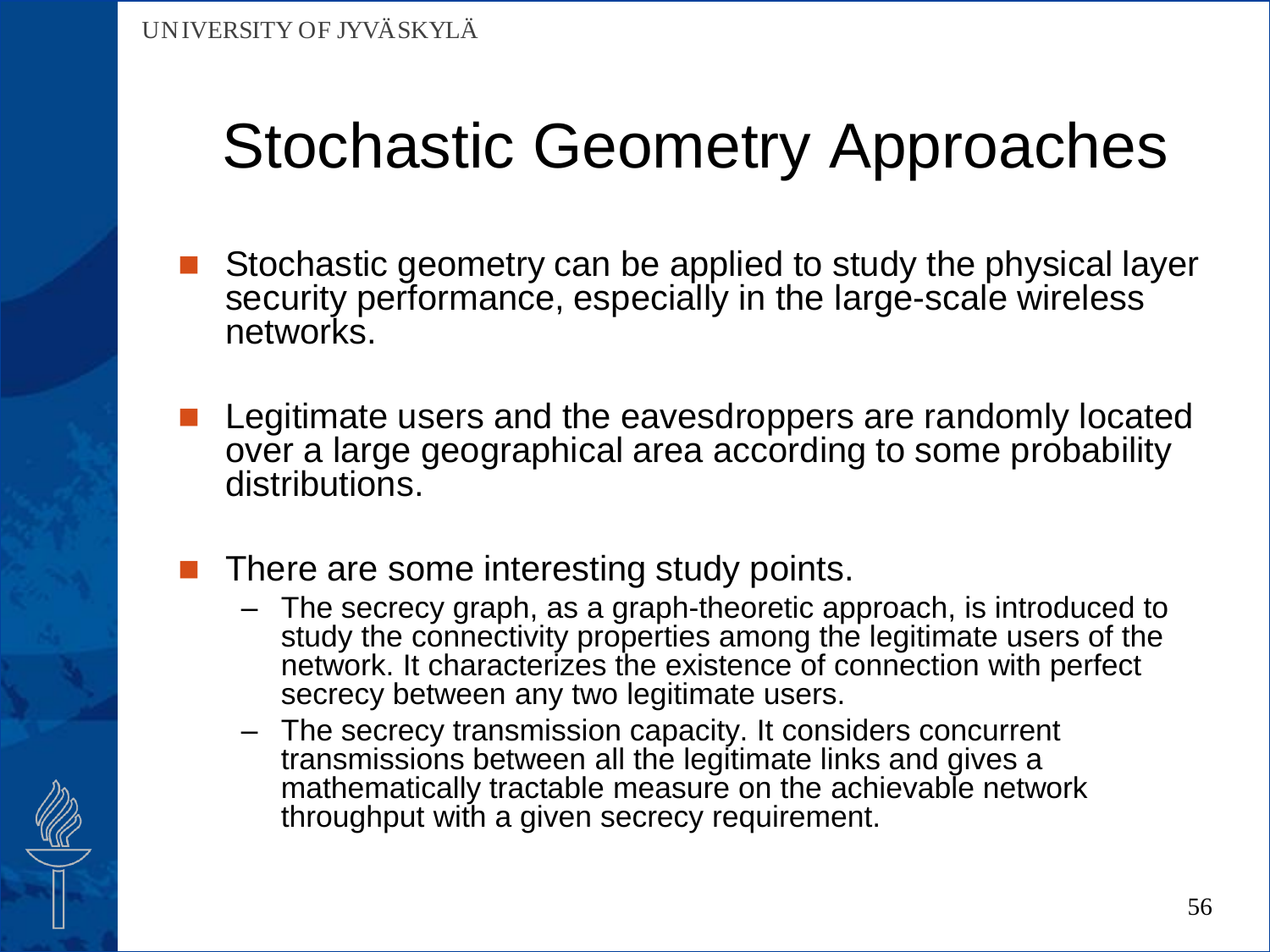- The simplest yet most important model in Stochastic Geometry is the homogenous Poisson point process (PPP). A homogenous PPP in an n-dimensional (usually two-dimensional) space roughly means that all nodes are randomly located inside the network according to a uniform distribution.
	- It is completely characterized by the constant intensity parameter λ. Specifically, the value of λ gives the average number of nodes located inside a unit volume in the n-dimensional space.
- By such stochastic geometry modelling, we are able to solve the problem in the large scale wireless networks.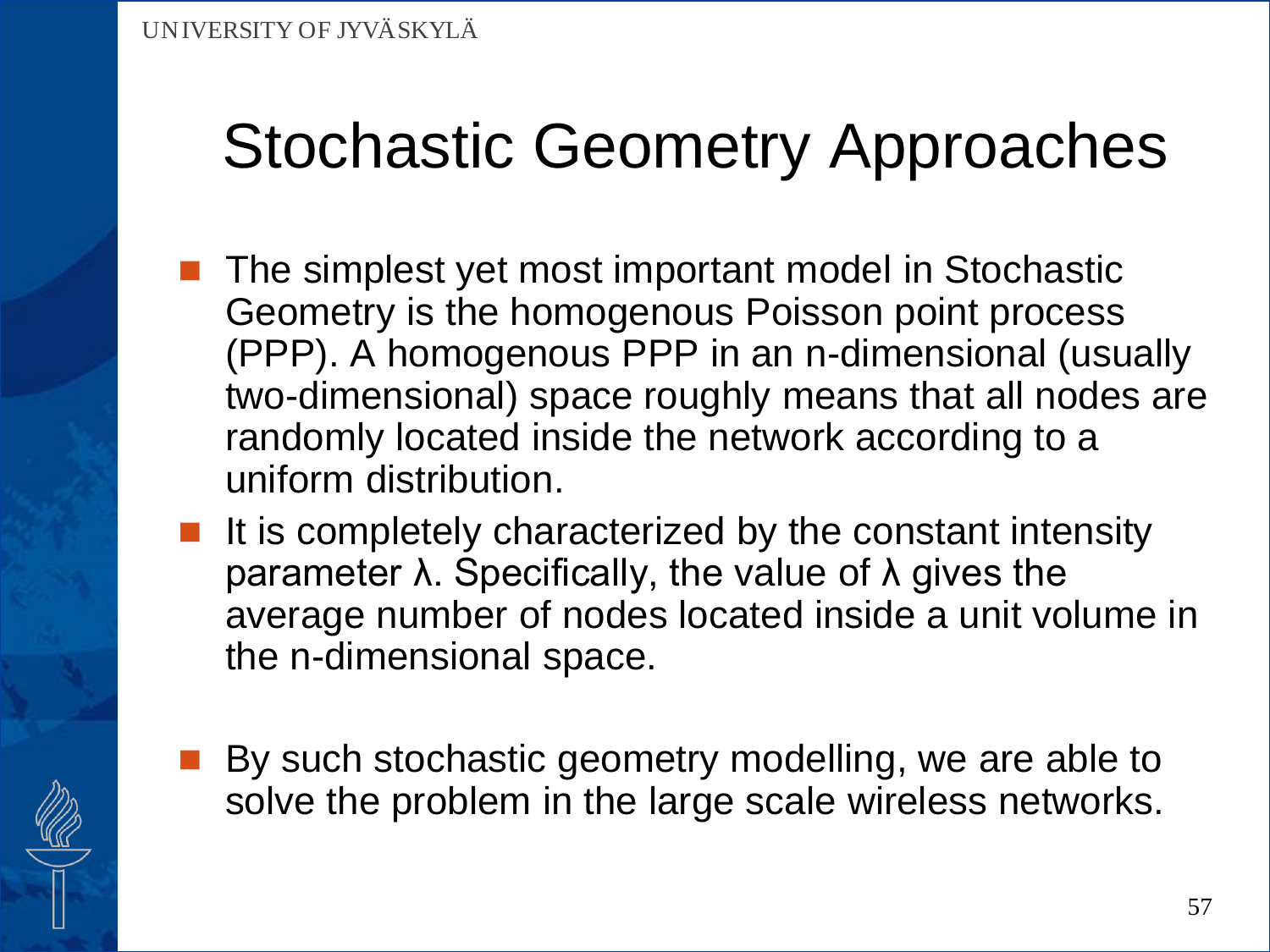- We have discussed the transmission capacity in a P2P manner.
- Secrecy Transmission Capacity
	- The basic idea behind the stochastic geometry approach is as follows: although it is extremely difficult to directly characterize the throughput performance limit of a network, it is often tractable to study the performance of a typical communication pair, taking into account the interaction from other nodes in the network.
	- Furthermore, if all nodes have roughly the same properties, e.g., transmit power, code rate, mobility, etc., then the average performance of the typical communication pair represents the average performance of all the links in the network.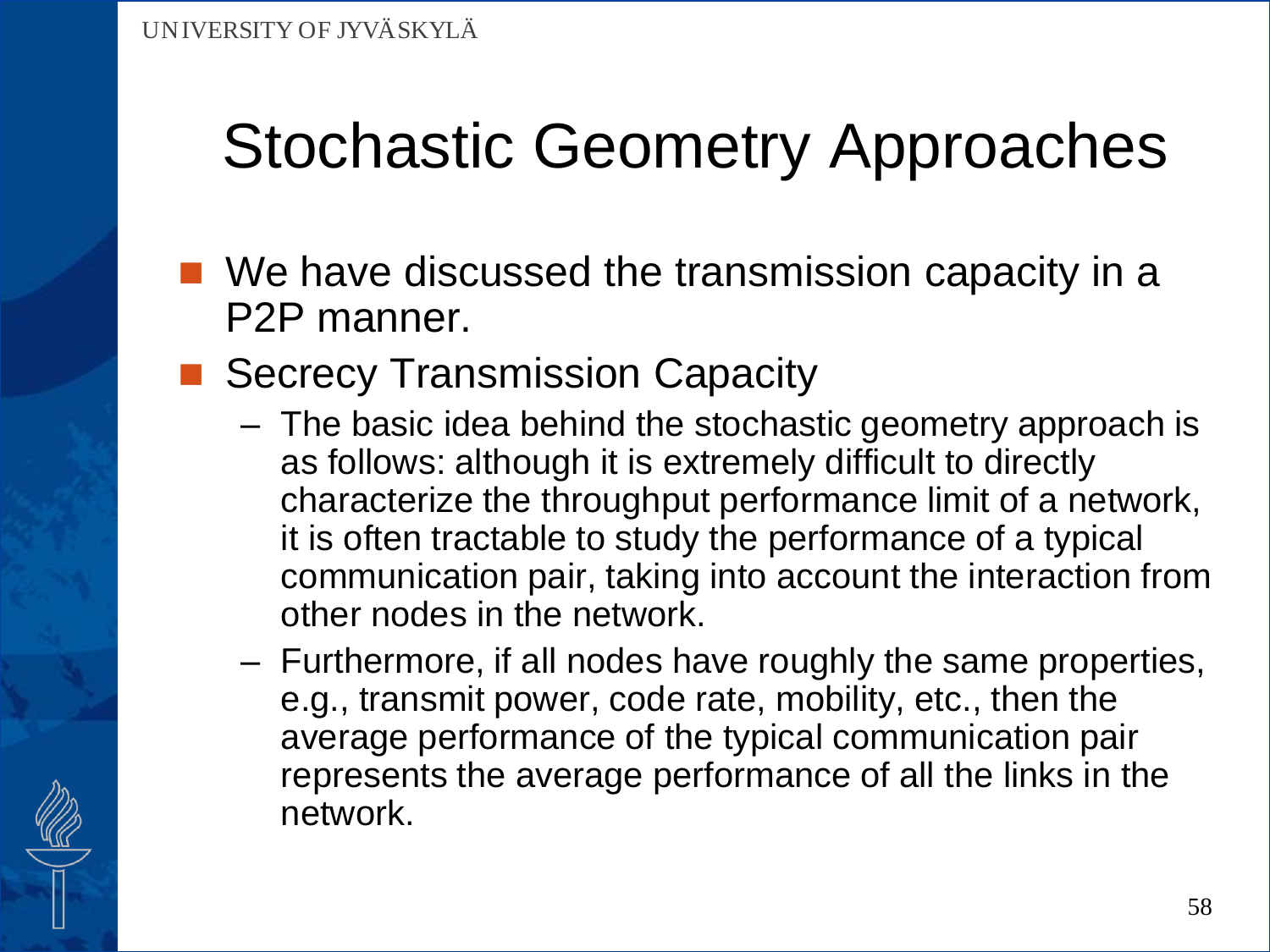### Secrecy Graph

- In decentralized networks, communication is usually initiated in an ad hoc manner with loose or completely random medium access control (MAC). The message transmitted from a source to a destination requires multiple intermediate relays when the source and destination are separated by a large distance. Therefore, a high level of connectivity becomes a very important prerequisite for reliable communications over the entire network.
- Whether there exists a secure communication link between any two legitimate nodes depends not only on the locations and channel quality of these two nodes, but also on the locations and channel qualities of all the eavesdroppers.

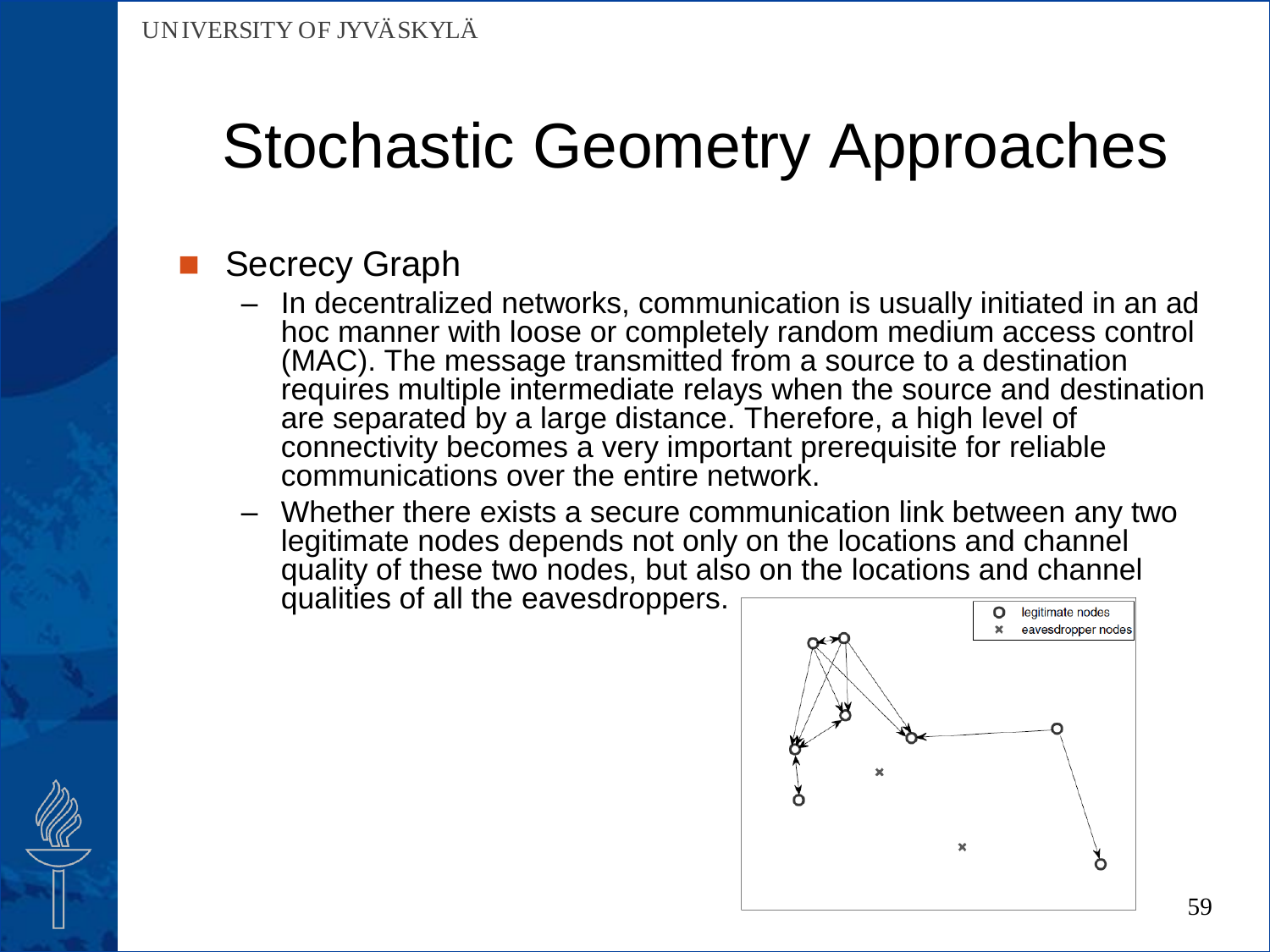

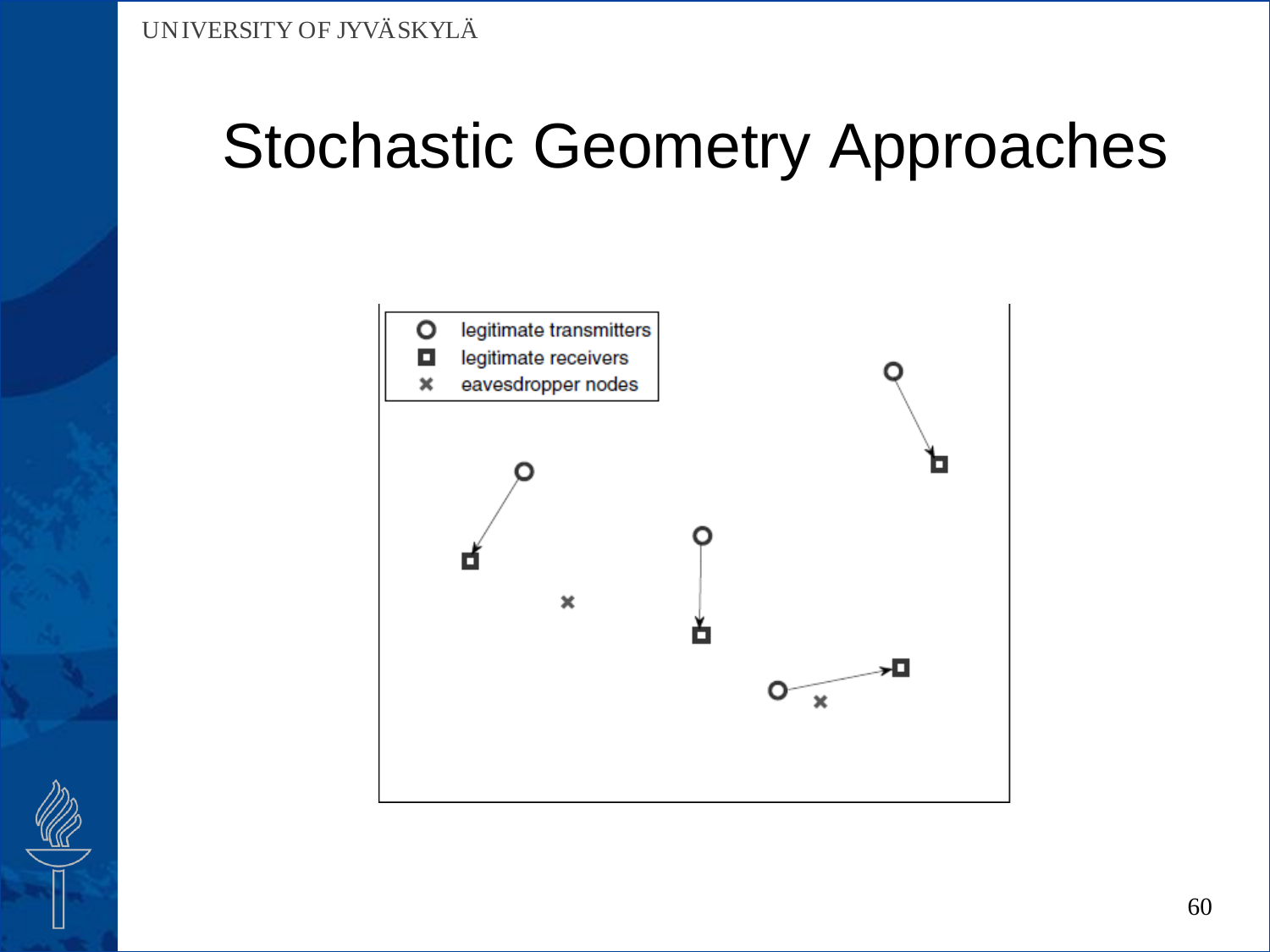- Connection Outage: The event that the capacity of the channel from the transmitter fo the intended receiver is below the codeword rate Rt. The probability of this event happening is referred to as the connection outage probability, denoted by Pco.
- Secrecy Outage: The event that the capacity of the channel from the transmitter to at least one eavesdropper is above the rate redundancy Re. The probability of this event happening is referred to as the secrecy outage probability, denoted by Pso.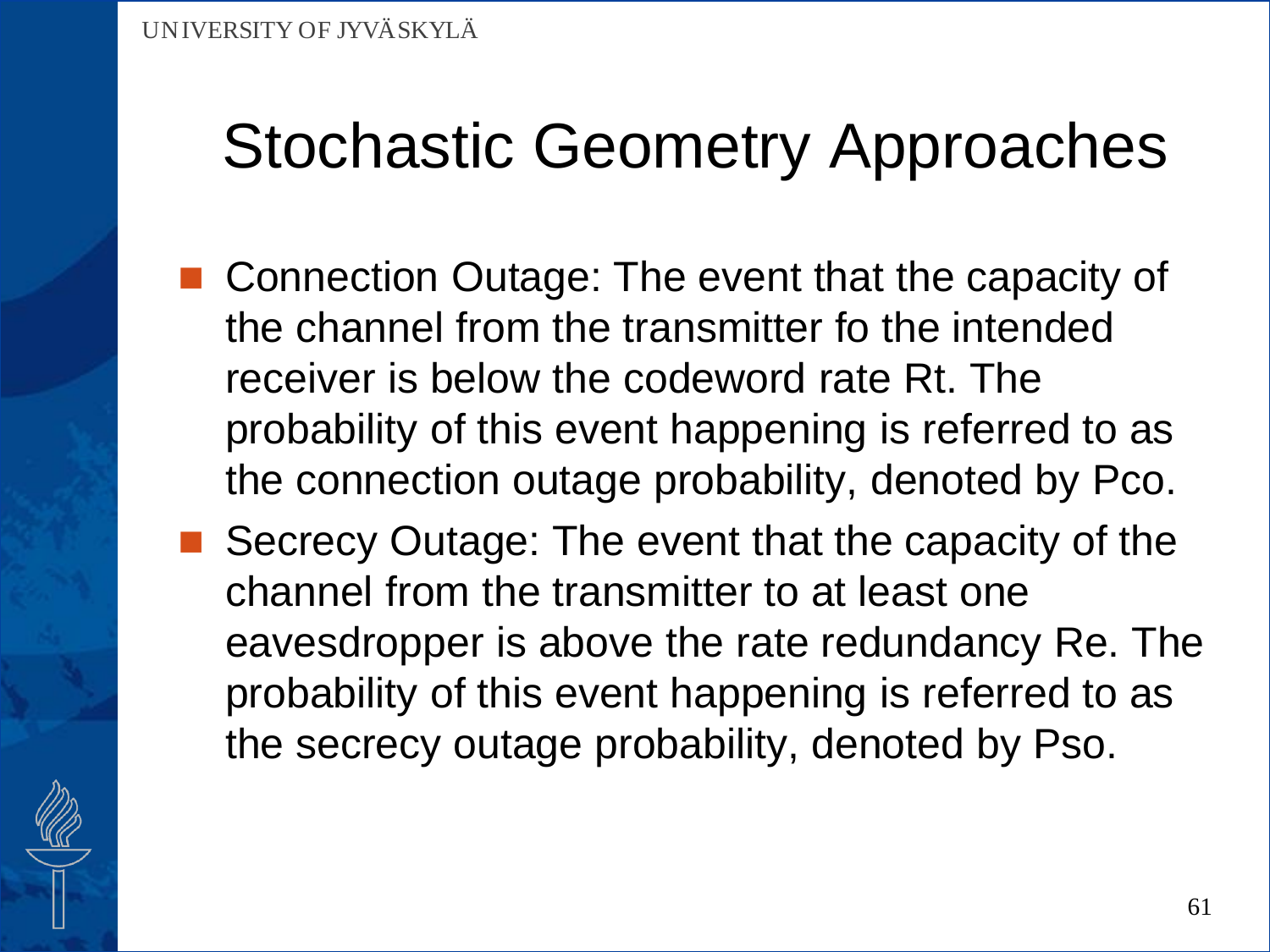Let us consider a decentralized wireless network in a two-dimensional space. Homogeneous PPPs are used to model the locations of both the legitimate nodes and the eavesdroppers. Specifically, the locations of the legitimate transmitters follow a homogeneous PPP, with intensity λι. Each transmitter has an intended receiver at a fixed distance r in a random direction. Then the secrecy transmission capacity Pco

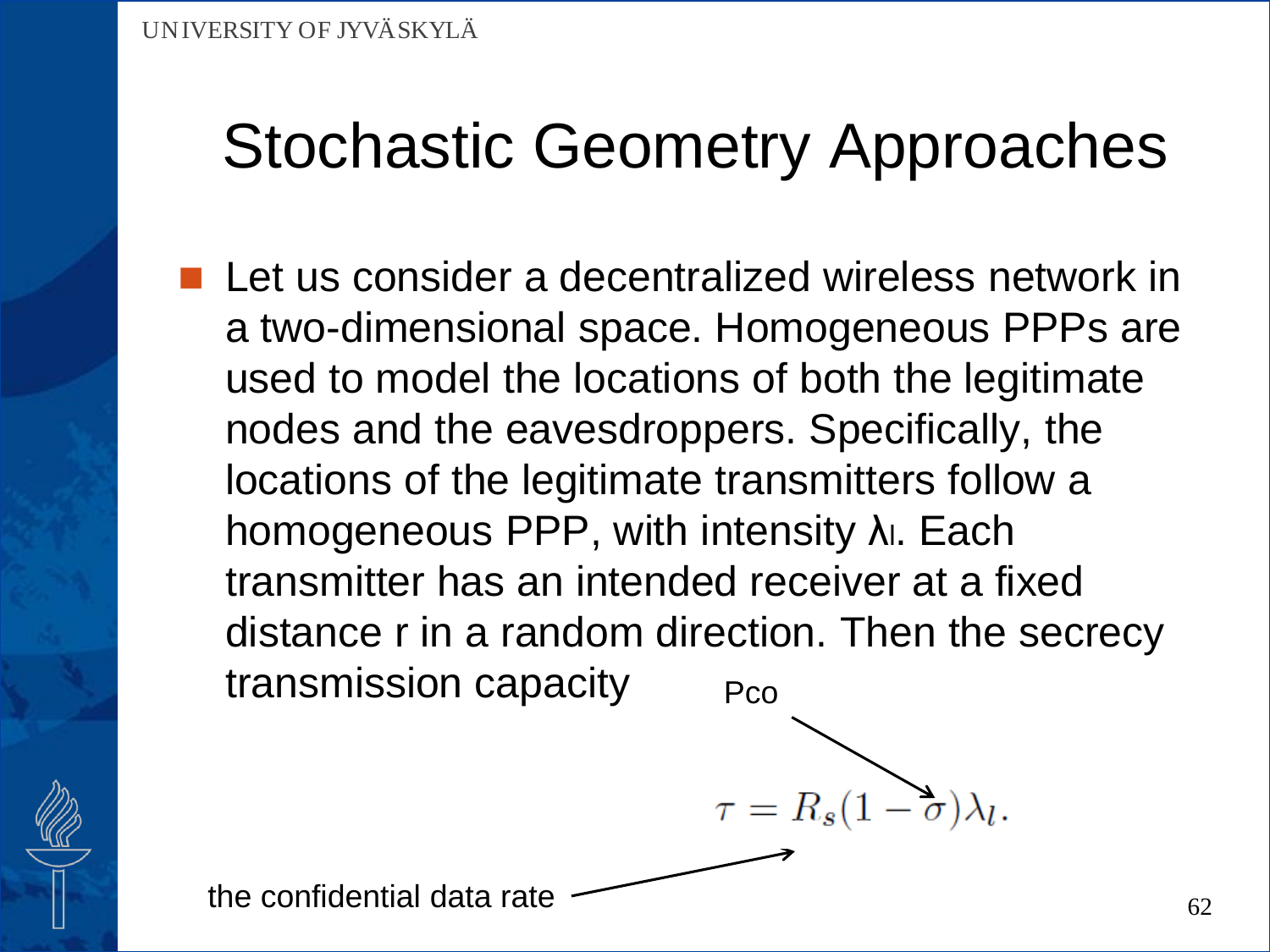- OFDMA is the physical layer technique used in the current 4G networks, WiFi networks and many other.
- OFDM is a frequency-division multiplexing (FDM) scheme used as a digital multi-carrier modulation method. A large number of closely spaced orthogonal sub-carrier signals are used to carry data on several parallel data streams or channels. Each sub-carrier is modulated with a conventional modulation scheme (such as quadrature amplitude modulation or phase-shift keying) at a low symbol rate, maintaining total data rates similar to conventional single-carrier modulation schemes in the same bandwidth.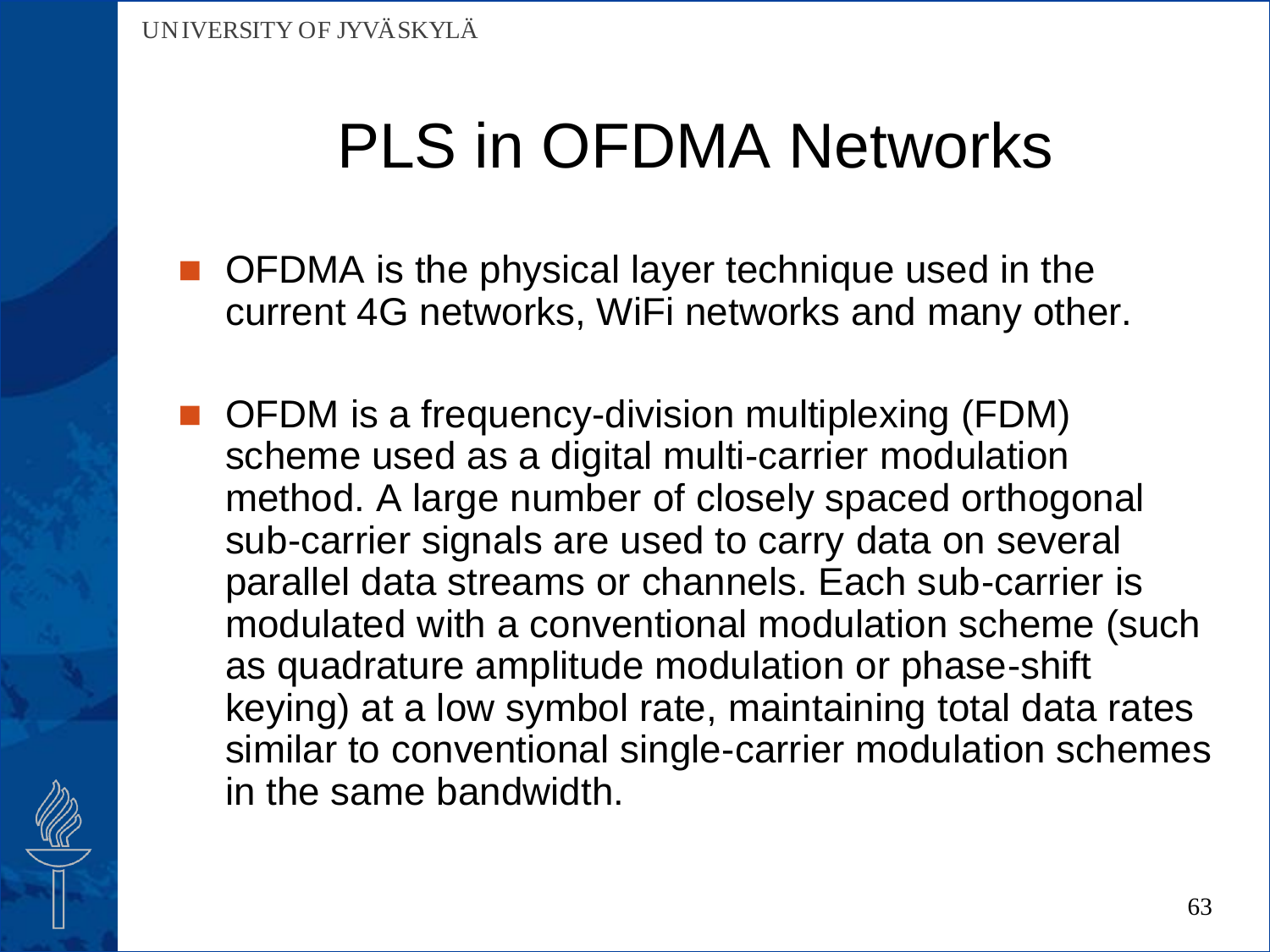



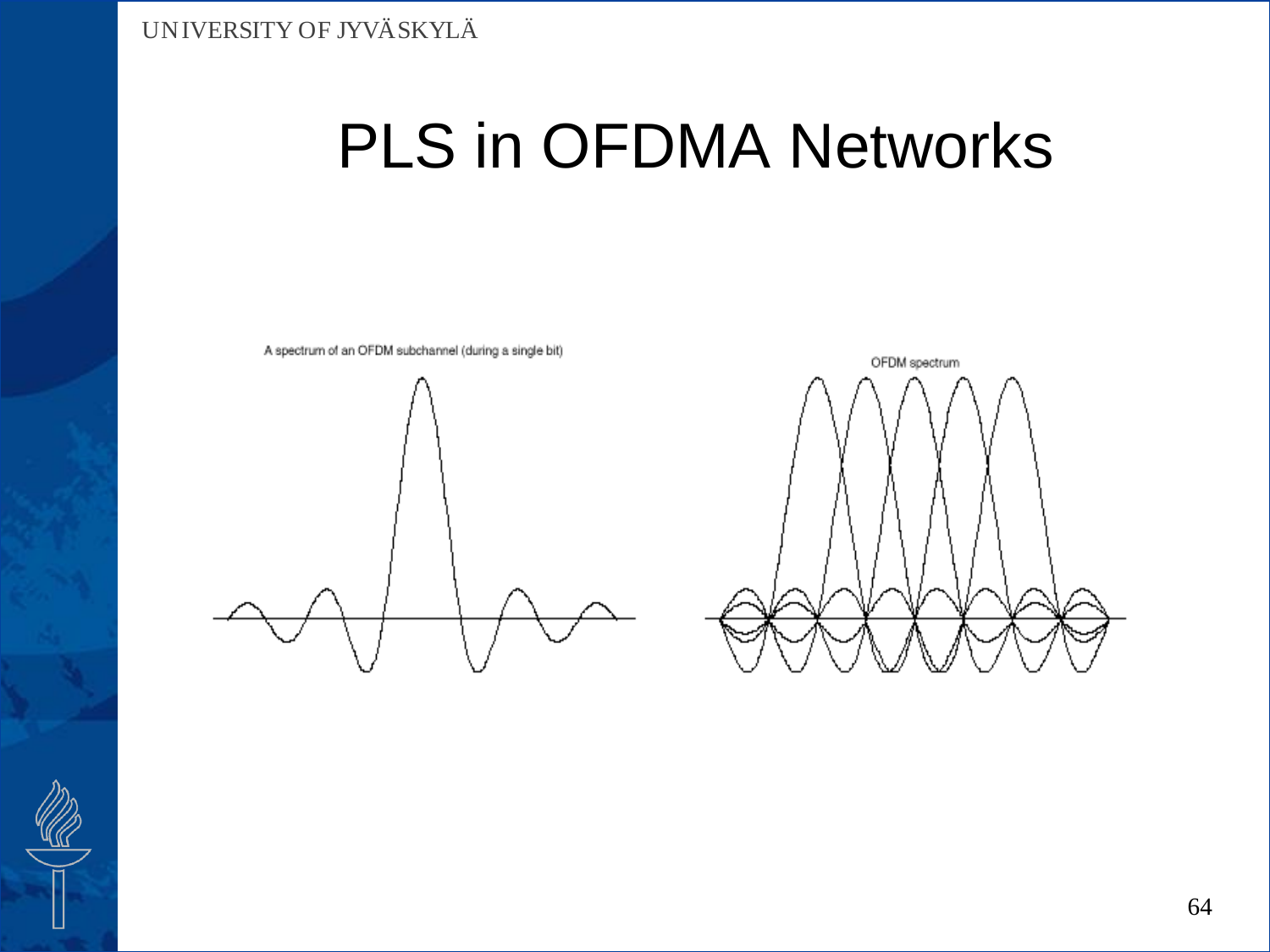- So for the PLS in OFDMA networks, the focus is to design the related methods to ehance the security.
- $\blacksquare$  The security is usually measured by securecy data rate/capacity, outage probabilities etc.
- Whats make OFDMA different from other technique is the use of number of subcarriers.
- Therefore, subcarrier allocation scheme is the main focus in this area.

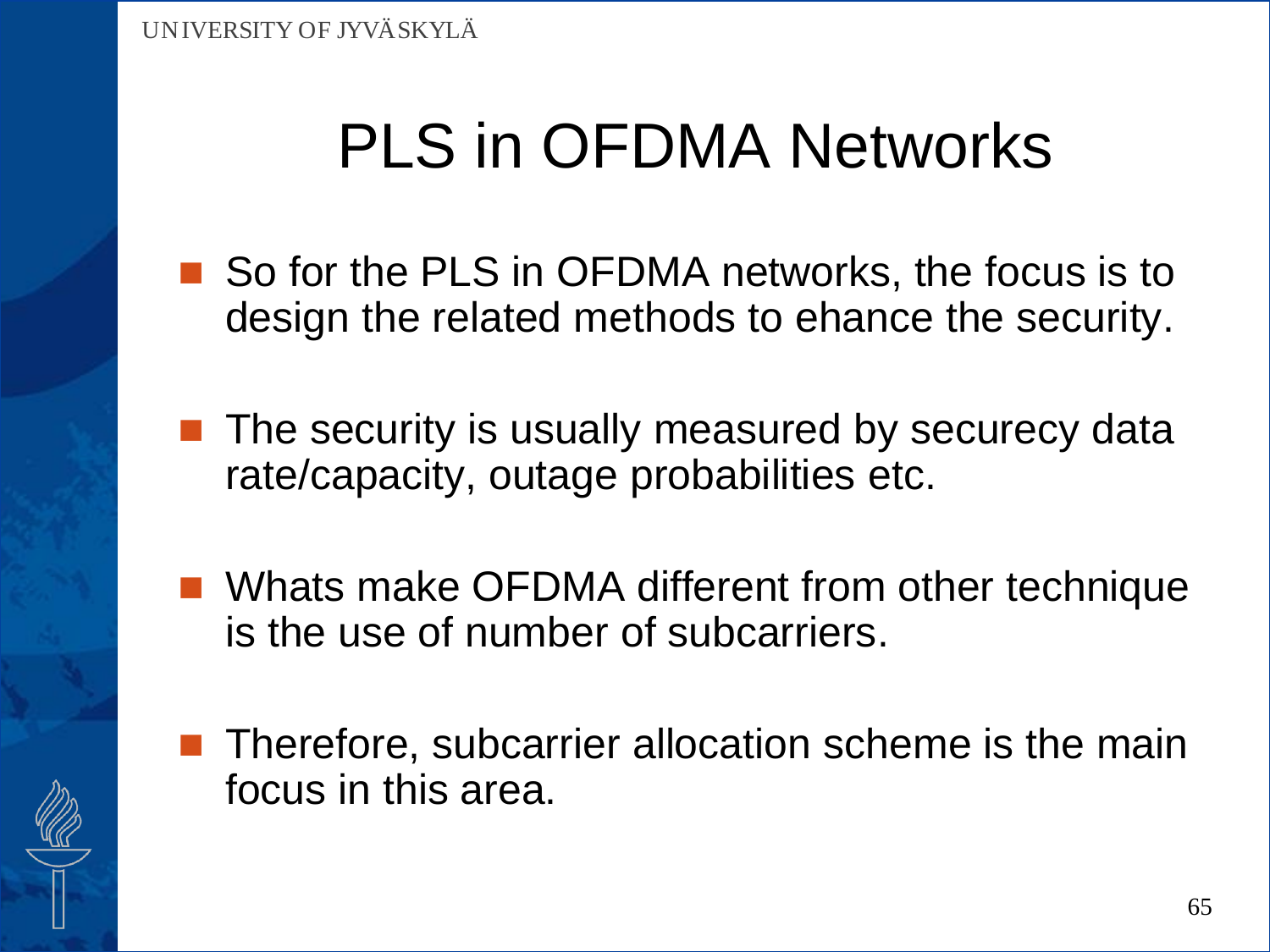how the schedule the transmission subcarrier in this case?